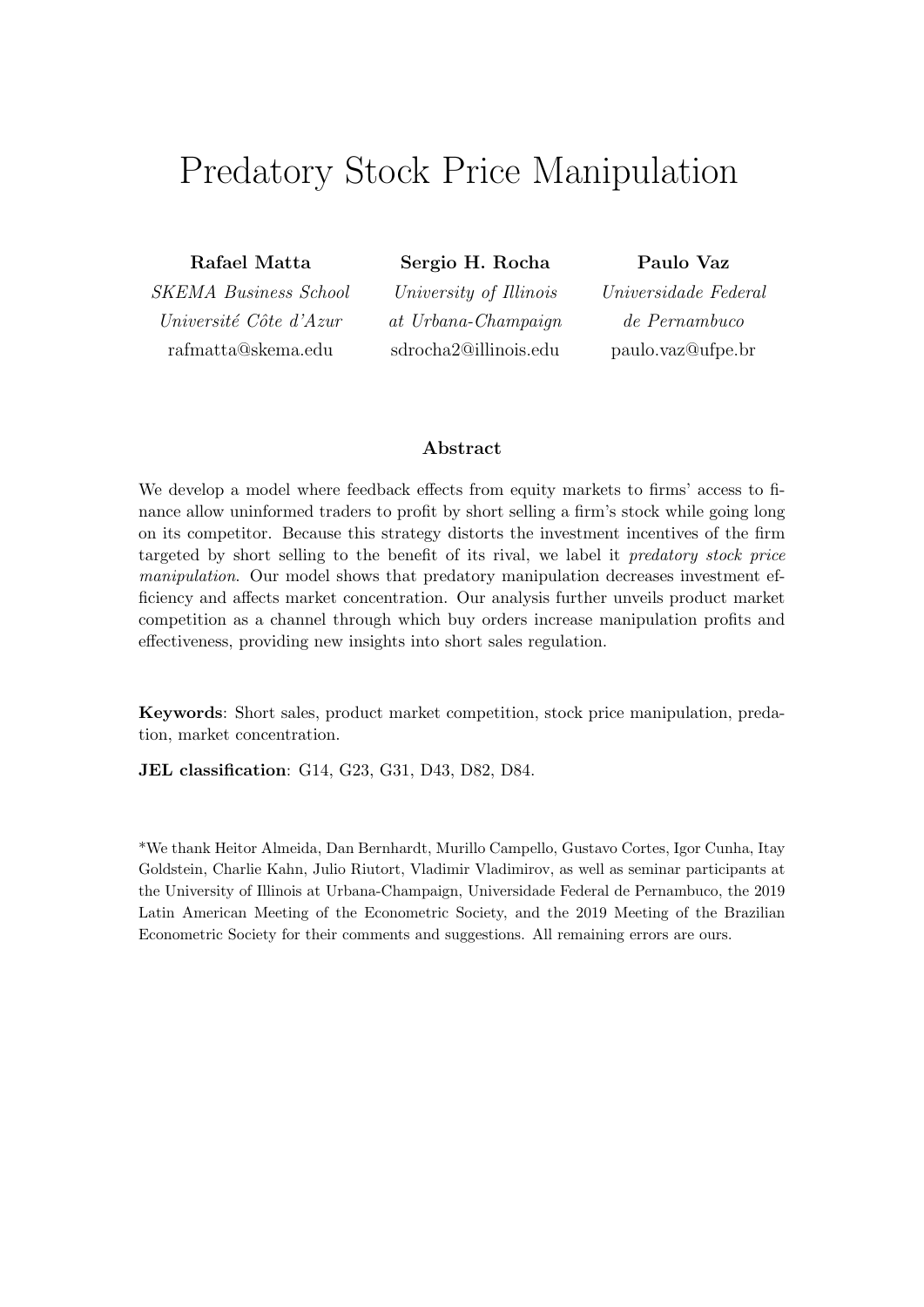# 1 Introduction

Although secondary equity markets do not affect flows of capital to firms directly, they carry important informational content that might be meaningful to managerial decisions [\(Bond et al., 2012\)](#page-32-0). This feedback channel suggests that speculators can trade equity strategically in order to induce particular outcomes even when uninformed about economic fundamentals, which is known as stock price manipulation [\(Allen and Gale, 1992\)](#page-32-1). In the context of product markets, speculators can potentially exploit competition between rivals to profit by trading multiple stocks in a way that benefits particular firms. While a rich body of literature investigates how traders can harness feedback effects, little is known about how product market interactions can expand the boundaries of stock price manipulation.

In a seminal paper, [Goldstein and Guembel](#page-34-0) [\(2008\)](#page-34-0) show that uninformed speculators can profit by short selling a firm and inducing it to underinvest, reducing its value. Interestingly, a symmetric buy-side manipulation cannot occur in their model as it would lead to overinvestment, which also imposes losses to shareholders. In this paper, we develop a theory of manipulation where firms' competitive interactions allow both buying and shorting pressure to compose a manipulative trading strategy that distorts investment incentives and product market outcomes.

We show how manipulation arises in a model of imperfect information and equity trading where rival duopolists make simultaneous investment decisions that are strategic substitutes. In the model, an uninformed speculator short sells a firm's share while buying its competitor's in a *predatory stock market order*. This strategy leads to the unilateral cancellation of investments by the firm targeted by short selling, decreasing its value while increasing its competitor's. Because this uninformed trading pattern favors one firm to the detriment of the other, we refer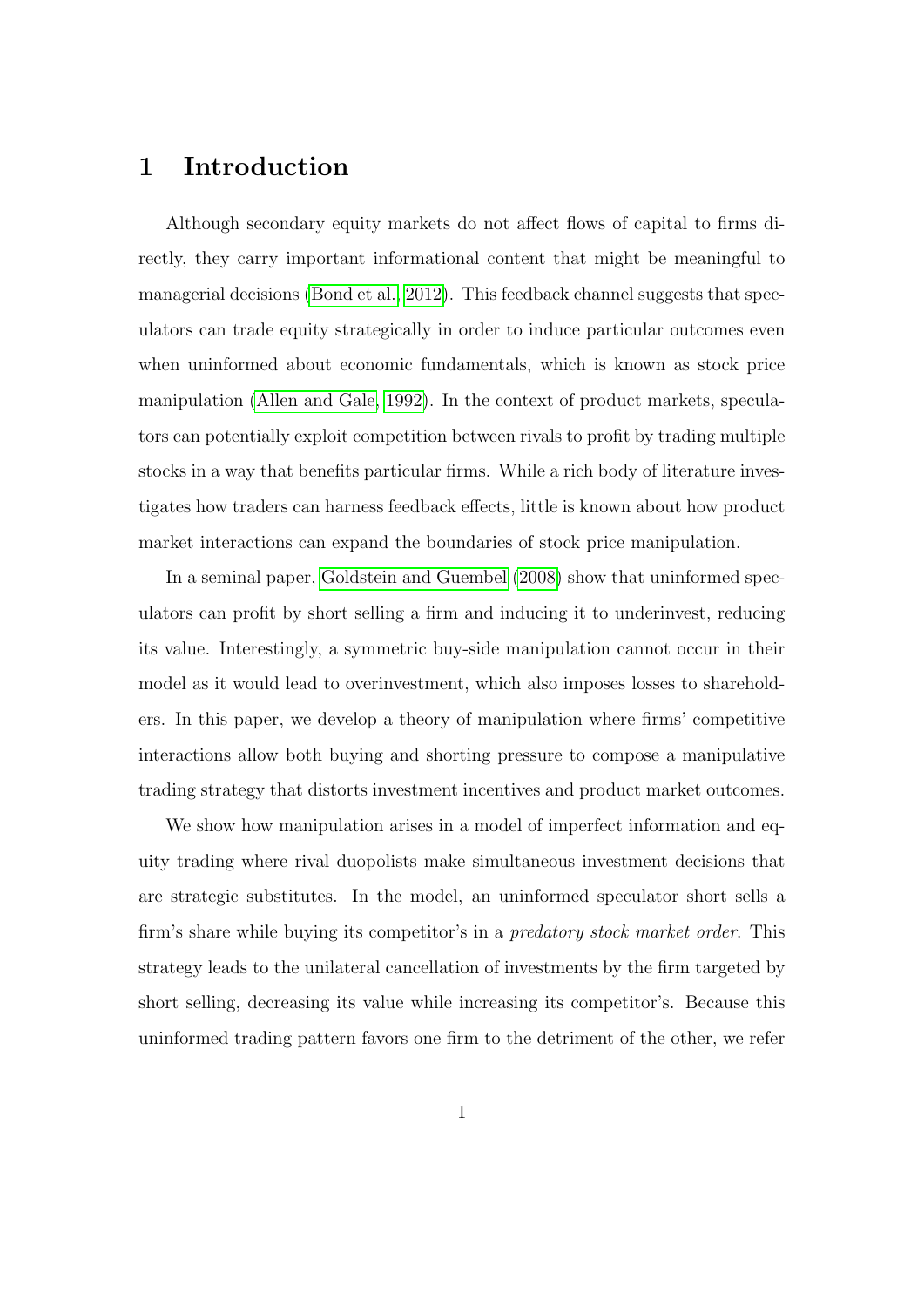to it as predatory stock price manipulation. By pairing trades in opposite directions, the speculator "doubles down" on her bet that only one firm will invest. This not only makes such outcome more likely to happen, but also allows her to profit on two fronts by closing her short and long positions at the lowest and highest possible prices, respectively. Hence, the speculator exploits strategic substitution between rivals to improve the effectiveness and profitability of manipulation.

Anecdotal evidence suggests that possibly manipulative stock trading is meaningful in shaping product markets. Casino, the third largest French retailer, has been under repeated attacks by hedge funds specialized in short selling, who mostly blamed the fierce product market competition in France for the bets against Casino. As a response to the attacks, Casino issued a statement claiming that its stock had been "subjected to coordinated downward speculative manipulations of an unprecedented scale".[1](#page-0-0) Because of concerns over the refinancing requirements of the holding company, Casino started a divestment process by selling store sites, real estate, and several hypermarkets to the market leader Leclerc.<sup>[2](#page-0-0)</sup> As a result of Casino's depressed stock price, Carrefour (the second largest retailer) approached Casino do discuss a takeover, with Carrefour's CEO justifying the bid due to the French market being "incredibly competitive."[3](#page-0-0)

In our framework, managers need to raise an investment outlay from firms' boards, who observe trading in a secondary equity market. As equity prices may

<sup>&</sup>lt;sup>1</sup>See Financial Times, September 24, 2018, "Clashing merger claims add twist to Casino shortselling saga". Available at https://www.ft.com/content/a256488a-bcb0-11e8-8274-55b72926558f

<sup>2</sup>See Bloomberg, January 19, 2019, "Casino to sell six stores to Leclerc for about 100 million euros". Available at https://www.bloomberg.com/news/articles/2019-01-19/casino-to-sell-sixstores-to-leclerc-for-about-100-million-euros

<sup>3</sup>See Bloomberg, January 17, 2020. "Monoprix's owner can't shake the blues". Available at https://www.bloomberg.com/opinion/articles/2020-01-17/monoprix-owner-casino-can-tshake-the-blues; and Rapports de Force, November 18, 2018, "Carrefour: apres le demantelement de Dia, Casino dans la ligne de mire?" Available at https://rapportsdeforce.fr/classes-enlutte/carrefour-apres-le-demantelement-de-dia-casino-dans-la-ligne-de-mire-11182619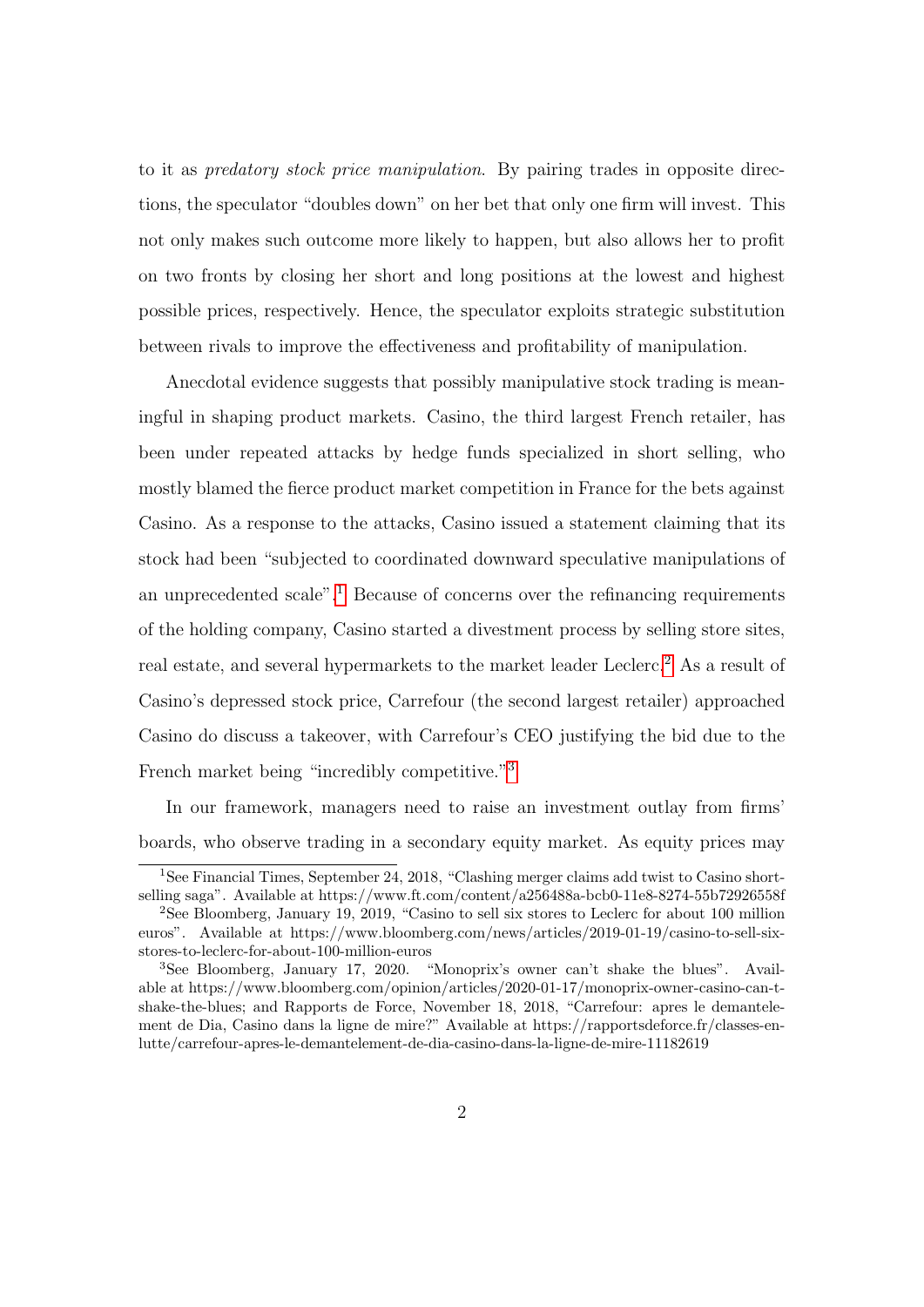contain information about fundamentals, boards might optimally withhold funds following certain stock market outcomes.<sup>[4](#page-0-0)</sup> We start by examining how *informed* predatory stock trading can arise when the speculator knows firms' types. In this case, price informativeness exerts a disciplining role by preventing the firm targeted by short selling from undertaking negative NPV projects [\(Engelberg et al.,](#page-33-0) [2012\)](#page-33-0). As a result, overall resource allocation improves as boards of inefficient firms internalize competition effects and make better investment decisions.

Next, we consider the case where the speculator is possibly uninformed, in which case she plays a manipulative, predatory trading strategy. We show that predatory manipulation partially undermines stock markets' capacity of improving allocation. As price informativeness decreases, positive NPV investments might be cancelled, decreasing efficiency (but not below the level with no equity trading) and affecting expected product market concentration in firm values.

As the information contained in market orders is instantaneously incorporated into stock prices, the uninformed speculator always opens the long position at a higher price than the short position, therefore losing money in the initial trade. Therefore, a crucial condition for manipulation to be profitable is that the cost of placing a predatory order must be relatively low. This unveils a keen, fundamental trade off that the speculator faces. First, she needs predatory manipulation to be effective in preventing the firm targeted by short selling from investing. On the other hand, the information contained in the strategy cannot distort initial prices too much. If the predatory order widens the gap between stock prices excessively, it becomes too costly to establish the positions and impossible to profit enough when closing them. We show that, by lumping together multiple signals into predatory

<sup>&</sup>lt;sup>4</sup>In the appendix, we show that our main results obtain in an alternative framework where firms need to raise *external* funds from capital providers who learn from stock prices, as in [Goldstein et al.](#page-34-1) [\(2013\)](#page-34-1).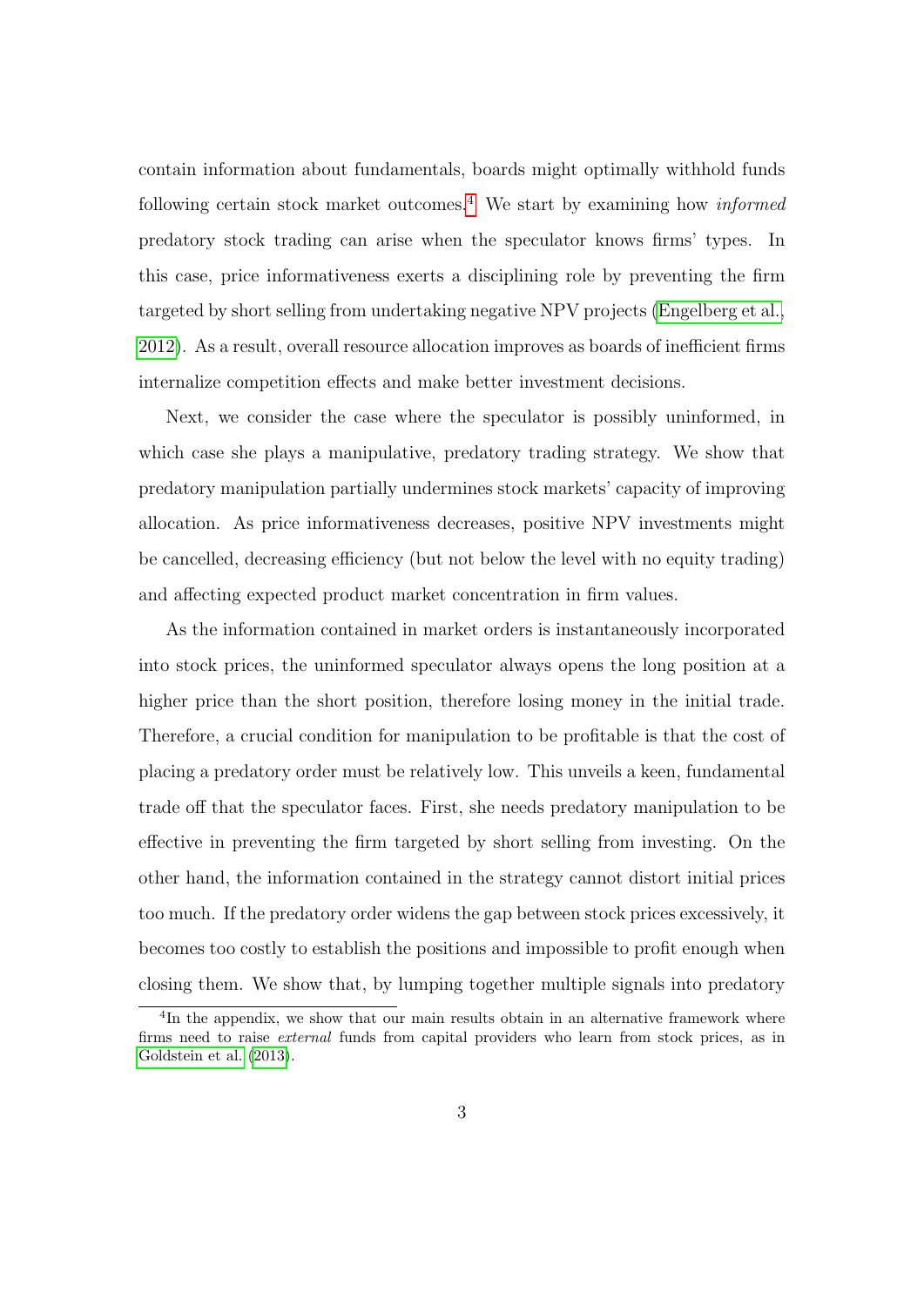orders, the speculator conceals certain information and minimizes price distortion, thus being able to profit in equilibrium.

A number of papers investigate the real economic implications of feedback channels such as price informativeness and learning by managers (e.g., [Dow and](#page-33-1) [Gorton](#page-33-1) [\(1997\)](#page-33-1); [Goldstein et al.](#page-34-1) [\(2013\)](#page-34-1); [Dow et al.](#page-33-2) [\(2017\)](#page-33-2)). In particular, the work by [Goldstein and Guembel](#page-34-0) [\(2008\)](#page-34-0) lays the theoretical foundation for manipulation via short selling. More recently, [Campello et al.](#page-33-3) [\(2020\)](#page-33-3) study the impact of short selling costs on manipulation and show how contracts can induce managers to prevent manipulation through stock repurchases. Other papers also investigate how information production might be useful for managerial decisions [\(Gao and Liang,](#page-34-2) [2013;](#page-34-2) [Goldstein and Yang, 2017,](#page-34-3) [2019\)](#page-34-4). Specifically, [Yang and Xiong](#page-35-0) [\(2021\)](#page-35-0) consider a scenario where oligopolists learn from asset prices to make production decisions. The authors show that endogenous disclosure by firms has two implications: product market competition is detrimental to total surplus; and that noise trading in financial markets can improve price informativeness. Finally, [Terovi](#page-35-1)[tis and Vladimirov](#page-35-1) [\(2021\)](#page-35-1) explore a different mechanism through which buy side manipulation can arise: by creating a "buzz" around the target firm, attracting high-quality stakeholders.

Our paper contributes to the manipulation literature in the following aspects. By expanding the original framework by [Goldstein and Guembel](#page-34-0) [\(2008\)](#page-34-0), we unveil how uninformed speculators can profit by exploiting the competitive aspect of product markets.[5](#page-0-0) This involves more sophisticated trading strategies that were not possible in previous models such as [Goldstein and Guembel](#page-34-0) [\(2008\)](#page-34-0) and [Ed](#page-33-4)[mans et al.](#page-33-4) [\(2015\)](#page-33-4). It follows that the presence of manipulation might not be

<sup>&</sup>lt;sup>5</sup>In an early version, [Goldstein and Guembel](#page-34-0) [\(2008\)](#page-34-0) described a model with two firms that share strategic complementarity and had their combined stock traded in the equity market.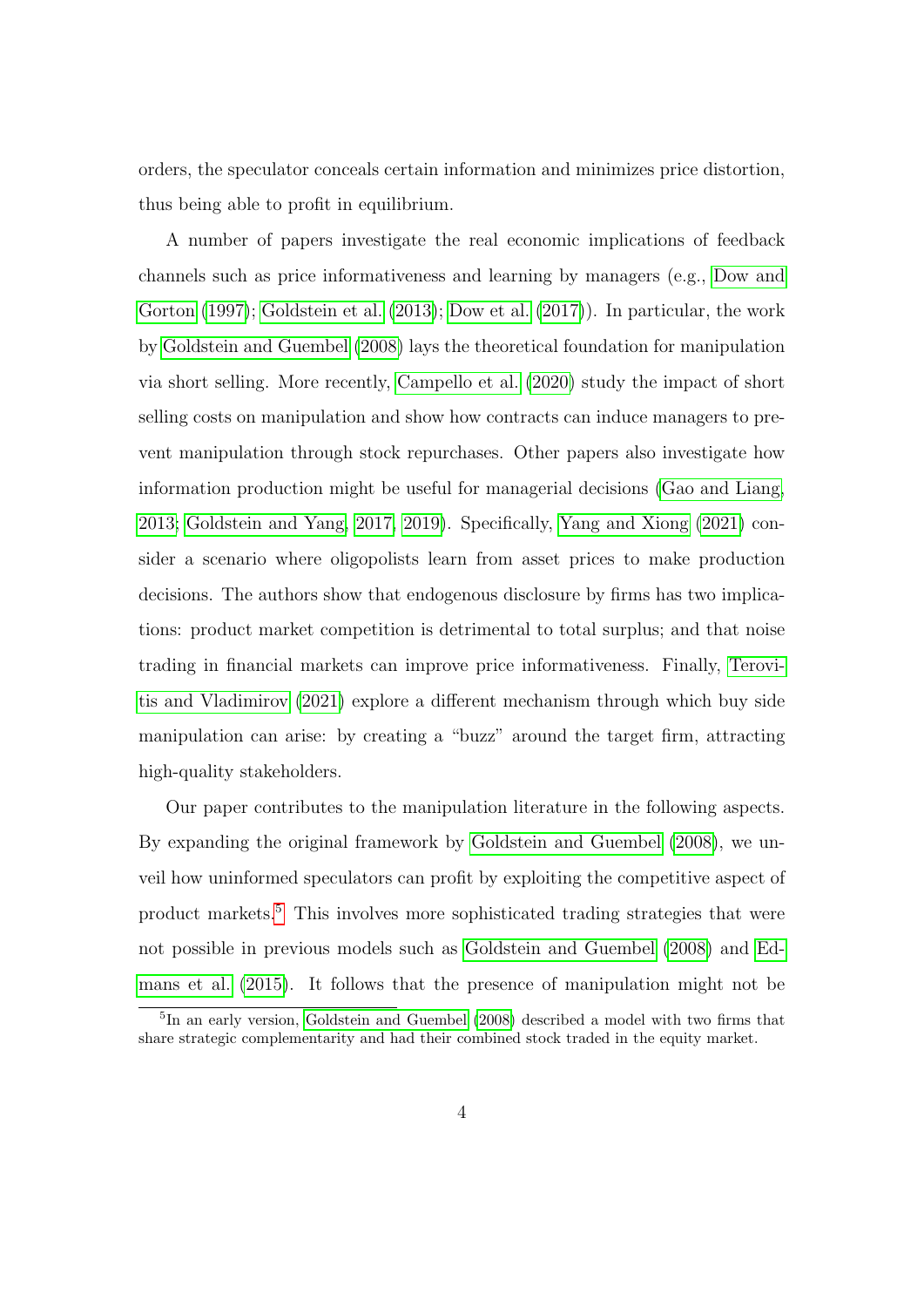associated solely with the amount of short interest outstanding. In addition, our results suggest that the pairing of buy and sell trades might not necessarily reflect information. Whereas the prevalence of equity pairs trading in opposite directions has been previously documented [\(Chen et al., 2019;](#page-33-5) [Barardehi et al., 2021\)](#page-32-2), the possibility of it reflecting manipulative strategies rather than traders' information has been bypassed by the literature, to the best of our knowledge. Finally, our analysis allows us to make empirical predictions of manipulative trading in product market outcomes such as concentration and aggregate investment efficiency.

Tractability is a big challenge in a feedback model of competing firms. The structure of manipulation models—where prices and investment decisions are jointly determined—in addition to multiple shares being traded greatly increases the complexity of equilibria characterization. To address this issue, we make a methodological contribution to the literature. While keeping the standard assumption of multiple rounds of stock trading, in our model traders submit market orders only once, but the orders are lined up randomly and executed in sequence. This novel feature allows the speculator's strategies to be a function of her information only, and not of past orders. Thus, we are able to keep the model fairly tractable while preserving the information release structure necessary for manipulation to arise in equilibrium.

A rich literature studies how firms' financial structure can have implications to product market outcomes [\(Titman, 1984;](#page-35-2) [Brander and Lewis, 1986;](#page-32-3) [Maksi](#page-35-3)[movic, 1988;](#page-35-3) [Harris and Raviv, 1991\)](#page-34-5) and, more specifically, to predatory strategies [\(Bolton and Sharfstein, 1990;](#page-32-4) [Lyandres, 2006\)](#page-35-4). These papers mostly focus on how firms can exploit their competitors' financial fragility to engage in more aggressive output strategies and improve their product market position. [Peress](#page-35-5) [\(2010\)](#page-35-5) investigates the interplay between insider trading and product markets. More recently, [Bustamante and Donangelo](#page-32-5) [\(2017\)](#page-32-5) and [Bustamante and Fresard](#page-32-6) [\(2020\)](#page-32-6) analyse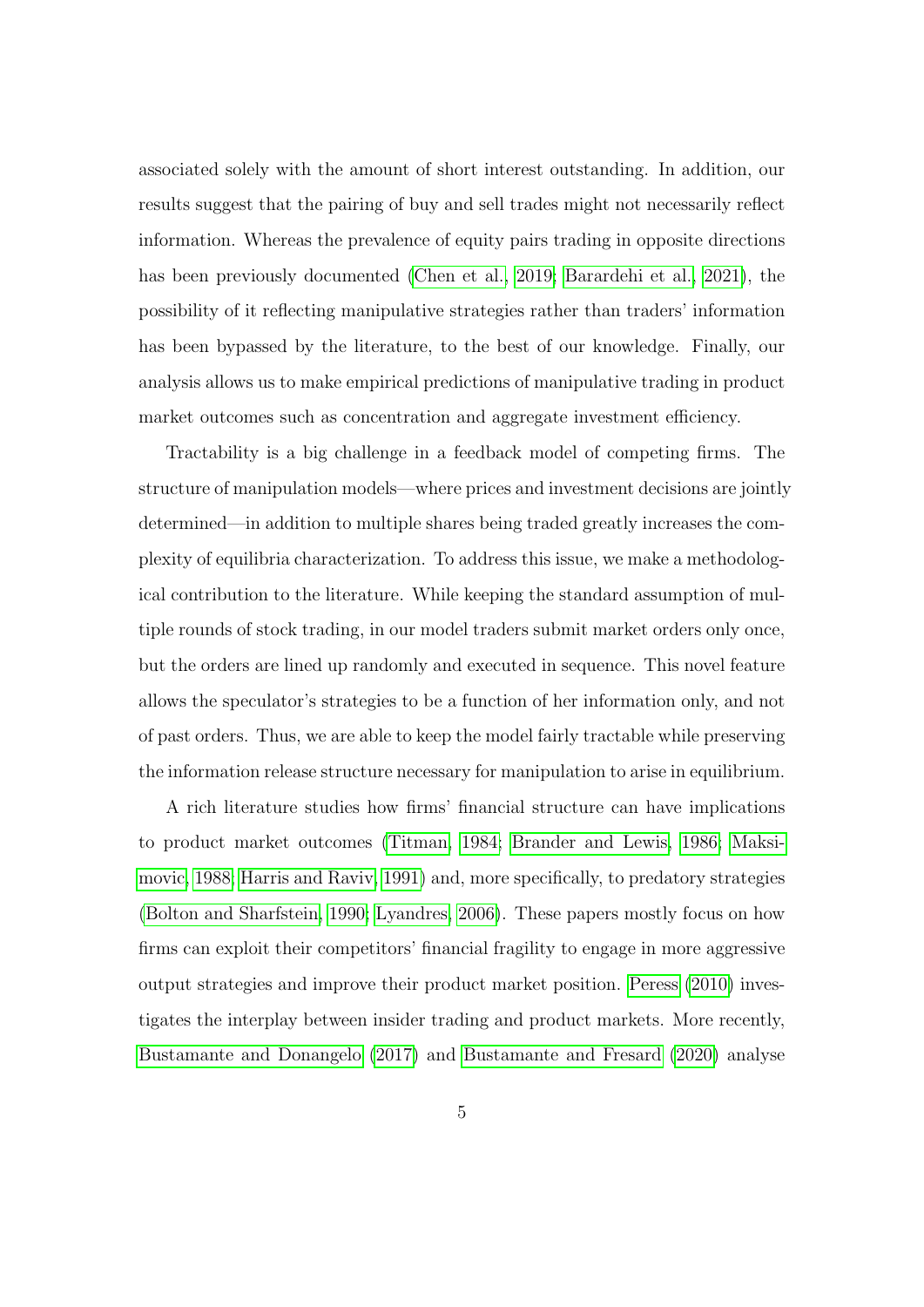industry returns and investment peer effects in the context of product market competition.

On the empirical side, [Fresard](#page-34-6) [\(2010\)](#page-34-6) and [Cookson](#page-33-6) [\(2017,](#page-33-6) [2018\)](#page-33-7) provide evidence that financially sound firms are better able to gain market share at the expense of industry rivals and to preempt entry threats by potential competitors. We contribute to this body of work by identifying manipulation as an alternative mean of firm predation. Instead of relying on financial fragility, our theory is based on the presence of feedback effects from secondary equity markets which, to the best of our knowledge, remains unexplored by the predation literature hitherto.

Our theoretical results suggest that effective stock trading regulation should account for product market aspects. Although the literature has acknowledged likely perverse consequences of short selling, prohibitive restrictions are arguably sub-optimal, as they might inhibit informed short selling, decreasing price informativeness and its disciplining effects [\(Karpoff and Lou, 2010;](#page-34-7) [Fang et al., 2016;](#page-34-8) [Engelberg et al., 2017;](#page-33-8) [Campello et al., 2020;](#page-33-3) [Barardehi et al., 2020;](#page-32-7) [Matta et al.,](#page-35-6) [2021\)](#page-35-6). Our results suggest that regulations such as uptick rules and short selling fees should be more prevalent in product markets with strong incentives for predation—such as markets where firms compete in strategic substitutes and heavily concentrated markets—where short sales are more likely to reflect manipulative strategies than information about fundamentals.

The rest of the paper is organized as follows. Section [2](#page-7-0) describes our baseline model in the absence of equity markets. Section [3](#page-10-0) introduces stock markets with a perfectly informed speculator. Section [4](#page-22-0) introduces predatory manipulation, characterizes our proposed equilibrium, and discusses possible consequences of manipulation on firms outcomes. Section [5](#page-31-0) concludes and the appendix presents the proofs of our results and an alternative formulation of our baseline model.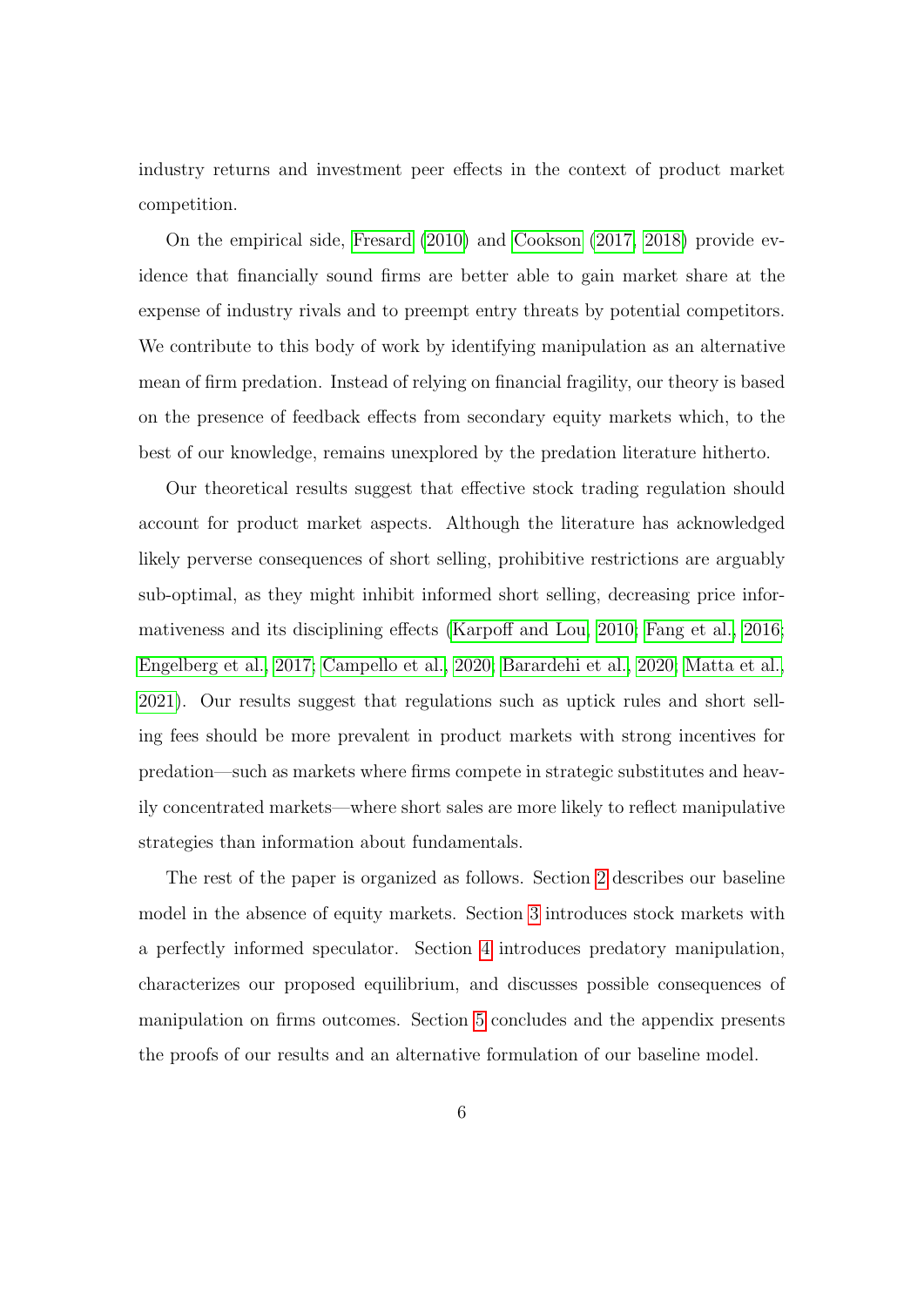# <span id="page-7-0"></span>2 Baseline Model

In this Section we describe our model of investment decisions in the absence of financial markets. We show that under a certain parametric restriction there is an unique equilibrium in which both firms invest. This result serves as a benchmark for evaluating implications of financial markets and predatory manipulation on equilibria structure and investment efficiency.

### <span id="page-7-1"></span>2.1 The Product Market

There are two firms,  $A$  and  $B$ , that compete in a product market. Each firm is run by a manager that can make an investment  $I \in [0, K]$  that possibly increases its firm value. Firms are governed by types  $\theta_i^{\omega} > 0$ ,  $i \in A, B$  that measure firm *i*'s vulnerability to its competitor's investment. Specifically, firm  $i$  can be "strong", with  $\omega = l$  or "weak" with  $\omega = h$ , where  $\theta^h > \theta^l$ . Types occur with probability 1  $\frac{1}{2}$  independently across firms. The value of firm *i*, given by  $V_i(\cdot)$ , depends on the firm's own type and both firms investment decisions in the following way:

<span id="page-7-2"></span>
$$
V_i(I_i, I_{-i}, \theta_i^{\omega}) = (\Theta - \theta_i^{\omega} I_{-i}) I_i
$$
\n(1)

where  $-i$  indexes firm i's competitor.  $I_i$  is the investment decision of firm i and  $Θ$  is the investment's overall profitability.<sup>[6](#page-0-0)</sup> Thus, we can interpret  $Θ - θ<sub>i</sub><sup>ω</sup> I<sub>-i</sub>$  as the NPV of a dollar invested by firm  $i$ .

Note that profits from investing only depend on types when both firms invest. In addition, not investing is an outside option that yields a value of zero with certainty. Finally, linearity of a firm's value on its own investment decision implies

 ${}^{6}$ For easiness of exposition we omit the assets in place in the definition of firm values. Their inclusion has no major implications to the analysis.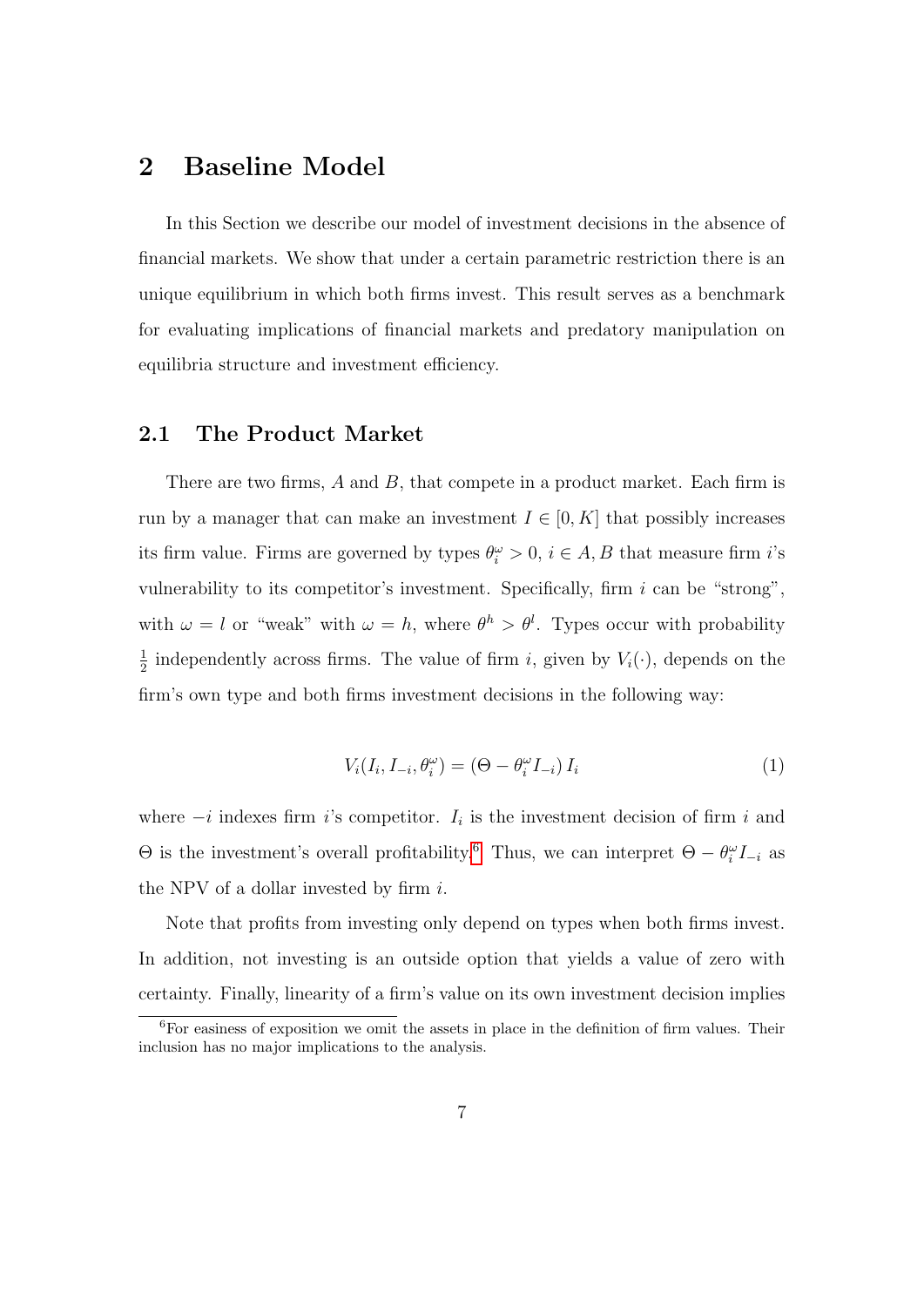that optimal investment levels consist of binary decisions  $I_i \in \{0, K\}, i \in A, B$ .

As in [Lin et al.](#page-35-7) [\(2019\)](#page-35-7), we assume that managers have empire-building motives and wish to invest regardless of firm types.<sup>[7](#page-0-0)</sup> However, in order to raise the initial outlay to invest, each manager needs the approval of their firm's board. Following [Goldstein et al.](#page-34-1) [\(2013\)](#page-34-1), we assume that raising funds is costly, and the board incurs a non-pecuaniary cost of  $c > 0$  for each unit of capital raised. The boards are risk-neutral so that firm i's board payoff is given by

<span id="page-8-1"></span>
$$
\Pi_i(I_i, I_{-i}, \theta_i^{\omega}) = (\Theta - \theta_i^{\omega} I_{-i})I_i - cI_i
$$
\n(2)

which states that the board's payoff is the firm value net of its non-pecuniary cost of raising internal resources. Hence, the term  $\Pi_i(\cdot)$  can be regarded as the investment's NPV from the perspective of firm i's board. We assume that boards are uninformed about firm types. We also make the following parametric assumption:

<span id="page-8-0"></span>
$$
\mathbb{E}(\theta^{\omega}) \le \frac{\Theta - c}{K} < \theta^h \tag{3}
$$

where  $\mathbb{E}(\theta^{\omega}) = \frac{\theta^{l} + \theta^{h}}{2}$  $\frac{1}{2}$  is the unconditional expected value of  $\theta^{\omega}$ . In words, the left inequality on condition [\(3\)](#page-8-0) implies that without means of gathering additional information about  $\theta^{\omega}$ , it is profitable, in expectation, for the board to invest. On the other hand, the right inequality on [\(3\)](#page-8-0) states that the board incurs a loss when its firm is weak and both firms invest. This framework introduces an agency problem between managers and the boards of their respective firms: while the former always want investments to be made, the latter is only willing to invest if either their own firm is strong or if their rival does not invest. On Appendix

<sup>7</sup>We can think of managers as maximizers of gross investment returns, whereas the firm value is based on net returns. We explicitly introduce this assumption in Appendix [B,](#page-48-0) where we discuss an alternative formulation of the baseline model.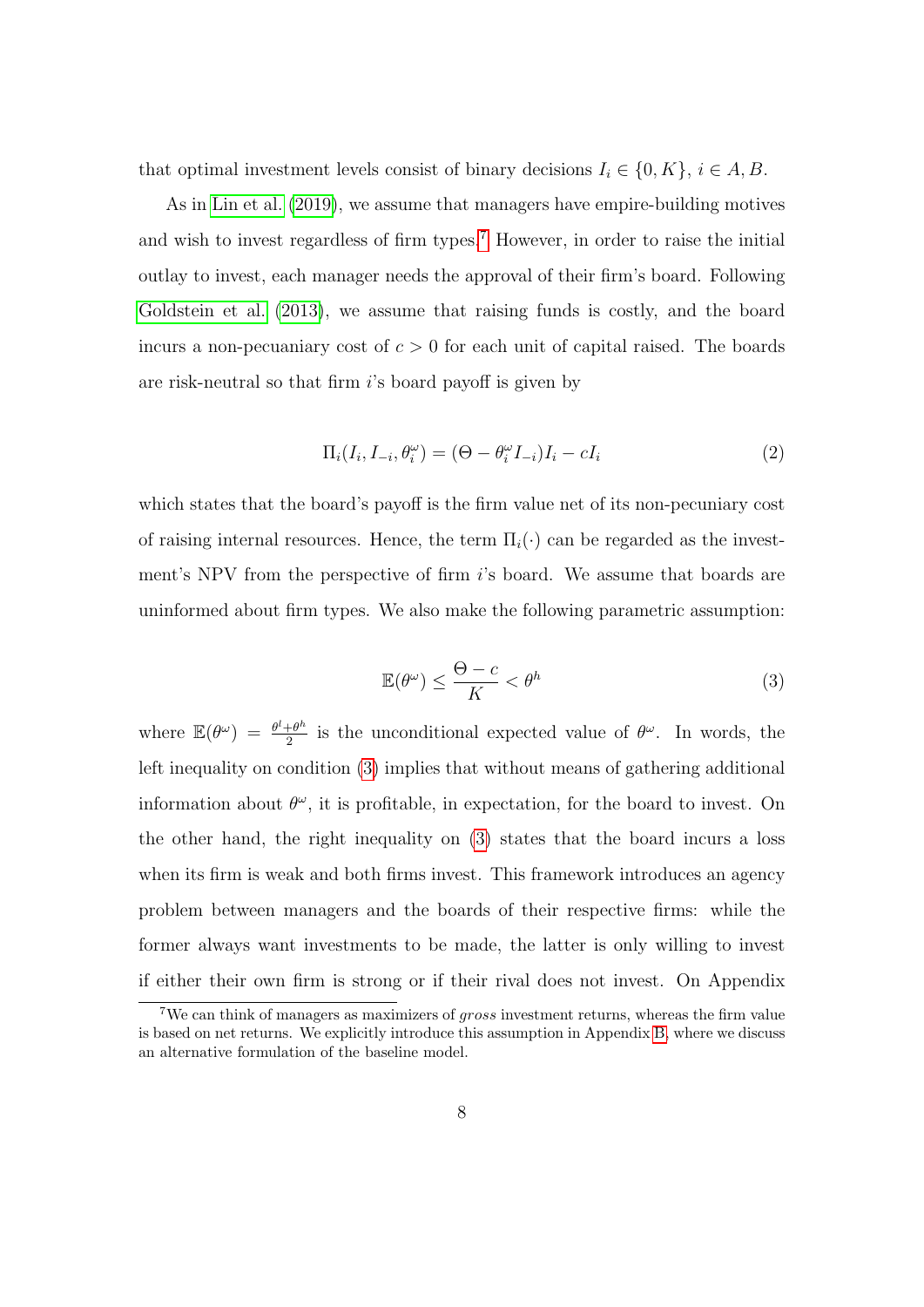[B,](#page-48-0) we show how our main results obtain in an alternative setting that builds on [Goldstein et al.](#page-34-1) [\(2013\)](#page-34-1).

As the baseline model described here is absent of stock markets, firms' boards have no information about  $\theta^{\omega}$  besides their prior. Therefore, it features no feedback effects from financial markets into real decisions. In this setting, the model consists of a one shot game of imperfect information in which each investor chooses to invest or not and then payoffs are realized. Our first result describes its unique Bayesian equilibrium.

<span id="page-9-0"></span>**Proposition 1** There is an unique equilibrium of the model with no equity markets in which  $I_i = K$ ,  $i \in A, B$ .

In other words, in the absence of any further information, the boards of both firms choose to provide funds and managers make the investments.

We study the efficiency of investment decisions across different scenarios to evaluate the implications of feedback effects. Expanding [Goldstein et al.](#page-34-1) [\(2013\)](#page-34-1) to our duopoly framework, we use the following efficiency criterion:

<span id="page-9-1"></span>
$$
W(I_A, I_B, \theta_A^{\omega}, \theta_B^{\omega}) = \Pi_A + \Pi_B \tag{4}
$$

where  $\Pi_i$  is given by equation [\(2\)](#page-8-1). In our benchmark product market without equity trading, condition [\(3\)](#page-8-0) implies that

$$
W(K, 0, \theta_A^{\omega}, \theta_B^{\omega}) > W(K, K, \mathbb{E}(\theta^{\omega}), \mathbb{E}(\theta^{\omega}))
$$

which means that the equilibrium described in Proposition [1](#page-9-0) is less efficient  $ex$ -ante than investment by a single firm. However, it is individually profitable for each firm to invest, as they don't internalize the negative effect of their own investment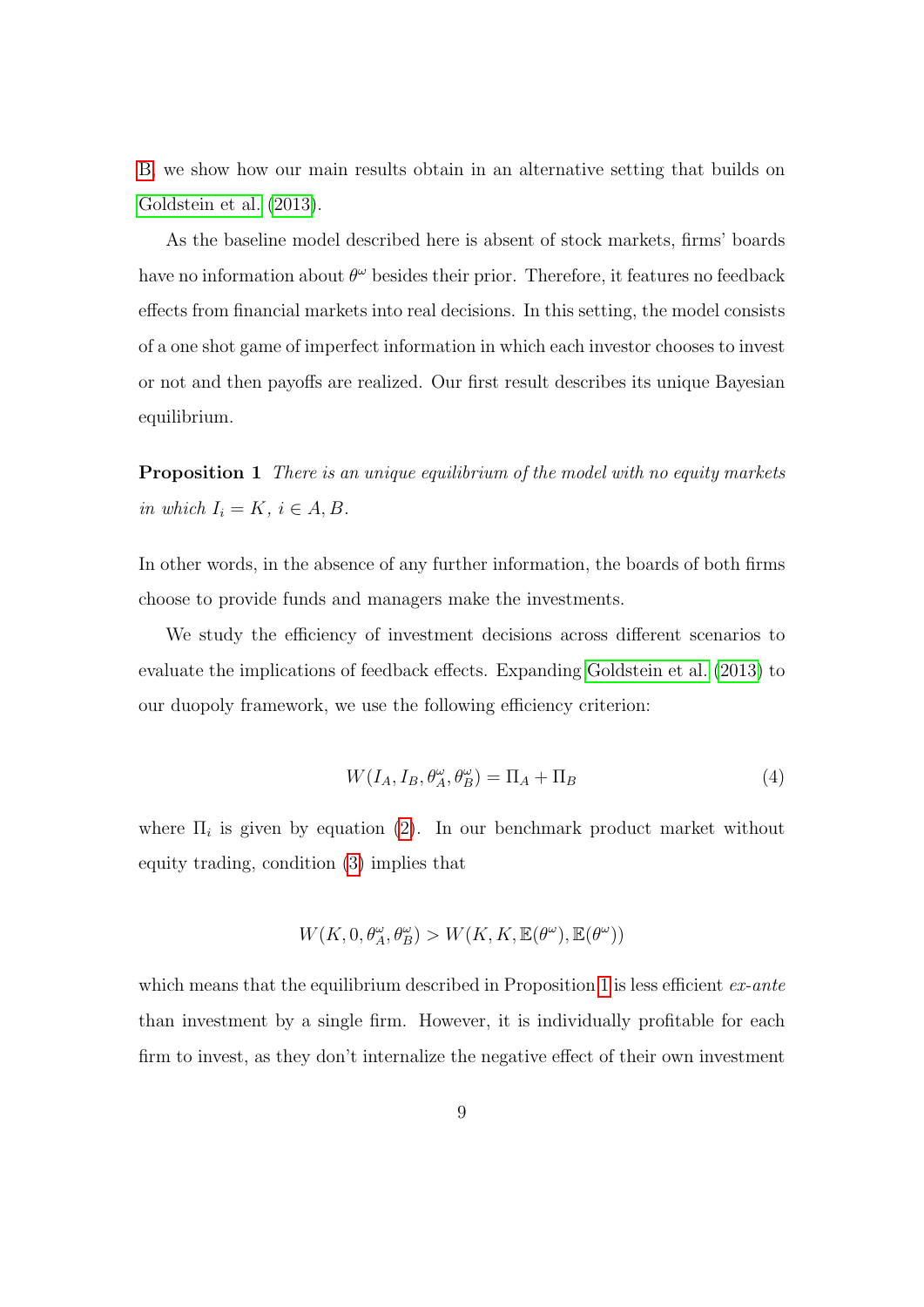on their competitors. In what follows, we also make the following assumption:

<span id="page-10-1"></span>
$$
2\theta^l < \frac{\Theta - c}{K} \tag{5}
$$

which implies that

$$
W(K, K, \theta_A^l, \theta_A^l) > W(K, 0, \theta_A^{\omega}, \theta_B^{\omega})
$$

meaning that it's more efficient that both firms invest when they are strong as compared to the case where a single firm makes the investment.

# <span id="page-10-0"></span>3 The Model With Financial Markets

### 3.1 The Stock Market

We adapt the one-firm stock market framework of [Goldstein and Guembel](#page-34-0) [\(2008\)](#page-34-0) and others to our duopoly setting, where the shares of both firms are traded. Specifically, we assume that there is an equity market in which trading of firms securities takes place before the game described in Section [2.1](#page-7-1) is played. The shares are claims to firms values and are liquidated once investment decisions are made. We assume that there are 3 players in the stock market: a strategic speculator, a noise trader and the market maker.

The strategic speculator can submit a market order of buying, selling, or not trading one share of each firm. Once the orders are submitted, they are processed at current stock prices that are set by the market maker. As in [Goldstein and](#page-34-0) [Guembel](#page-34-0) [\(2008\)](#page-34-0), we say that an order of 1 stands for "buy",  $-1$  stands for "sell", and 0 stands for not trading—or a "null" order. Thus, the speculator's market order is a pair  $u = (u_A, u_B)$  where  $u_i \in \{-1, 0, 1\}$  specifies her trading of each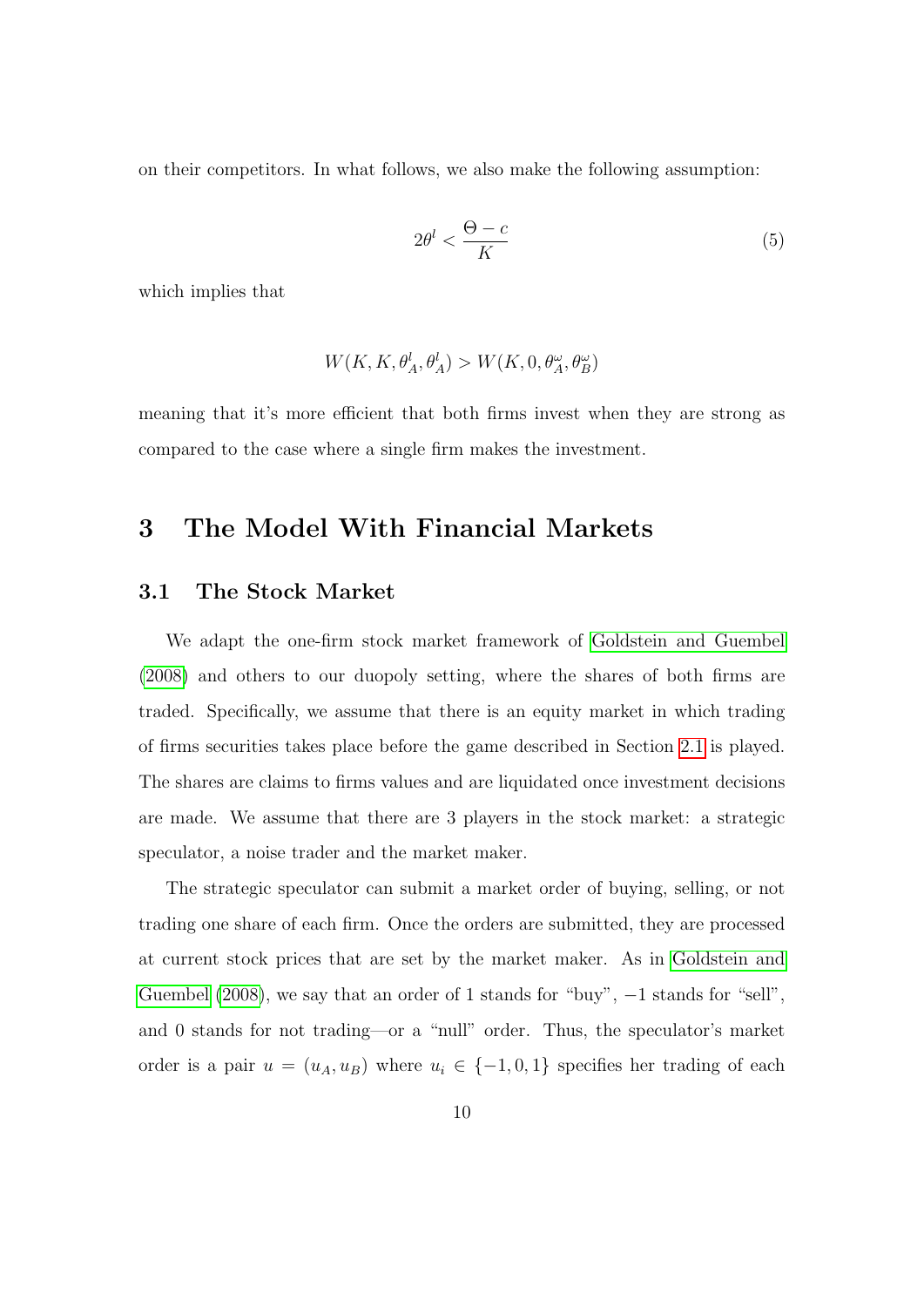stock.<sup>[8](#page-0-0)</sup> We refer to market orders that do not trade exactly one of the stocks as partially null orders.

We assume that the speculator begins with no position on either firm, i.e., she has no shares to start with. Thus, an overall null order  $u = (0,0)$  can be regarded as "opting out" of the stock market, which yields a reservation payoff of zero. In addition, an order of −1 on either firm can be regarded as a short sale.

Besides the speculator, there is a non-strategic noise trader that submits a uniformly random market order  $n = (n_A, n_B)$  that specifies his trading of one share of each firm. We assume that  $n_A$  and  $n_B$  are independent and that the noise trader does not submit null orders, i.e.,  $n_i \neq 0$ . Thus, each share is either bought or sold short with equal probabilities.

As usual in feedback models, there are two rounds of stock trading  $t = 1, 2$ . However, only one trader trades in each round: the market orders of the speculator and noise trader are randomly lined up and executed sequentially. Therefore, with probability  $\frac{1}{2}$  the speculator's order is first in line and the noise trader's is second whereas the opposite occurs with equal probability. Crucially, we assume that orders are submitted before the queuing so that the speculator cannot make her order contingent on her place in line. In addition, we assume that null orders by the speculator are replaced by another random order from the noise trader before reaching the market maker. The speculator, however, only establishes positions on firms she actively trades. This is a simplifying assumption that will be discussed in further detail on Section [3.2.](#page-12-0)

Lastly, as in [Kyle](#page-34-9) [\(1985\)](#page-34-9), there is a market maker who sets equity prices and processes market orders at each round of trade out of his inventory. As usual

<sup>8</sup>For tractability, we assume that the speculator cannot trade more than one unit of each security. This constraint can arise from search costs, which limit how much one can trade of each share within a trading day.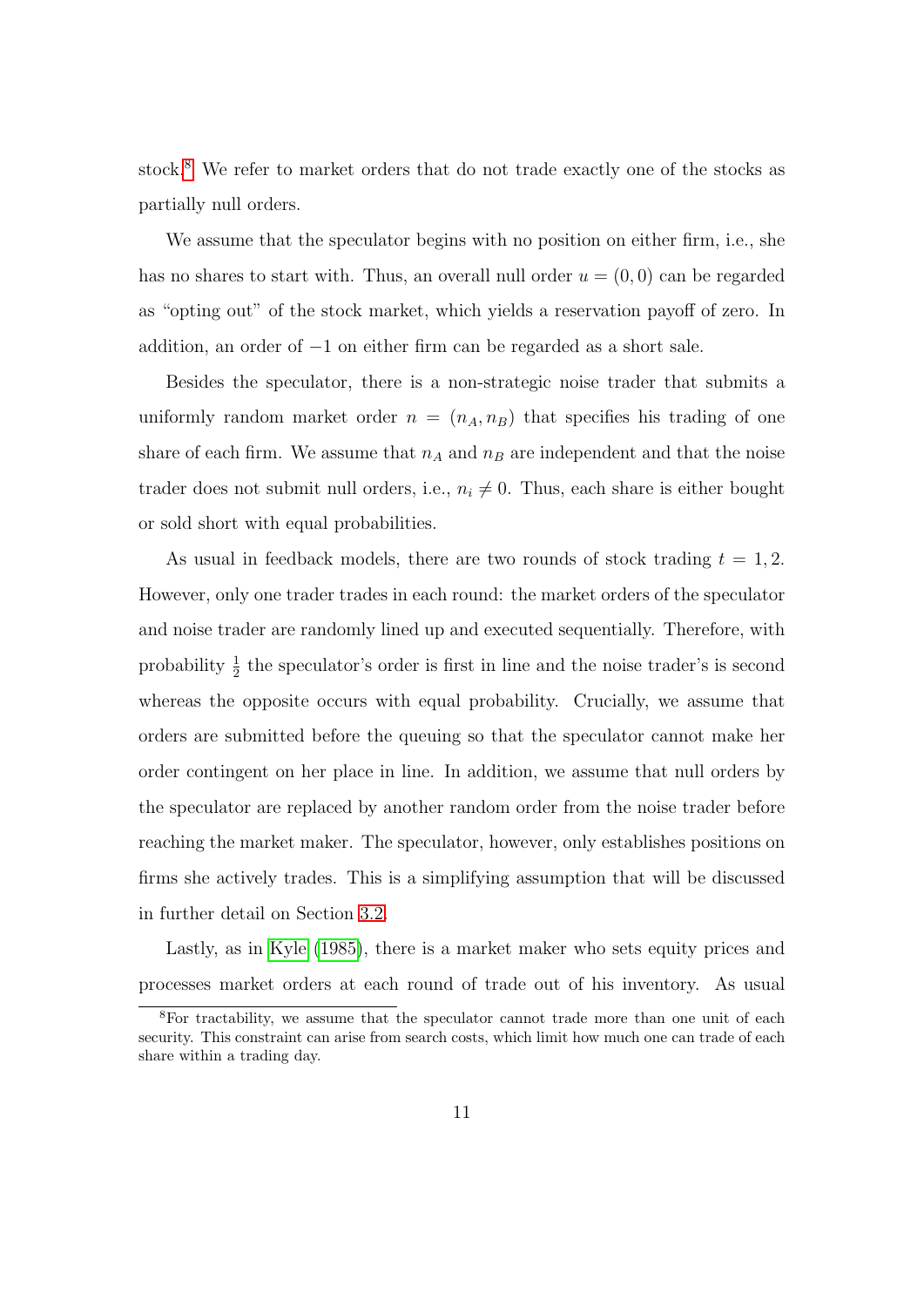in feedback models, we assume that the market maker is uninformed about firms types. At each period, the orders received are executed at prices set to the expected value of firms conditional on all the information available up to that period.<sup>[9](#page-0-0)</sup> Crucially, the market maker does not know how traders were lined up so he can't distinguish between  $u_i$  and  $n_i$ .

After stock trading takes place, investment decisions are made. Open positions are then liquidated so that profits can be transferred to firms. Hence, the payoff of the speculator comes from opening and closing her stock positions at different prices.

While the noise trader acts randomly, the strategic trader bases her order on the information she has. In the present framework, we assume that she receives a perfectly informative signal  $S$  that reveals firms' types, which means  $S \in \{(l, l); (l, h); (h, l); (h, h)\}\$ each happening with probability  $\frac{1}{4}$ . Therefore, the speculator's strategy is an assignment  $u(S)$  that maps the signal received into the set of probability distributions over possible market orders.

In summary, the model can be described in a timeline of four periods:  $t =$  $0, 1, 2, 3$ . In  $t = 0$ , the speculator receives a signal and submits an order based on it, while the noise trader submits a random order. In  $t = 1$ , orders are randomly lined up and the first in line is executed by the market maker. In  $t = 2$ , the second order in line is processed. In  $t = 3$ , investment decisions are made, open positions are liquidated and the speculator and firms realize profits.

### <span id="page-12-0"></span>3.2 Discussion

A few things about the structure of the financial market are worth discussing before going further. First, we emphasize that our setting seeks to explain how

<sup>9</sup>A detailed description about price setting is made on Section [3.3.](#page-14-0)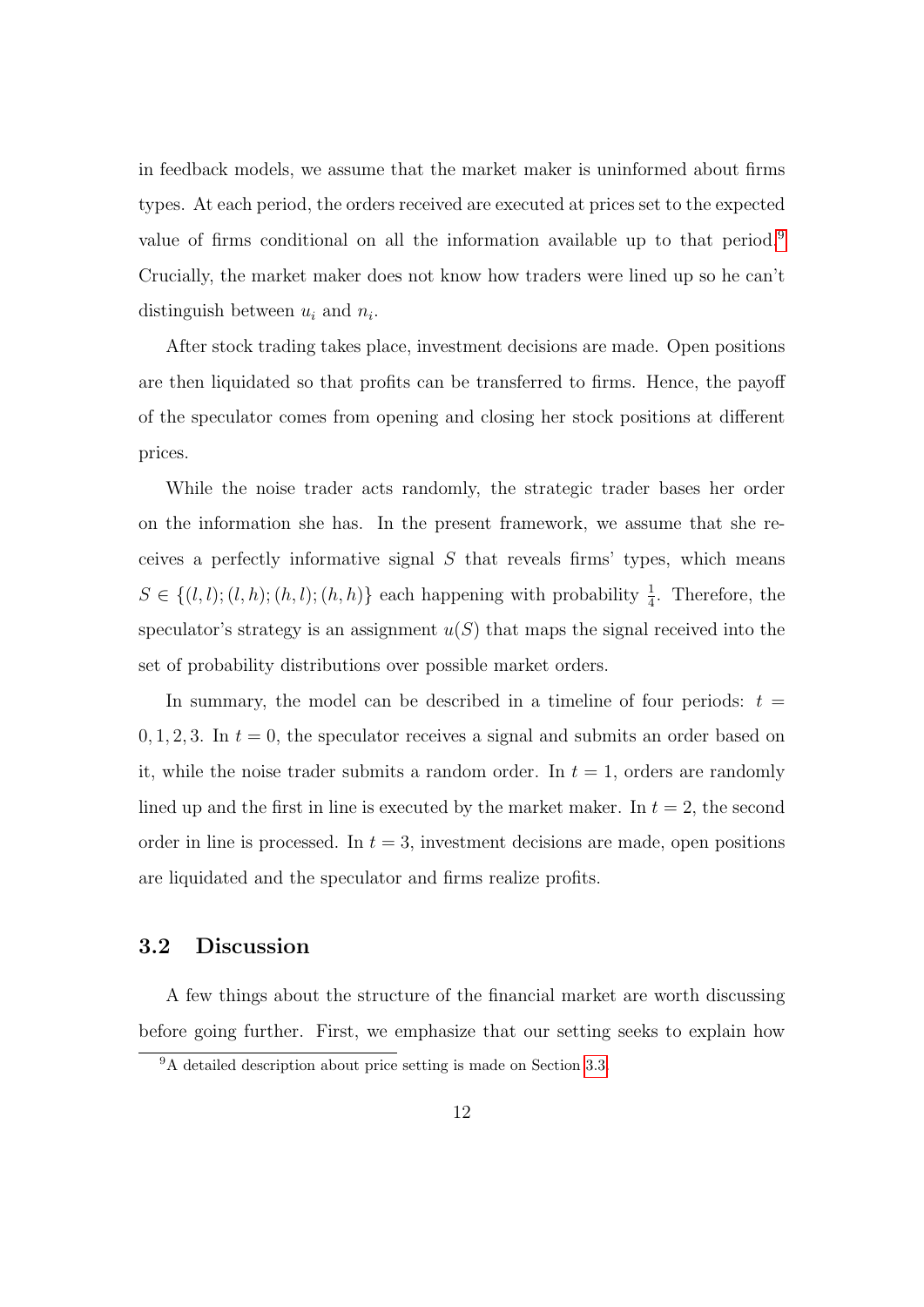secondary financial markets might affect real decisions, as usual in the feedback literature. In our model, the financing of firms investments does not come from the issuance of stocks, as the shares being traded are already outstanding. The source of funds are firms' boards, who in turn base their decisions on the informational content of observed stock market outcomes. Hence, the described financial market is secondary in the sense that any effect it might have on firm decisions is via the informational content of prices.

Second, for tractability purposes, some assumptions about the financial market depart from usual ones in the literature and thus warrant further justification. As in [Goldstein and Guembel](#page-34-0) [\(2008\)](#page-34-0), our model features two rounds of stock trading, which is crucial for manipulation profits to arise. However, previous models (e.g.[,Kyle](#page-34-9) [\(1985\)](#page-34-9); [Goldstein and Guembel](#page-34-0) [\(2008\)](#page-34-0); [Campello et al.](#page-33-3) [\(2020\)](#page-33-3)) usually assume that both the speculator and the noise trader trade in each round but their orders are pooled so that the market maker cannot observe individual components. In contrast, we assume that only one trader trades in each period, but the market maker cannot tell who is trading strategically and who is trading randomly. While this novel setting greatly reduces the complexity of the model by making the speculator's strategies contingent only on her signal and not on past orders, it still delivers the feature that orders observed by the market maker are only partially revealing, allowing for profitable manipulation to arise.

Finally, we assumed that null orders by the speculator are replaced by other random orders from the noise trader. This, together with the assumption that noise traders always trade implies that the market maker never observes null orders. While one can argue that null orders can also be informative, allowing them to reach the market maker would considerably increase the number of possible stock market outcomes and compromise the tractability of equilibria characterization.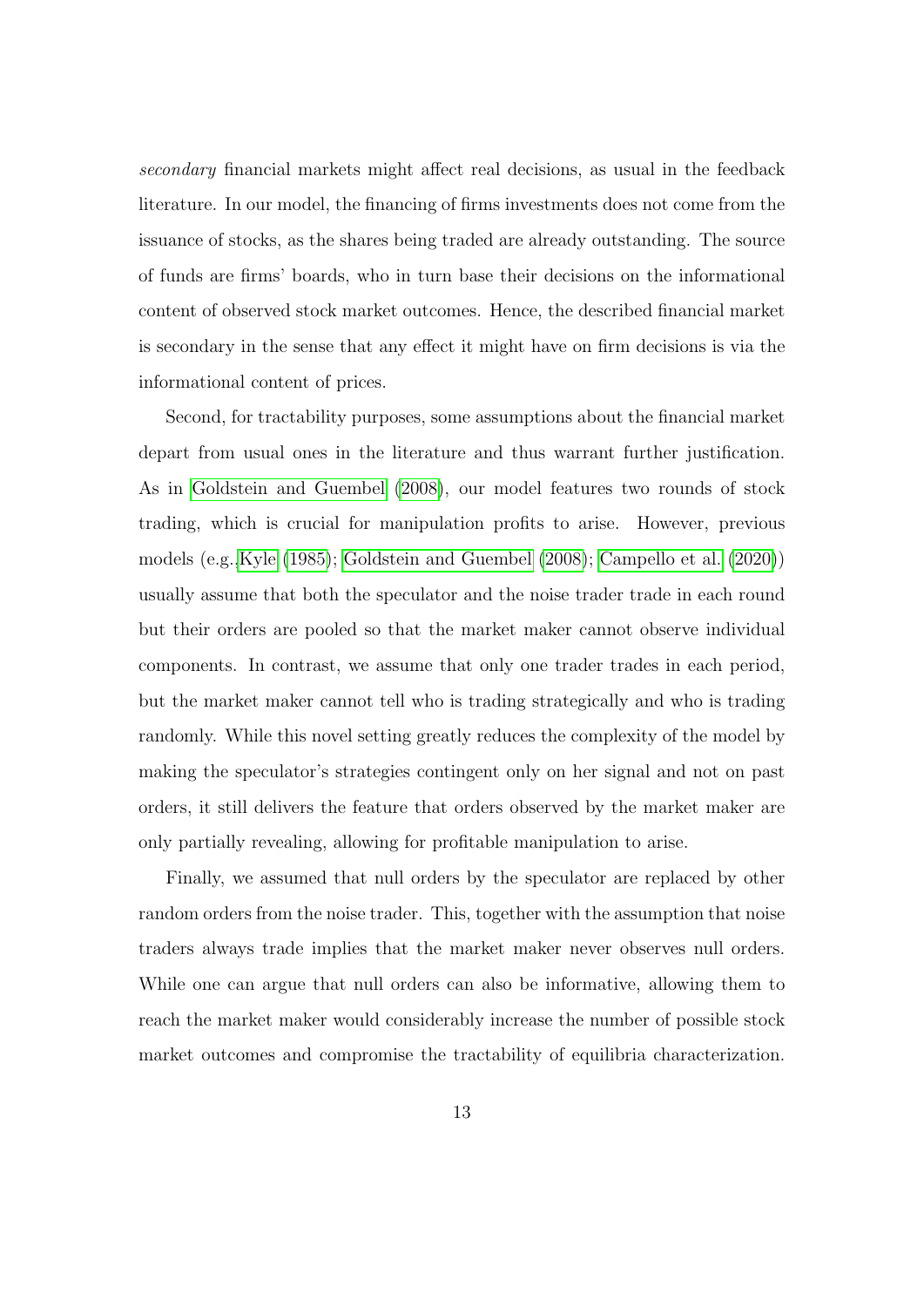Thus, our framework allows us to keep the model tractable while circumventing the strong assumption that speculators cannot submit partially null orders.[10](#page-0-0) Our reasoning carries two underlying premises: that submitting a null order on a stock is the same as not trading it and that there is always someone willing to actively trade any share outstanding.

## <span id="page-14-0"></span>3.3 Price Setting

In each trading period market orders are executed conditional on the information available to the market maker such that he breaks even in expectation. In addition, he does not know how traders were lined up. Thus, he receives pairs of orders  $O_1, O_2$  – respective to each trading period, where  $O_t \in \{-1, 1\} \times \{-1, 1\}$ . The first term of  $O_t$  refers to trading of firm  $A$ 's share whereas the second refers to firm B. For instance,  $O_2 = (1, -1)$  means that in  $t = 2$  an order to buy a share of firm A and to sell a share of firm B was received.

To describe prices, we adopt the following notation

$$
p_i^{sign(O_1)} = \mathbb{E}\left(V_i|O_1\right)
$$

$$
p_i^{sign(O_1, O_2)} = \mathbb{E}\left(V_i|O_1, O_2\right)
$$

For instance,  $p_A^{+-}$  $_{A}^{+-}$  is the price of a share of firm A in  $t = 1$  when  $O_1 = (1, -1)$ . Similarly,  $p_B^{---,-+}$  $B_{B}^{-,-,+}$  is the price of a share of firm B in  $t = 2$  when orders were  $O_1 = (-1, -1)$  and  $O_2 = (-1, 1)$ .

Note that once the orders of both periods are realized, the timing in which they were received is innocuous. All the market maker knows is that one was submitted by the speculator and the other, by the noise trader. This implies that

 $^{10}\mbox{Although this assumption further simplifies equilibria characterization.}$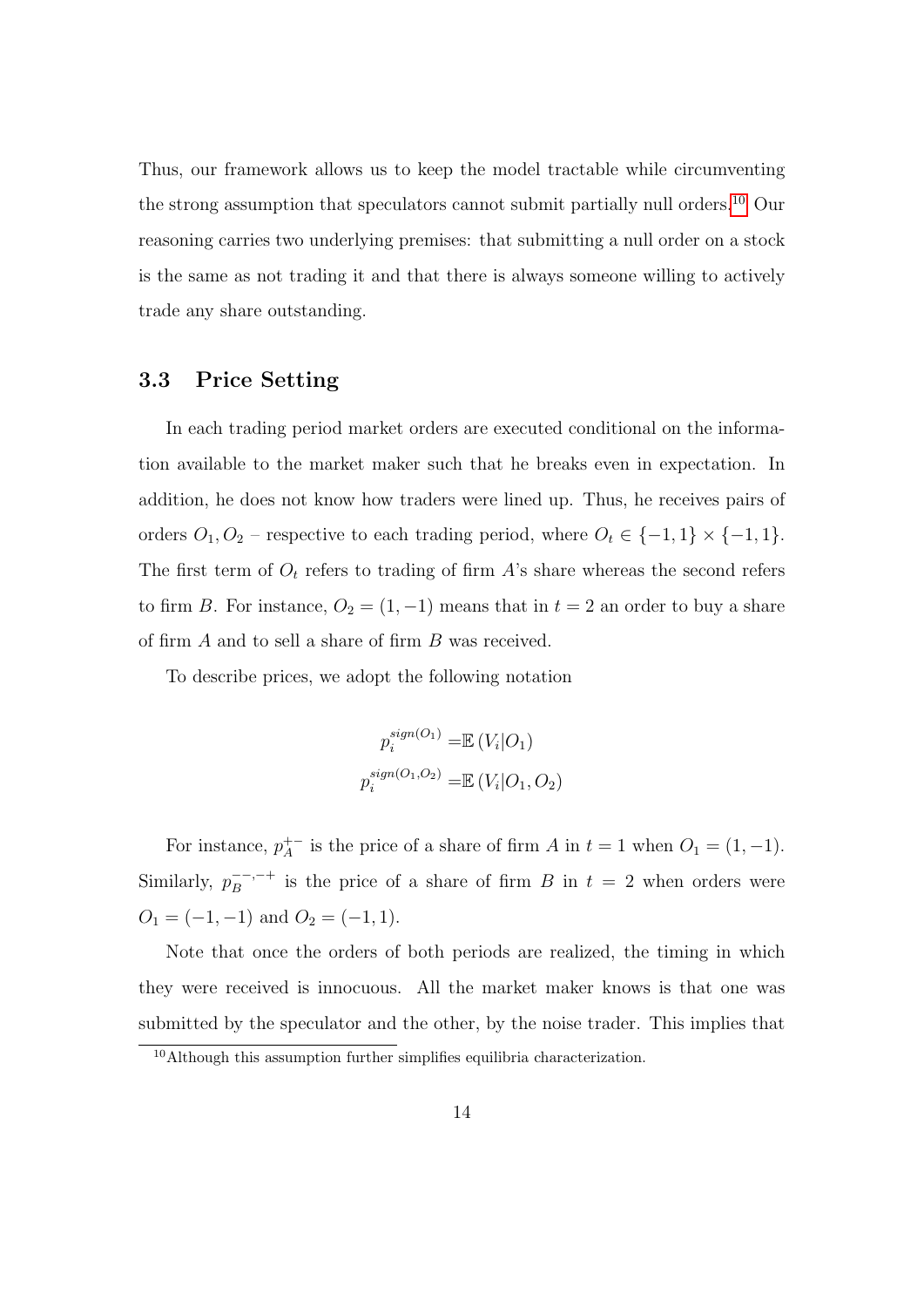once  $O_1, O_2$  are known, we can flip them around without changing firms' stock prices. For instance,  $p_i^{++,--} = p_i^{--,++}$  $p_i^{--,++}$  and  $p_i^{+-,-+} = p_i^{-+,+-}$ i

The fact that one order is received before the other only matters in the first round of trade  $(t = 1)$  which we will henceforth refer to as the *interim* trading period. Interim prices are determined by a weighted average of prices at  $t = 2$ in which the weights are the probabilities of receiving each corresponding order conditional on the order received in  $t = 1$ . Let  $q(O_2|O_1)$  be the probability of observing  $O_2$  in  $t = 2$  conditional on having received  $O_1$  in the first period. Then we have, for instance:

$$
p_A^{+-} = q((1,1)|(1,-1))p_A^{+-,++} + q((1,-1)|(1,-1))p^{+-,+-}
$$
  
+  $q((-1,1)|(1,-1))p^{+-,-+} + q((-1,-1)|(1,-1))p_A^{+,-,-}$ 

Since stock prices reflect the expected value of firms conditional on all the orders processed up to that point, variation in prices across firms is driven by uncertainty regarding firms types and—in the interim period—investment decisions.

### <span id="page-15-0"></span>3.4 Equilibrium with Informed Predatory Stock Trading

In this Section we describe an equilibrium of the model in the presence of stock markets and a perfectly informed speculator and contrast its structure and implications to our baseline model in Section [2.](#page-7-0) In particular, we show how the speculator can use stock trading as a mean of predation against one of the firms, inducing its board to withhold investment funds. As we will see, she achieves this by submitting orders of the type  $(u, -u)$ , with  $u \in \{-1, 1\}$ , which we will henceforth refer to as *predatory orders*.

In the presence of equity markets, firms' boards decide whether to provide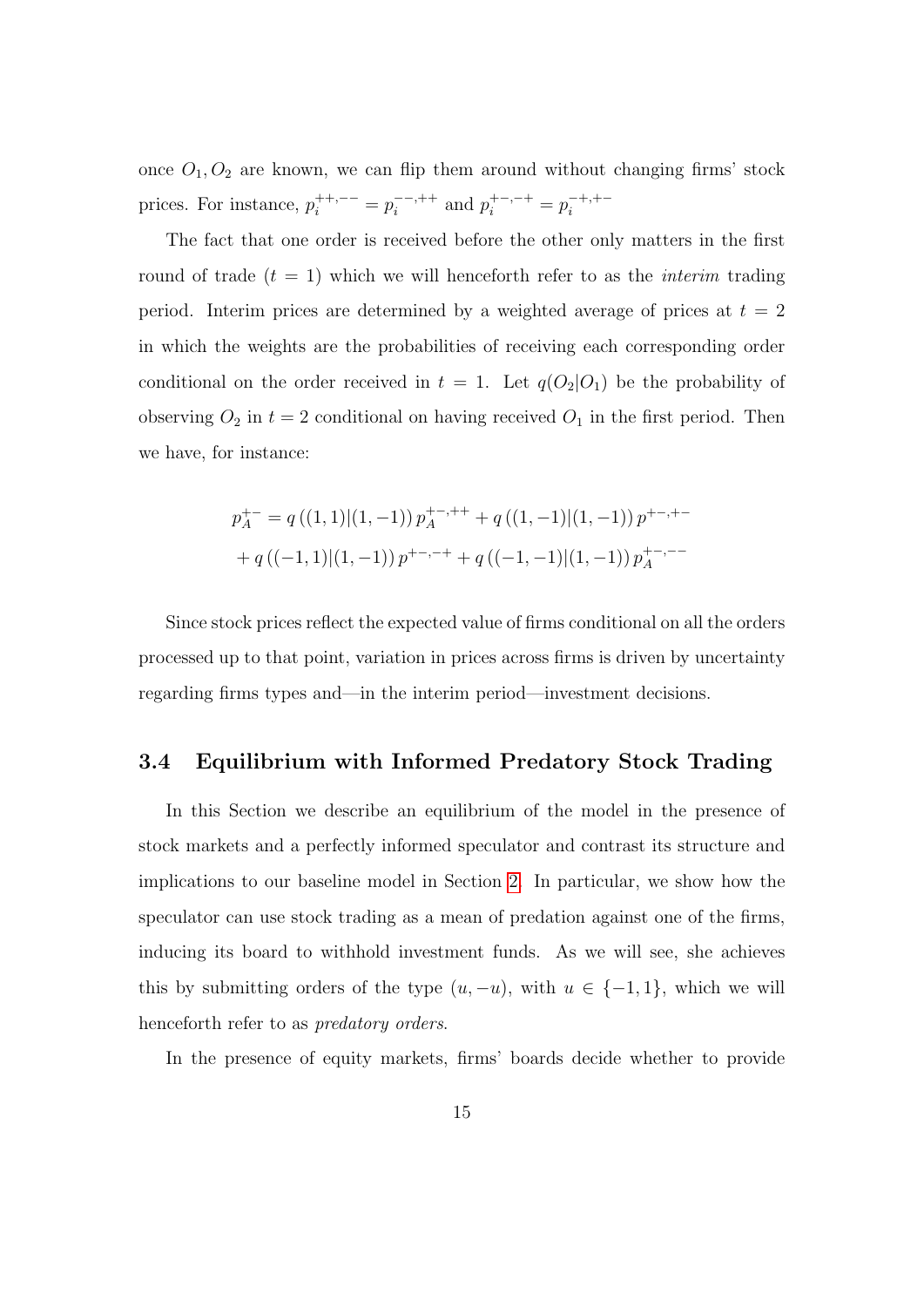funds after observing stock prices. Thus, their strategies are decision functions  $g_i\left(p_i^{sign(O_1,O_2)}\right)$  $\left( \begin{array}{c} \text{sign}(O_1,O_2) \\ \text{sign}(O_1,O_2) \end{array} \right) \in \{0,K\}, i \in \{A,B\}.$  Although stock prices of both firms are public knowledge, we omit firm i's rival share price as an argument of  $g_i(\cdot)$  for ease of exposition.<sup>[11](#page-0-0)</sup>

As in [Goldstein and Guembel](#page-34-0) [\(2008\)](#page-34-0), this framework features feedback effects from equity prices to real investment decisions which, in turn, must be reflected on prices. Thus, an equilibrium of the model with stock markets consists of

- i) A trading strategy contingent on the signal received by the speculator,  $u(S)$ , that maximizes her expected final payoff given the price setting by the market maker and boards' investment decisions.
- ii) Investment decisions  $g = \begin{cases} g_i \left( p_i^{sign(O_1, O_2)} \right) \end{cases}$  $\left\{\begin{matrix}sign(O_1,O_2)\ i\end{matrix}\right\}$ such that boards' ex-<br>  $i \in \{A, B\}$ pected net profit of investment is maximized given the speculator's trading strategy and the price setting.
- iii) Price setting by the market maker,  $p_i^{sign(O_1)}$  $\int_i^{sign(O_1)}$  and  $p_i^{sign(O_1,O_2)}$  $i_i^{sign(O_1, O_2)}, i \in \{A, B\}$  such that he breaks even in expectations given trading strategies and investment decisions.

Finally, in order for the equilibrium to be *predatory*, exactly one of the firms must cancel investments following certain stock market outcomes.

To characterize an equilibrium of the model with stock markets and a perfectly informative signal, first consider the following trading strategy of the speculator,

 $11$ In equilibrium, the price of a firm's share completely determines its rival's.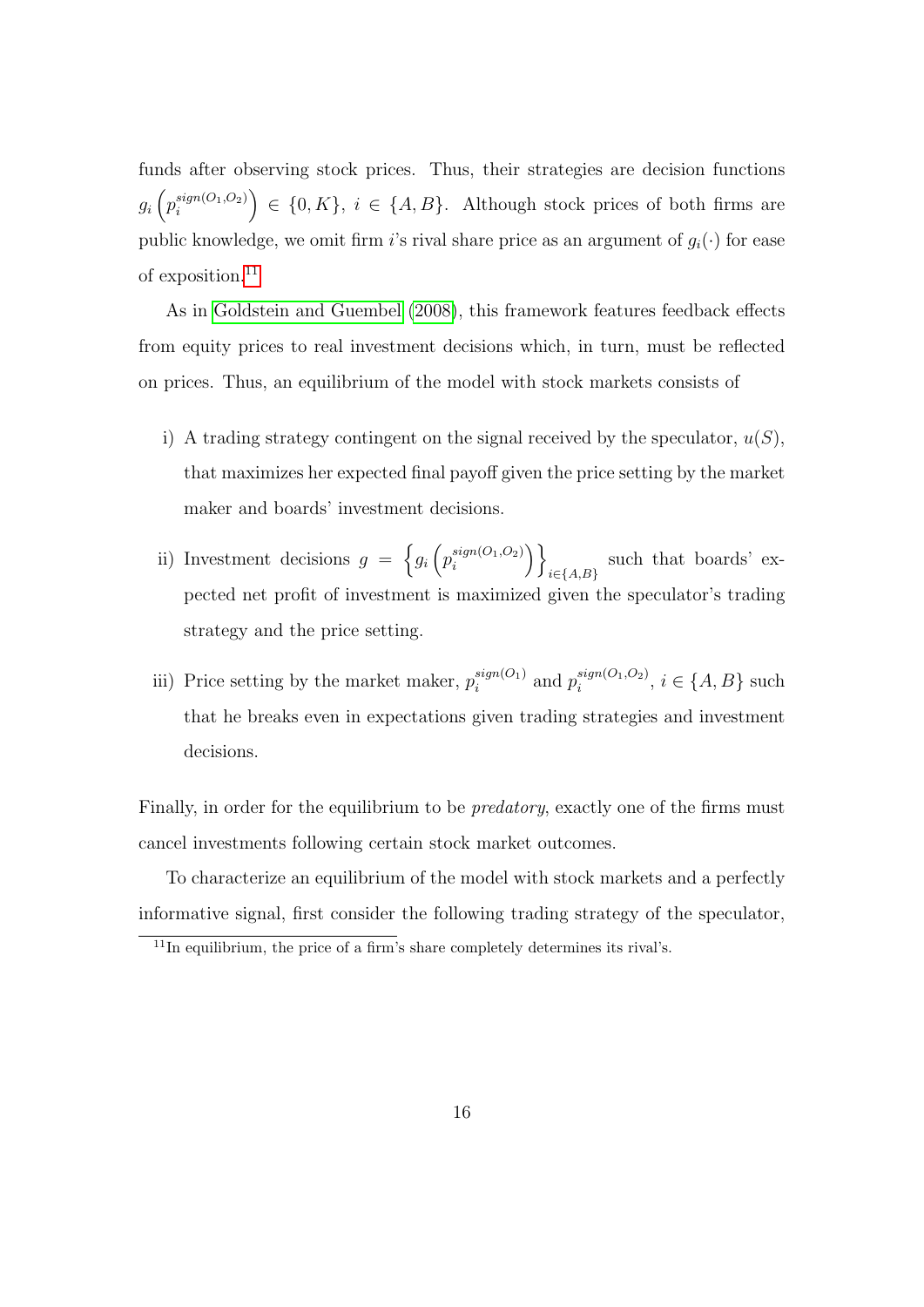which we define as  $\tilde{u}(\cdot)$ .

$$
\tilde{u}(l, l) = (1, 1)
$$
  
\n
$$
\tilde{u}(l, h) = (1, -1)
$$
  
\n
$$
\tilde{u}(h, l) = (-1, 1)
$$
  
\n
$$
\tilde{u}(h, h) = \begin{cases}\n(1, -1), & \text{with probability } \frac{1}{2} \\
(-1, 1), & \text{with probability } \frac{1}{2}\n\end{cases}
$$

Strategy  $\tilde{u}$  says that when firms are of different types, the speculator submits a predatory order against the weak firm and in favor of the strong. Besides, she buys both shares when both firms are strong. Finally, she plays a mixed strategy following  $S = (h, h)$ . There, she submits a predatory order and firms are randomly selected with equal probabilities.

Whereas the speculator could always target one specific firm when  $S = (h, h)$ instead of randomizing, the fact that she begins with no stock position implies that expected profits of preying upon either firm is the same. Thus, the profit is also the same when mixing between predatory orders with any probability. In particular, mixing with equal probabilities greatly reduces the number of unique prices to be determined in equilibrium, as opposite predatory orders generate symmetric prices. For instance, under  $\tilde{u}(S)$ , we have that  $p_A^{+-} = p_B^{-+}$  $p_B^{-+}$  and  $p_A^{++,-+} = p_B^{++,+-}$  $B^{++,+--}$ .

The next step is to characterize investment decisions. Consider the following profile  $\tilde{g} = \left\{ \tilde{g}_i \left( p_i^{sign(O_1, O_2)} \right) \right\}$  $\left\{\begin{matrix}sign(O_1,O_2)\ i\end{matrix}\right\}$  $i \in \{A,B\}$ 

$$
\tilde{g_A}\left(p_A^{sign(O_1,O_2)}\right) = \begin{cases} 0, \text{ if } p_A \in \{p_A^{-+, -+}, p_A^{--, -+}, p_A^{-+,--}\} \\ K, \text{ otherwise} \end{cases}
$$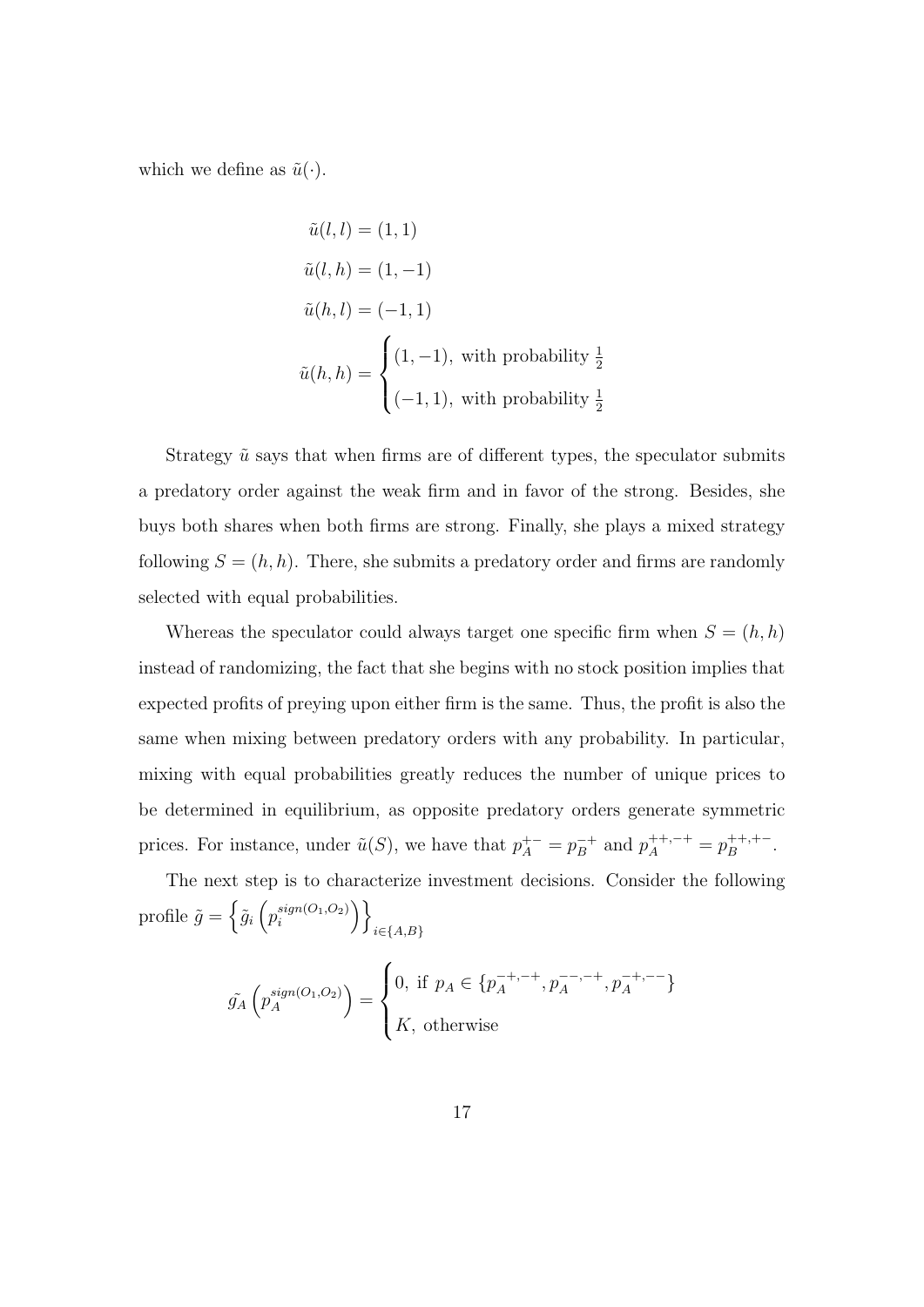and, symmetrically:

$$
\tilde{g_B}\left(p_B^{sign(O_1,O_2)}\right) = \begin{cases} 0, \text{ if } p_B \in \{p_B^{+-,+-}, p_B^{--,+-}, p_B^{+---}\} \\ K, \text{ otherwise} \end{cases}
$$

In words,  $\tilde{g}$  states that boards provide investment funds unless it is revealed that their firm was targeted by a predatory order. For instance,  $p_B^{+,-,+-}$  $p_B^{+-,+-}, p_B^{---,+-}$  $p_B^{---,+-}, p_B^{+---}$ B reveal that  $u(S) = (1, -1)$ . The last two cases occur because the order  $(-1, -1)$  is out of the path of  $\tilde{u}(S)$  and thus, when the market maker observes it, he knows it must have come from the noise trader, which in turn reveals the speculator's order. The cases in this example are the only ones in which investor of firm B decides not to invest. Note that the sequence of orders  $(O_1, O_2) = (-1, -1), (-1, -1)$  is out of the equilibrium path. Following such orders, we assume that investors keep their prior expectations about types and, hence, decide to invest, as follows from assumption [3.](#page-8-0)

Our next proposition establishes the existence of conditions under which the strategies described constitute an equilibrium.

#### <span id="page-18-2"></span>Proposition 2 If it holds that

<span id="page-18-0"></span>
$$
\frac{1}{3}\theta^l + \frac{2}{3}\theta^h < \frac{\Theta - c}{K} \tag{6}
$$

and

<span id="page-18-1"></span>
$$
7\theta^h - 5\theta^l < \frac{\Theta}{K} \le \frac{55}{3}(\theta^h - \theta^l) \tag{7}
$$

Then trading strategy  $\tilde{u}(S)$  and investment decisions  $\tilde{g}$  constitute an equilibrium of the model with equity markets and a perfectly informed speculator.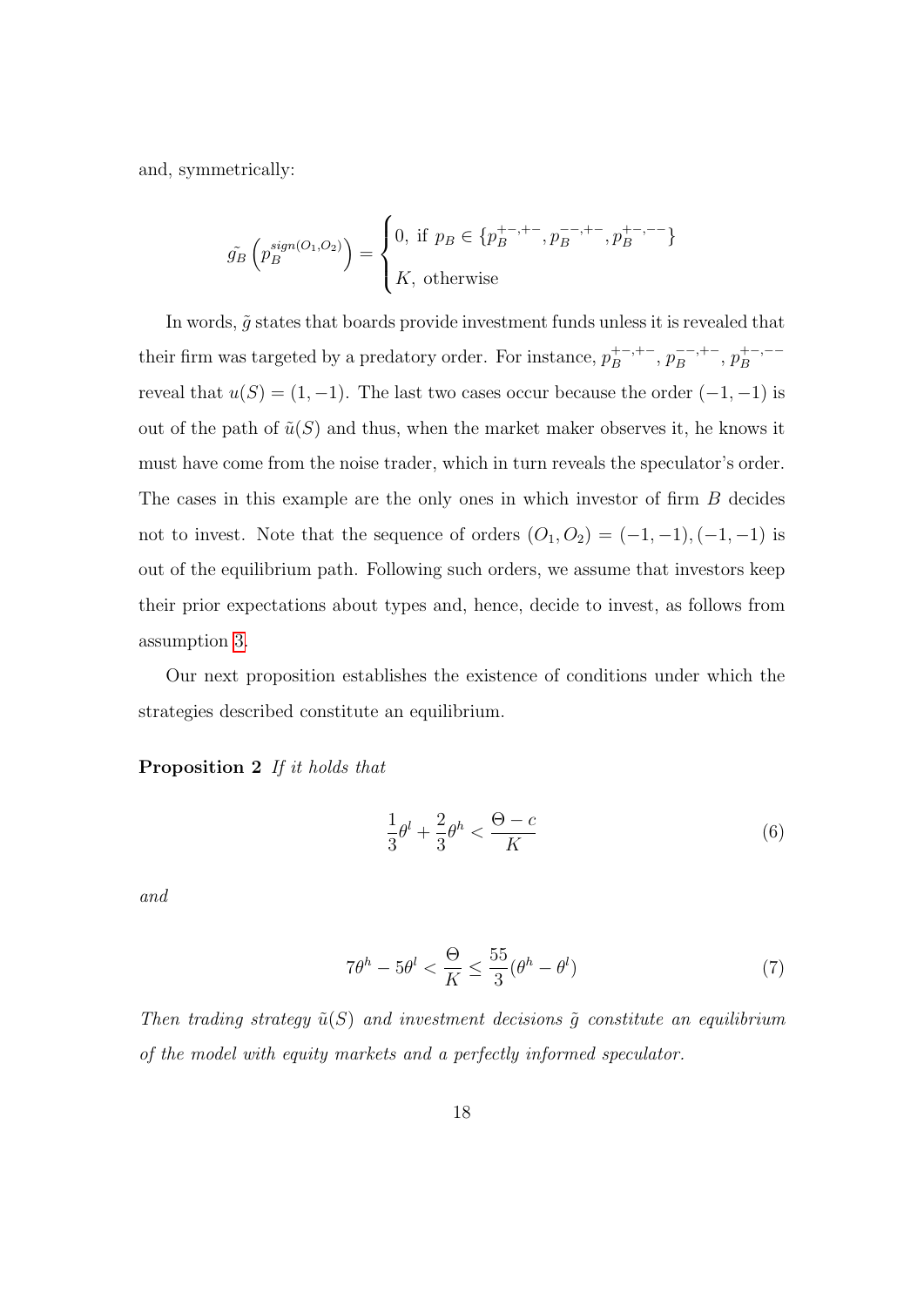Condition [\(6\)](#page-18-0) ensures the optimality of investment decisions  $\tilde{g}$ . It states that boards' profit-to-investment ratio is high enough so that providing investment funds is profitable unless market orders reveal that their firm was targeted by a predatory order, which reveals that the firm is weak.[12](#page-0-0)

Condition [\(7\)](#page-18-1) establishes that predatory orders are optimal to the speculator following any signal except  $(l, l)$ . In that case, the speculator should buy the shares of both firms, which ensures that both will invest, as per  $\tilde{q}$ . The right-hand side of [\(7\)](#page-18-1) implies that the value of strong firms when both invest is sufficiently high. Thus, the gain in stock value from ensuring that two strong firms invest more than offsets the profit from spreading stock prices with predatory orders in a attempt to close the positions when a single firm invests.

The equilibrium in Proposition [2](#page-18-2) does not feature manipulation as the speculator always trades based on an informative signal. However, it lays the foundation to why manipulation can effectively arise when the speculator is possibly uninformed: investments might optimally be withheld following certain stock market outcomes, as described by strategy  $\tilde{g}$ . In addition, our results from Section [2](#page-7-0) imply that investments would be made in the absence of stock markets. Since the cancellation of investments is always unilateral on the equilibrium path, trading strategy  $\tilde{u}$  is predatory as it induces one firm to gain value at its rival's cost.

An important distinction between our model and usual predation models is that, in our setting, predatory behavior is practiced by stock traders instead of firms. We argue that our framework features a speculator preying upon a firm even if she has no stakes in its competitor. Thus, firms and their stakeholders have stronger incentives to engage in predatory manipulation against competitors than the neutral speculator that we describe in our model.

 $12$ In which case, providing funds is not profitable *ex-ante* by assumption [\(3\)](#page-8-0).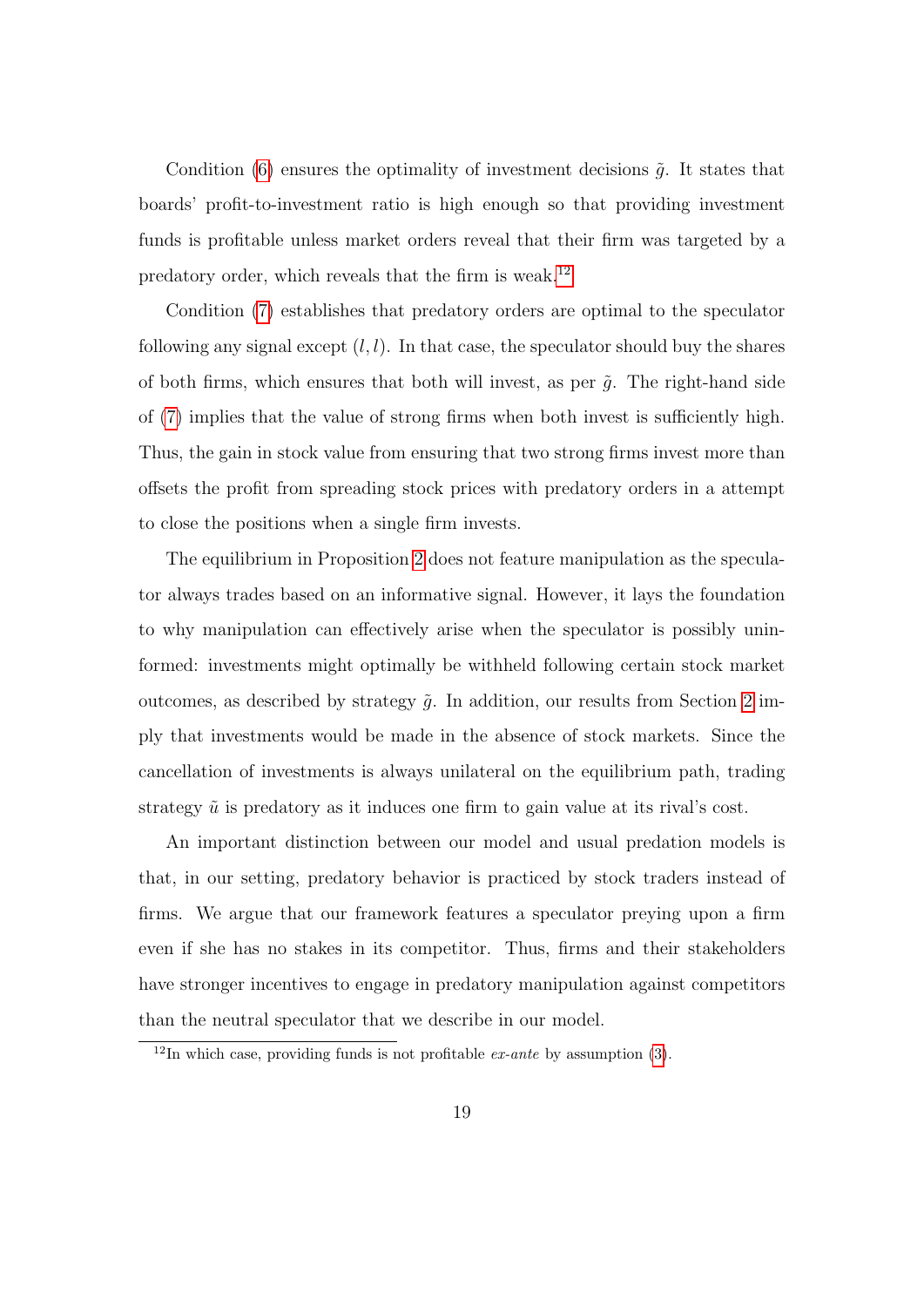### <span id="page-20-1"></span>3.5 Empirical Predictions: Informed Predatory Trading

Our next results explore possible implications of informed predatory trading as described in Proposition [2](#page-18-2) on investment efficiency as defined in equation [\(4\)](#page-9-1).

<span id="page-20-0"></span>Corollary 1 The presence of equity markets with a perfectly informed speculator increases ex-ante investment efficiency.

Since trading strategy  $\tilde{u}$  is *ex-ante* symmetric across firms, Corollary [1](#page-20-0) implies that the expected values of both firms is greater in the equilibrium of Proposition [2](#page-18-2) than in that of Proposition [1.](#page-9-0) The reason is that financial markets provide information that allows firms' boards to make better investment decisions. Predatory orders discipline managers and prevent boards from undertaking negative NPV investments.

To discuss the next empirical implication of our model with financial markets, let us introduce the notion of the relative value of a firm in the product market as follows

$$
VS_i(I_A, I_B, \theta_A^{\omega}, \theta_B^{\omega}) = \frac{V_i}{V_A + V_B}
$$
\n(8)

where  $V_i(\cdot)$  is the value of firm i as defined in equation [\(1\)](#page-7-2). Hence,  $VS_i(\cdot)$  measures firm  $i$ 's share of total firm value in the product market.<sup>[13](#page-0-0)</sup>

Note that the symmetry of trading strategies and investment decisions imply that  $V_i$ 's are unaffected by the introduction of equity markets. As in the equilibrium where firms always invest, expected value shares of both firms are  $\frac{1}{2}$ . Nevertheless, informed predatory orders might lead a single firm to invest, thus making extreme values of  $V_i$ 's more likely. To capture this, we compute a measure

 $13$ We avoid using the term *market share*, as it usually refers to shares of output rather than firm value.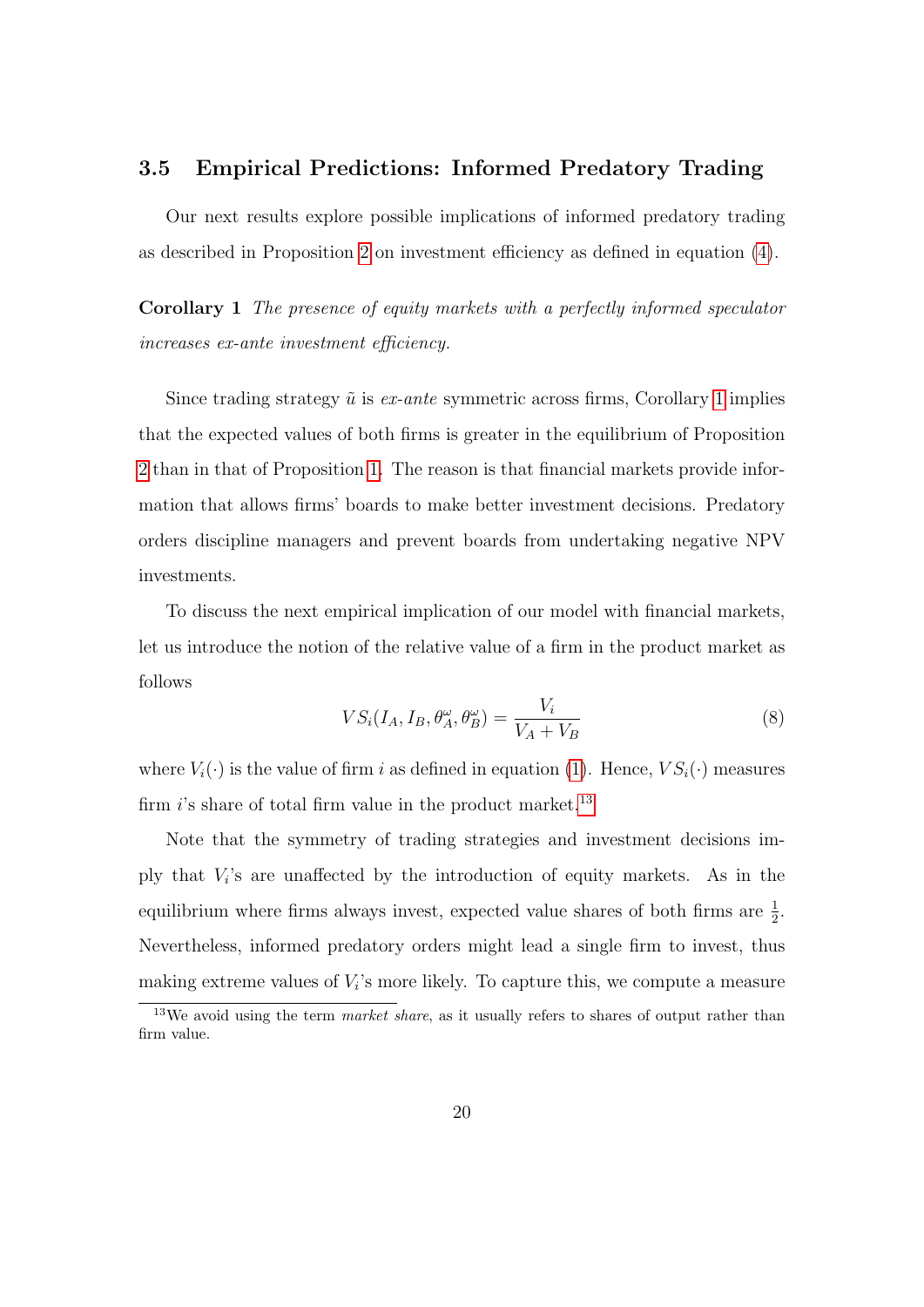of firm value concentration in the product market using the Herfindahl-Hirschman index. Specifically, we define ex-ante concentration as follows

$$
HHI = \mathbb{E}\left(VS_A^2 + VS_B^2\right)
$$

where expectation is taken over the distribution of outcomes given types, trading strategies and investment decisions, which allows us to compare concentration across equilibria. Our next result discusses the effect of equity markets on our measure of concentration.

<span id="page-21-0"></span>Corollary 2 In the equilibrium with equity markets, a perfectly informed speculator that trades according to strategy  $\tilde{u}$ , and firms' boards that follow investment decisions  $\tilde{q}$ , firm value concentration is higher than in the equilibrium with no equity markets.

Even considering the symmetry of our proposed equilibrium with stock trading, the HHI with equity markets and an informed trader need not be greater than in the equilibrium with no financial markets. On one hand, predatory trading allows value shares of one and zero on the equilibrium path, which tends to increase expected concentration. On the other hand, conditional on both firms investing, the probability that they have the same type is higher, which tends to decrease expected concentration. It turns out that condition [\(7\)](#page-18-1) implies that the first effect dominates. Specifically, the left-hand side of [\(7\)](#page-18-1) states that the investment's NPV should be high enough so that predatory orders are optimal except when  $S = (l, l)$ . As a result, the baseline HHI when both firms invest is relatively small, which amplifies the positive effect of equity markets on the HHI with predatory orders. In Section [4.2,](#page-25-0) we discuss in more details the implications of asymmetric equilibria on firm value concentration.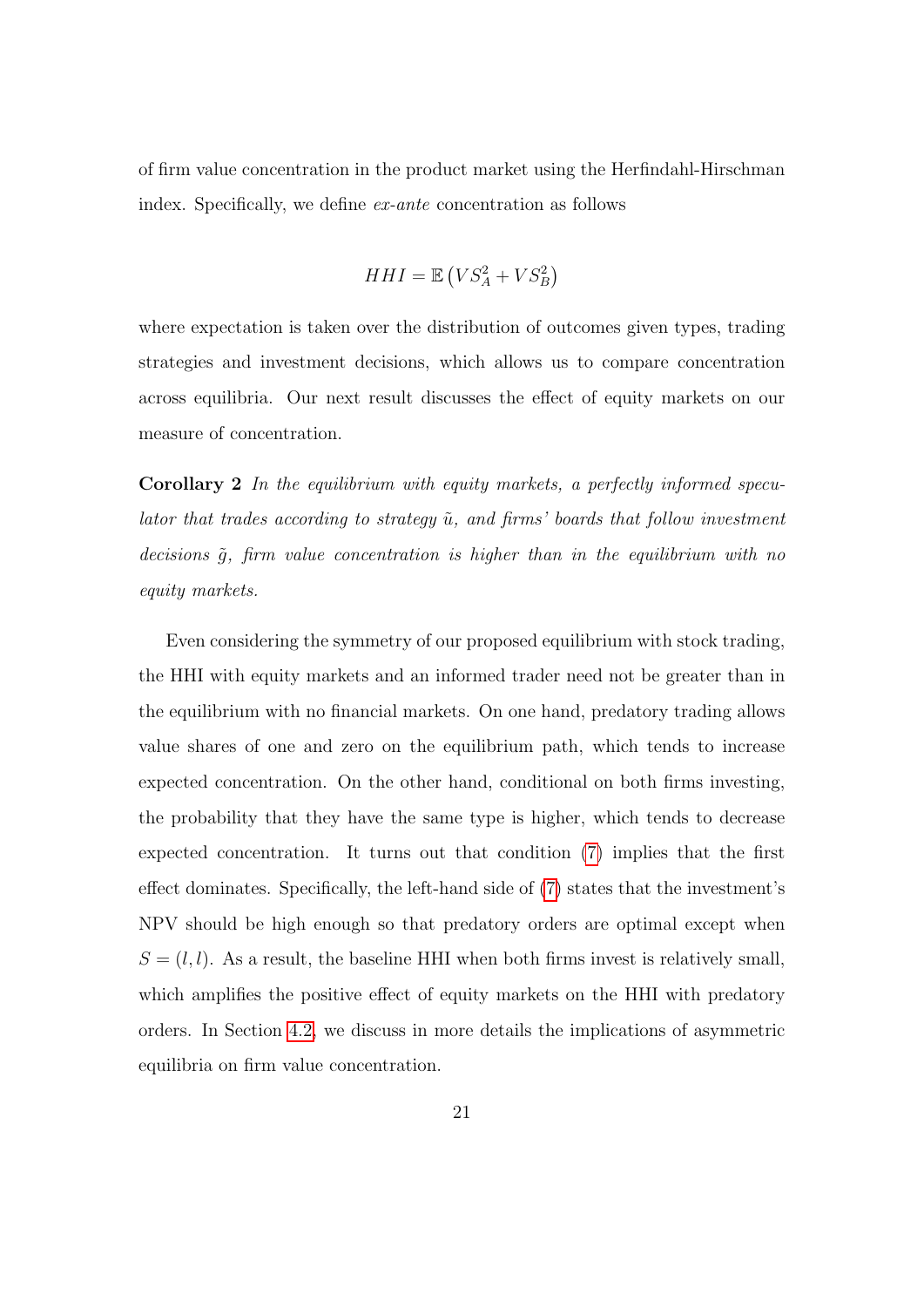# <span id="page-22-0"></span>4 Predatory Stock Price Manipulation

Having established the feedback channel through which stock markets affect real investment decisions of product market rivals, we now describe how predatory stock manipulation can arise in equilibrium and discuss its implications on investment efficiency. Consider a model with stock markets similar to that described in Section [3,](#page-10-0) but with a different signal structure. Along the lines of [Goldstein](#page-34-0) [and Guembel](#page-34-0) [\(2008\)](#page-34-0) we now assume that the speculator might receive an uninformative signal about firm types. With probability  $\alpha$  the signal is informative and reveals types. With probability  $1 - \alpha$  the signal is empty and the speculator is uninformed. To wit, there are five possible signals the speculator can receive:  $S \in \{(l, l); (l, h); (h, l); (h, h); \emptyset\}$  with respective probabilities  $\{\frac{\alpha}{4}, \frac{\alpha}{2}, \frac{\beta}{4}, \frac{\beta}{4}\}$  $\frac{\alpha}{4}$ ;  $\frac{\alpha}{4}$  $\frac{\alpha}{4}$ ;  $\frac{\alpha}{4}$  $\frac{\alpha}{4}$ ;  $\frac{\alpha}{4}$  $\frac{\alpha}{4}$ ; 1 –  $\alpha$  }. Hence, the model in Section [3](#page-10-0) can be regarded as a special case of the current model, in which  $\alpha = 1$ .

Recall that firm boards observe no signal and are unaware of whether the speculator is informed or not. Thus, even when uninformed about firms types, the speculator still has informational advantage over investors and the market maker for knowing she is, in fact, uninformed.

Similar to [Allen and Gale](#page-32-1) [\(1992\)](#page-32-1) and [Goldstein and Guembel](#page-34-0) [\(2008\)](#page-34-0), we define stock price manipulation as the uninformed trading of shares that induces real outcomes that are favorable to the speculator's position. Additionally, in order for manipulation to be characterized as predatory, the outcomes induced by manipulative strategies must favor one firm to the detriment of its rival. Thus, predatory manipulation consists on the speculator being able to profit from predatory orders even when uninformed about types by distorting investment decisions via the feedback channel.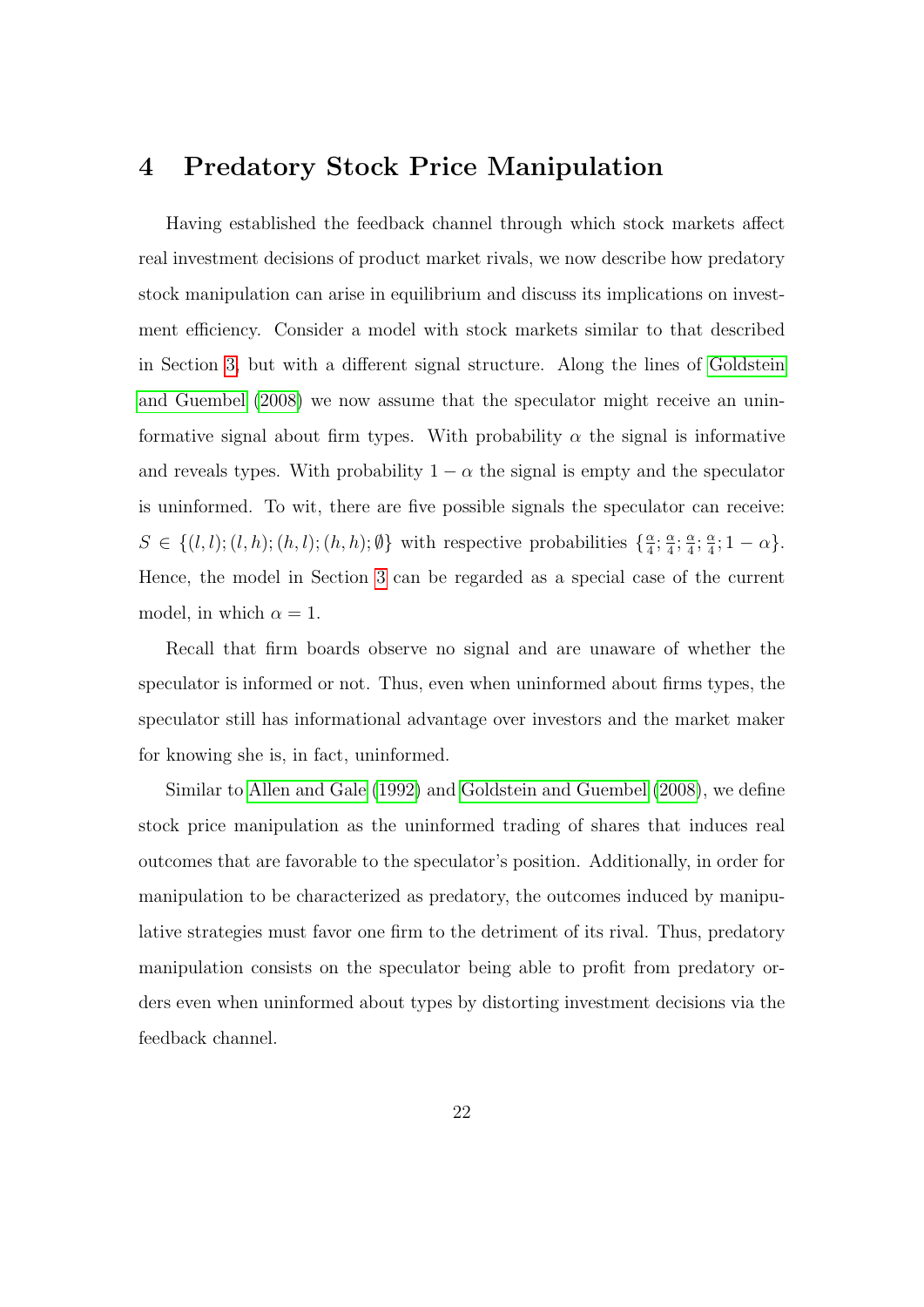### <span id="page-23-0"></span>4.1 Equilibrium With Predatory Manipulation

For an equilibrium to feature predatory manipulation, one more requirement must be met in addition to those described in session [3.4.](#page-15-0) The manipulative trading strategy must assign predatory orders to empty signals, i.e.,  $u(\emptyset) = (u, -u)$  where  $u \in \{-1,1\}$ . In addition, these orders must successfully induce a firm to cancel investments following certain stock market outcomes.

Consider a trading strategy for the speculator  $\tilde{u}_M(S)$  described as follows:  $\tilde{u}_M(S) = \tilde{u}(S)$  for  $S \in \{(l, l); (l, h); (h, l); (h, h)\}\$  with  $\tilde{u}(\cdot)$  as defined in Section [3.4.](#page-15-0) In addition,  $\tilde{u}_M(\emptyset) = \tilde{u}(h, h)$ . In words, the speculator acts exactly like in the equilibrium described in Section [3.4,](#page-15-0) except that she pools the signals  $(h, h)$  and  $\emptyset$  into the same mix of actions. In these cases, she submits a predatory order with firms randomly chosen with equal probabilities. Again, although equilibria might admit other randomizations between  $(-1, 1)$  and  $(1, -1)$ , we choose a symmetric strategy, as this property is nicely embodied in stock prices and simplifies the characterization of equilibria.

From the perspective of the market maker, any predatory order might have originated from three different signals when the speculator trades according to  $\tilde{u}_M(\cdot)$ . As it turns out, the pooling of different signals—including  $\emptyset$ —into the same actions is crucial for the effectiveness of manipulation. By doing so, the speculator avoids revealing when she is uninformed. We discuss this in further details in Section [4.3,](#page-27-0) where also consider the existence of alternative equilibria with predatory manipulation.

For  $\alpha < 1$ , stock prices following any orders in both trading periods are certainly different from those on Section [3.](#page-10-0) However, no change on the structure investment decisions is required. Our next proposition states that there exists a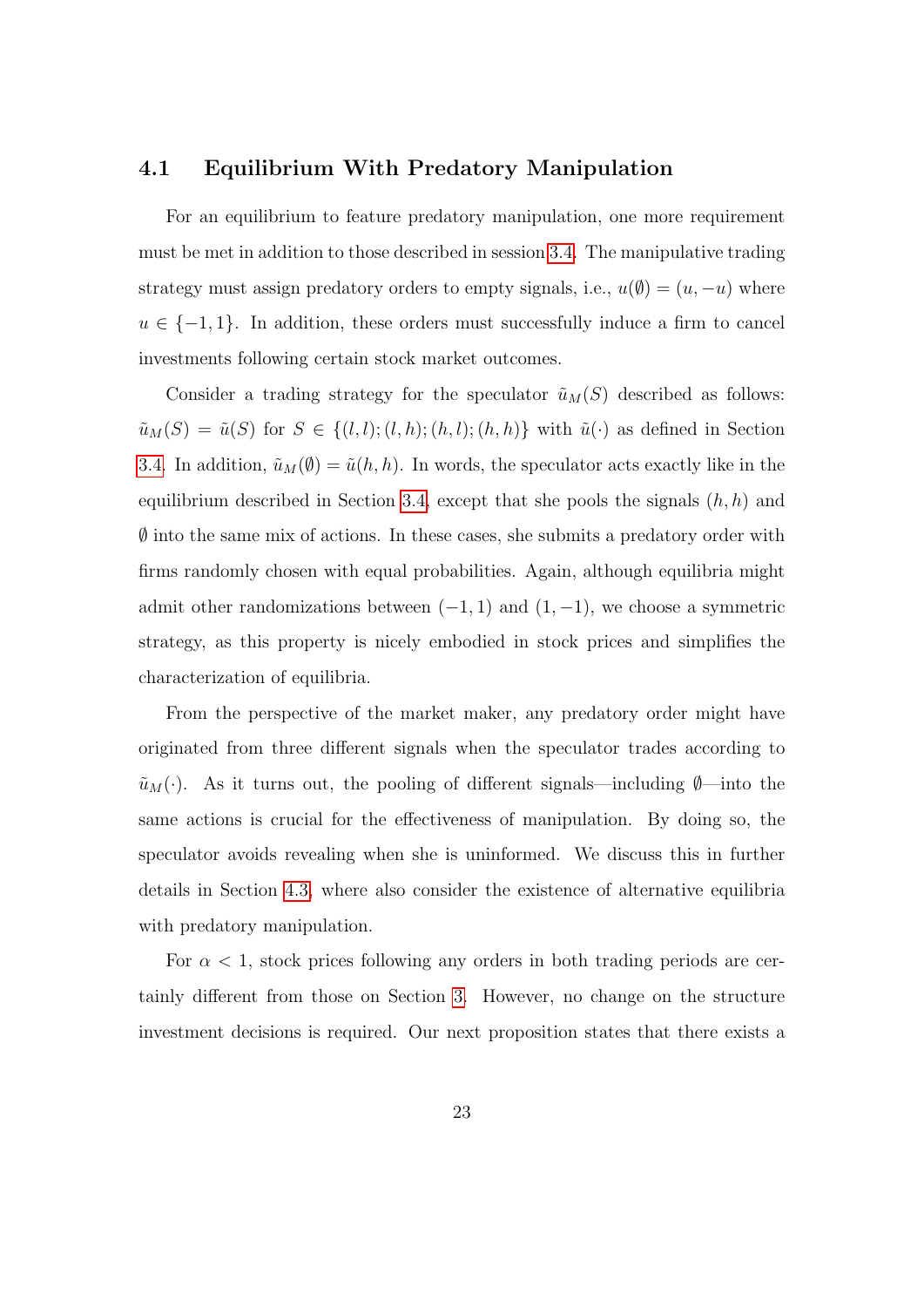equilibrium featuring our proposed manipulation provided that some parametric conditions are met.

<span id="page-24-3"></span>Proposition 3 If it holds that

<span id="page-24-0"></span>
$$
\frac{2-\alpha}{4-\alpha}\theta^l + \frac{2}{4-\alpha}\theta^h < \frac{\Theta-c}{K} \le \frac{2(1-\alpha)}{4-\alpha}\theta^l + \frac{2+\alpha}{4-\alpha}\theta^h \tag{9}
$$

and

<span id="page-24-1"></span>
$$
\frac{7\theta^h - (3+2\alpha)\theta^l}{2-\alpha} < \frac{\Theta}{K} \le \left(\frac{4+\alpha}{4-\alpha}\right) \left(\frac{18+4\alpha}{\alpha(1+\alpha)}\right) \left(\theta^h - \theta^l\right) \tag{10}
$$

Then trading strategy  $\tilde{u}_M(S)$  and investment decisions  $\tilde{g}$  constitute an equilibrium of the model with equity markets and a possibly uninformed speculator.

Thus, for a certain range of parameters, the speculator is able to profit by manipulating stock prices in a way that induces one of the firms to underinvest. Analogously to Proposition [2,](#page-18-2) condition [\(9\)](#page-24-0) reflects the optimality of  $\tilde{g}$ . Here, knowing that a firm was targeted by a predatory order does not ensure it is weak, but its expected type is still high enough so that boards withhold funds. Sim-ilarly, condition [\(10\)](#page-24-1) establishes the optimality of trading strategy  $\tilde{u}_M(S)$ . We provide a detailed description of these parametric conditions along the proof of the proposition in the appendix, where we also provide an illustrating example with parameter values.

Our next corollary describes how the existence of an equilibrium with predatory manipulation depends on  $\alpha$ .

<span id="page-24-2"></span>Corollary 3 An equilibrium of the model with financial markets can only feature predatory manipulation if the speculator is possibly informed.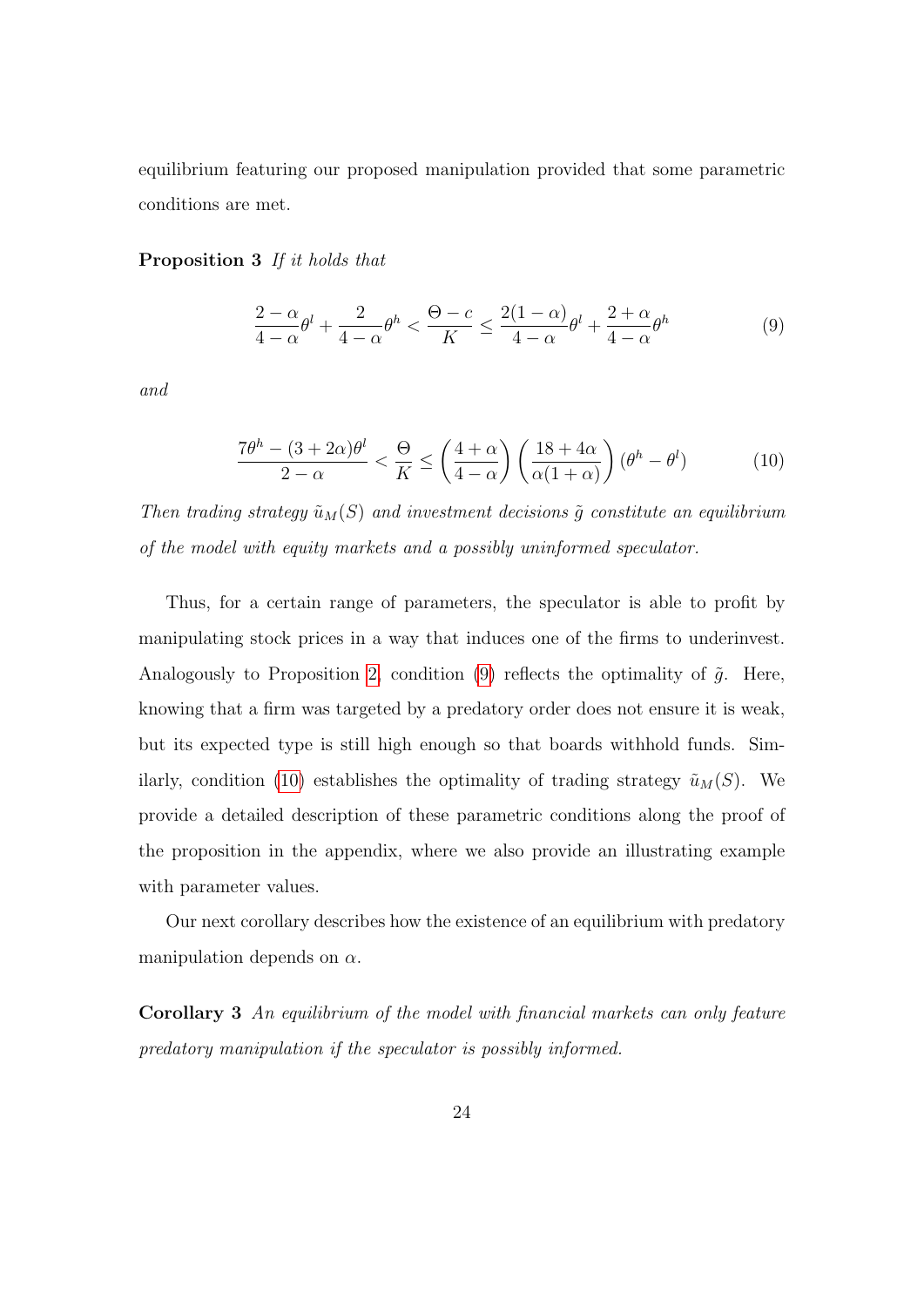Our result in Corollary [3](#page-24-2) is typical of models of financial feedback and manipulation. As in [Allen and Gale](#page-32-1) [\(1992\)](#page-32-1), manipulation can be effective in shaping real decisions as long as the speculator is possibly informed, i.e., if  $\alpha > 0$ . If  $\alpha = 0$ , then firms' boards are aware that the stock market provide no additional information and thus optimally choose to ignore stock prices when making investment decisions. As a result, boards' provide funds based on their prior beliefs about firm types. Thus, we can think of the model without equity markets of section [2](#page-7-0) as a special case of the model with financial markets in which the speculator is always uninformed.

## <span id="page-25-0"></span>4.2 Empirical Predictions: Predatory Manipulation

As we have seen in Section [3.5,](#page-20-1) a market for firms equity and an informed speculator leads to the cancellation of negative NPV investments that would be made by the board in the absence of the stock market. However, when the speculator is possibly uninformed and trades according to  $\tilde{u}_M(S)$ , cancelled investments need not have negative NPV. In fact, conditional on the speculator being uninformed, any cancelled investment necessarily has a positive NPV according to condition [\(3\)](#page-8-0). This has implications to investment efficiency as stated in our next corollary.

<span id="page-25-1"></span>Corollary 4 In the presence of equity markets, predatory stock price manipulation reduces investment efficiency, but never below the level without equity markets.

In words, predatory manipulation partially undermines the stock market's role of improving allocation. As the speculator might be uninformed, the informational content of stock prices is less accurate. However, it still improves investment decisions as compared to the equilibrium in Proposition [1.](#page-9-0)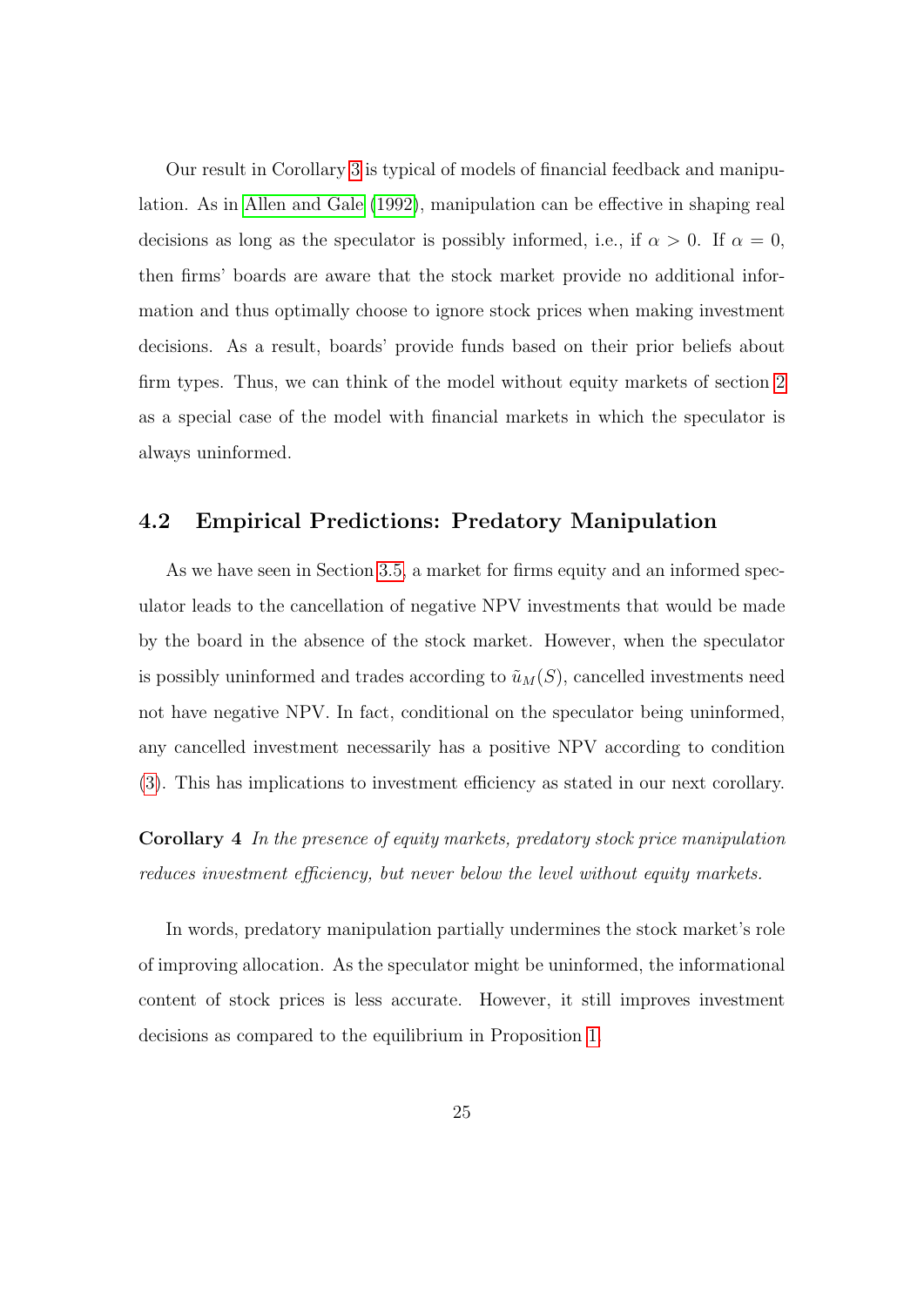Next, we discuss the implications of predatory manipulation as described in our proposed equilibrium on our measures of firm value share and concentration defined in Section [3.5.](#page-20-1) Similar to the case of a perfectly informed speculator, the symmetry of the manipulative strategy  $\tilde{u}_M$  implies that ex-ante firm value shares are unaffected by manipulation. However, as manipulation further makes extreme values of firm value shares more likely, it has implications to concentration as our next corollary states.

<span id="page-26-0"></span>Corollary 5 In the presence of equity markets with firms' boards following investment decisions  $\tilde{g}$ , the presence of predatory stock price manipulation in which a possibly uninformed speculator trades according to  $\tilde{u}_M(S)$  further increases firm value concentration as compared to the equilibrium where a perfectly informed speculator trades according to  $\tilde{u}(S)$ .

In the presence of equity markets, the effect of predatory manipulation as described by trading strategy  $\tilde{u}_M(S)$  on the HHI is unambiguous. Specifically, a lower value of  $\alpha$  has two implications. First, it increases the likelihood that only one firm will invest. Second, conditional on both firms investing, it reduces the probability that firms have the same type. Both these effects tend to increase concentration. The fact that expected firm value shares remain the same while their variance increases implies that predatory manipulation in the equilibrium described is a mean-preserving spread of firm value shares.

Finally, note that the symmetry of our proposed equilibria has implications to product market concentration. In particular, there are two symmetric features in our equilibrium with manipulation. First, both firms have the same value of assets in place, i.e., they are ex ante similar. Second, following  $S \in \{(h, h), \emptyset\}$ , the speculator randomizes between predatory orders with equal probabilities. Under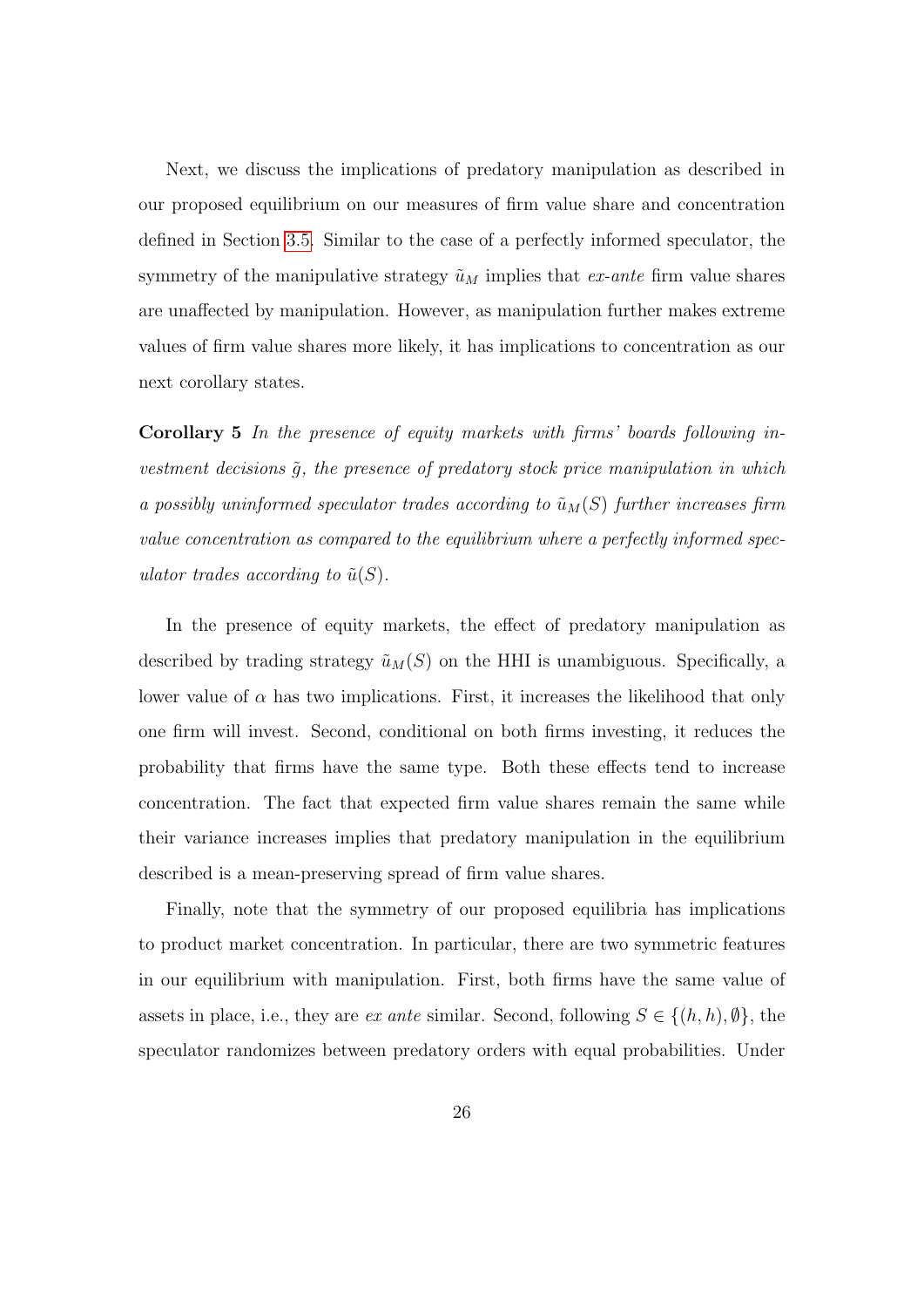either of these assumptions, predatory manipulation will always lead to more extreme product market outcomes, increasing expected concentration as compared to the equilibrium with no stock trading. Nevertheless, an asymmetric equilibrium where an ex ante larger firm is always targeted by predatory orders following  $S \in \{(h, h), \emptyset\}$  would feature a lower concentration than our baseline equilibrium with no equity markets. Hence, our results on concentration does not hold in the specific case where firms are of different sizes and the speculator has an ex ante incentive to prey on the large firm.

# <span id="page-27-0"></span>4.3 The Profit from Predatory Manipulation and Alternative Equilibria

As usual in models of financial feedback from financial market to real decisions, the profitability of manipulation stems from the informational advantage the speculator has over boards and market maker granted by the signal received. In particular, even when the speculator is uninformed, she still has the informational advantage of knowing so as long as she could possibly be informed, as stated in Corollary [3.](#page-24-2)

As interim orders might have originated at the noise trader, information is only partially revealed by interim prices. This allows the speculator to establish a position in a moment she has informational advantage and closing it at a profit once  $O_2$  is incorporated into prices.

An illustration of how predatory manipulation can be profitable follows. Suppose an uninformed speculator submits an order  $(1, -1)$  that is executed in  $t = 1$ . In this period, the speculator's payoff is  $-p_A^{+-} + p_B^{+,-}$  $B^{\dagger,-}$ , which is negative. This is due to the fact that, in our proposed equilibrium, such order ensures that firm A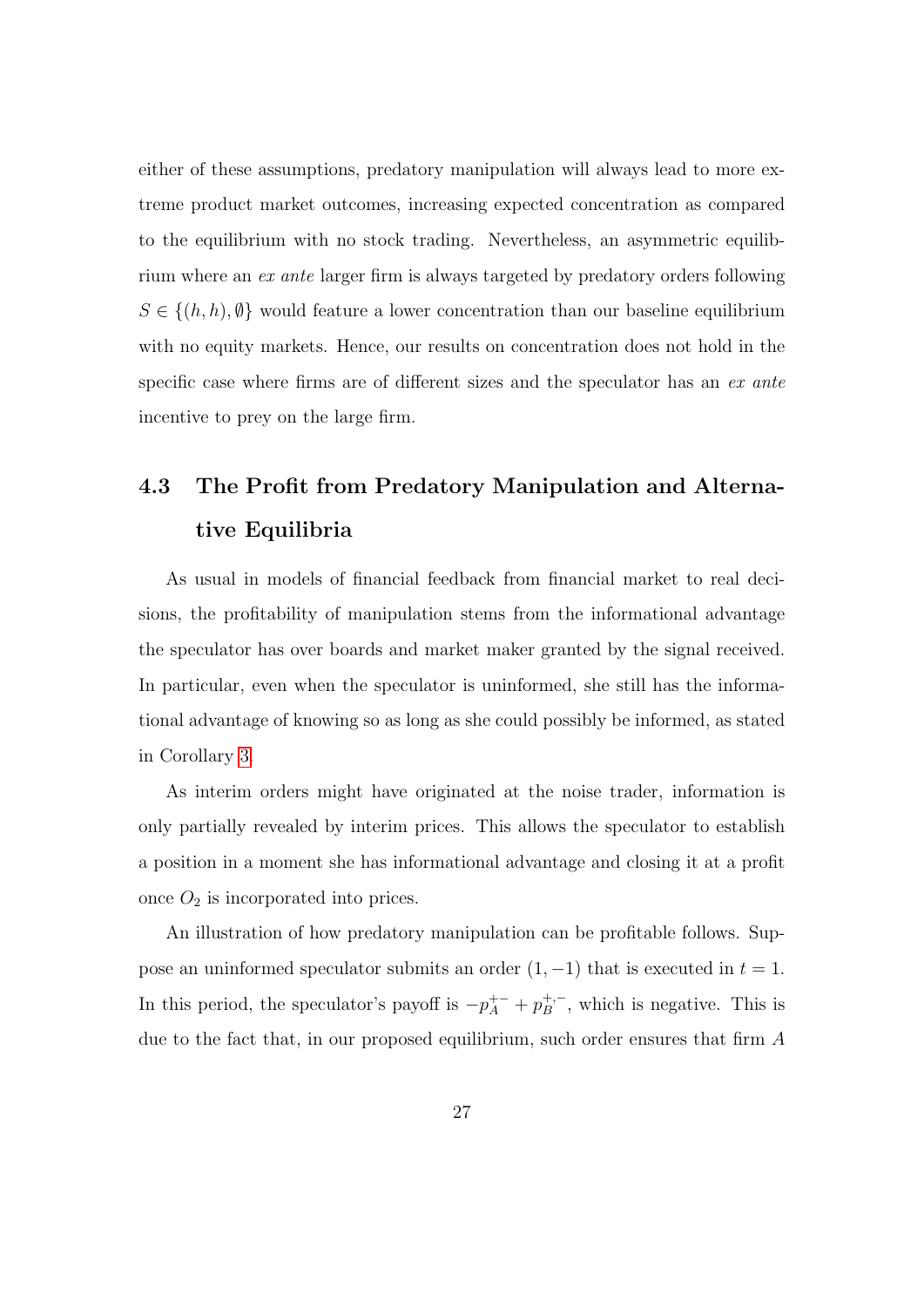will make the investment while making investment by firm  $B$  less likely, and thus  $p_A^{+-} > p_B^{+,-}$ . If, at  $t = 2$ , n is such that both firms invest, the speculator makes no profit at that period because she closes the long position on A and the short position in  $B$  at equal prices.<sup>[14](#page-0-0)</sup> This outcome, thus, yields an overall negative profit. However, if  $n$  is such that firm  $B$  does not invest, the speculator closes the long position on A at  $p_A = \Theta K$ , which is the highest price possible, while closing the short position on  $B$  at zero, thus profiting on the trade of both stocks. In addition, the predatory order in  $t = 1$  makes such outcome more likely to happen as compared to trading a single share, which more than offsets  $t = 1$  losses and yields an overall positive expected payoff.

The key to profitable predatory manipulation lies in the cost of establishing a predatory position. Crucially, this is determined by how much information about firm types is contained on predatory orders. To see this, let's consider an alternative trading strategy that features predatory manipulation and show how it cannot be part of an equilibrium when the speculator is possibly uninformed.

Define trading strategy  $\hat{u}_M(S)$  as follows:  $\hat{u}_M(S) = \tilde{u}_M(S)$  for  $S \neq (h, h)$ , and  $\hat{u}_M(h, h) = (-1, -1)$ . Thus, the only difference between the two strategies is the market order when the speculator knows that both firms are weak. Under  $\hat{u}_M$ , the speculator short sells the stock of both firms instead of placing a predatory order.

Boards' investment decisions are the same as before, given by  $\tilde{q}$ , with a slightly different interpretation, however. Now, market orders  $O_1 = (-1,-1), O_2 =$  $(-1, -1)$  are on the equilibrium path, and reveal that both firms are weak. In this case, we assume that each firm invests with probability  $\frac{1}{2}$ , which is an equi-librium of the subgame as per assumption [\(3\)](#page-8-0). Thus, by following  $\tilde{g}$ , a firm's

<sup>&</sup>lt;sup>14</sup>This is due to the fact that the symmetric nature of strategies  $\tilde{u}_M$  and  $\tilde{g}$  are reflected into prices.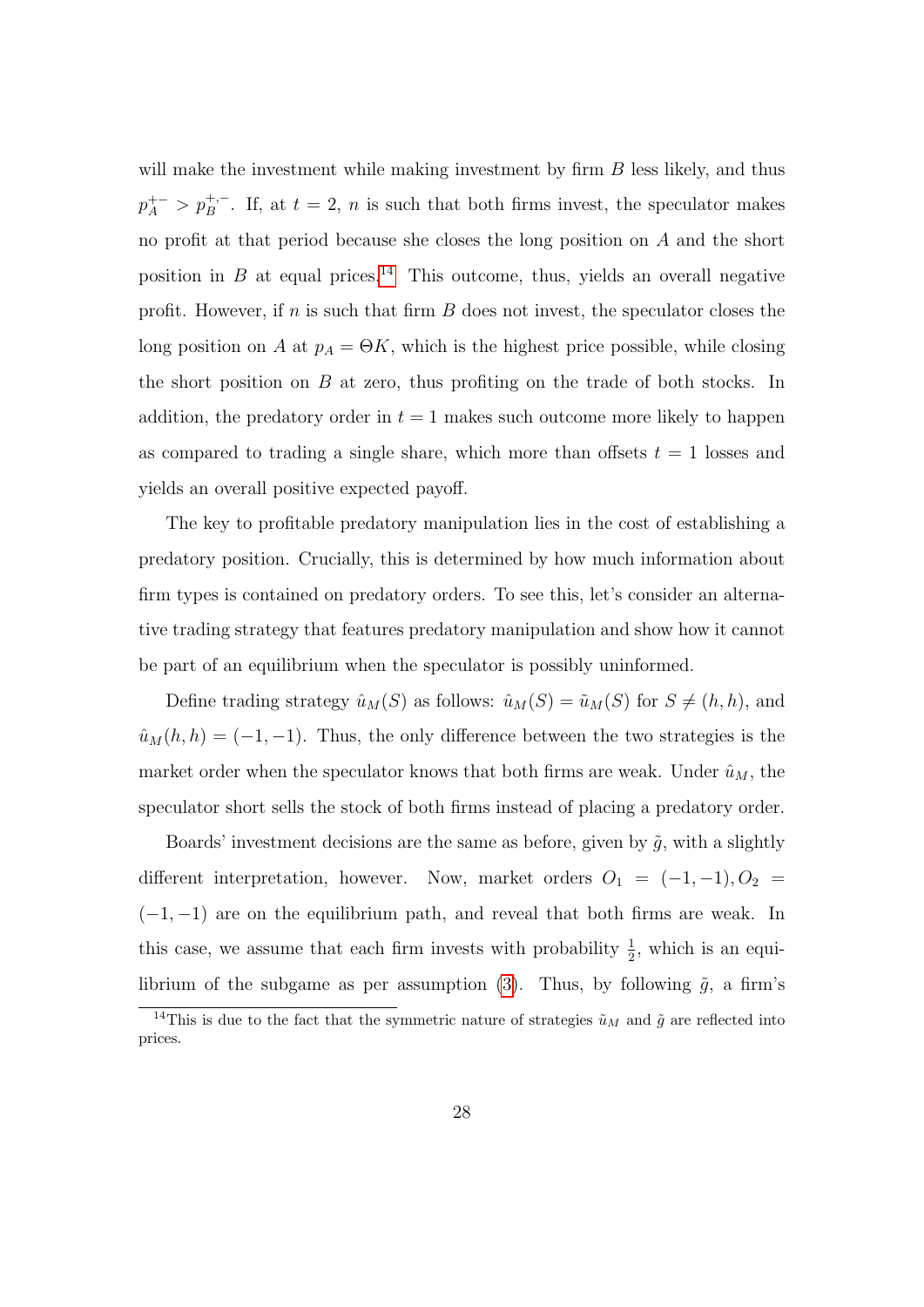board provide funds unless stock prices reveal that its firm was sold short by the speculator.<sup>[15](#page-0-0)</sup>

Let  $\pi(u|u(S), S, g(\cdot))$  be the speculator's expected profit of placing order u when she is expected to trade according to  $u(S)$ , the signal is S, and investment decisions are  $q(\cdot)$ . When the speculator follows either trading strategy  $\hat{u}$  or  $\tilde{u}$ , she places a predatory order following  $S = \emptyset$ , which in both cases yields the following expected profit:

<span id="page-29-0"></span>
$$
\pi((1,-1)|\tilde{u}_M,\emptyset,\tilde{g}) = \pi((1,-1)|\hat{u}_M,\emptyset,\tilde{g}) =
$$
  

$$
\frac{1}{2}\left[p_A^{-+} - p_B^{-+} + \frac{\Theta K}{2}\right] + \frac{1}{2}\left[\frac{1}{4}\left(p_A^{++,-+} - p_B^{++,-+}\right)\right]
$$
(11)

which is also the same for  $u = (-1, 1)$  due to the symmetry of trading strategies and investment decisions.

The first term of the right-hand side of equation [\(11\)](#page-29-0) corresponds to the case where the speculator is first in line, which happens with probability  $\frac{1}{2}$ . There, the speculator establishes the predatory position at  $p_A^{-+} - p_B^{-+}$  $\overline{B}^+$ , which is negative. With probability  $\frac{1}{2}$ , the noise trader places an order that induces the firm targeted by the predatory order in  $t = 1$  to cancel investments, in which case the speculator profits  $\Theta K$ . The second term of the right-hand side reads as follows. With probability 1  $\frac{1}{2}$ , the speculator is second in line. In this case, if the noise trader submitted  $(1, 1)$  on the first period, then the speculator establishes the predatory position at  $p_A^{++,-+} - p_B^{++,-+}$  $B_B^{+, -+}$ , which is, again, negative. Since, in this case, both firms enter, the speculator makes no profit when closing positions, as both the short and long positions are executed at the same price. For all other orders that the noise trader submits on  $t = 1$ , the speculator makes no profit at  $t = 2$ .

<sup>15</sup>Not necessarily in a predatory order.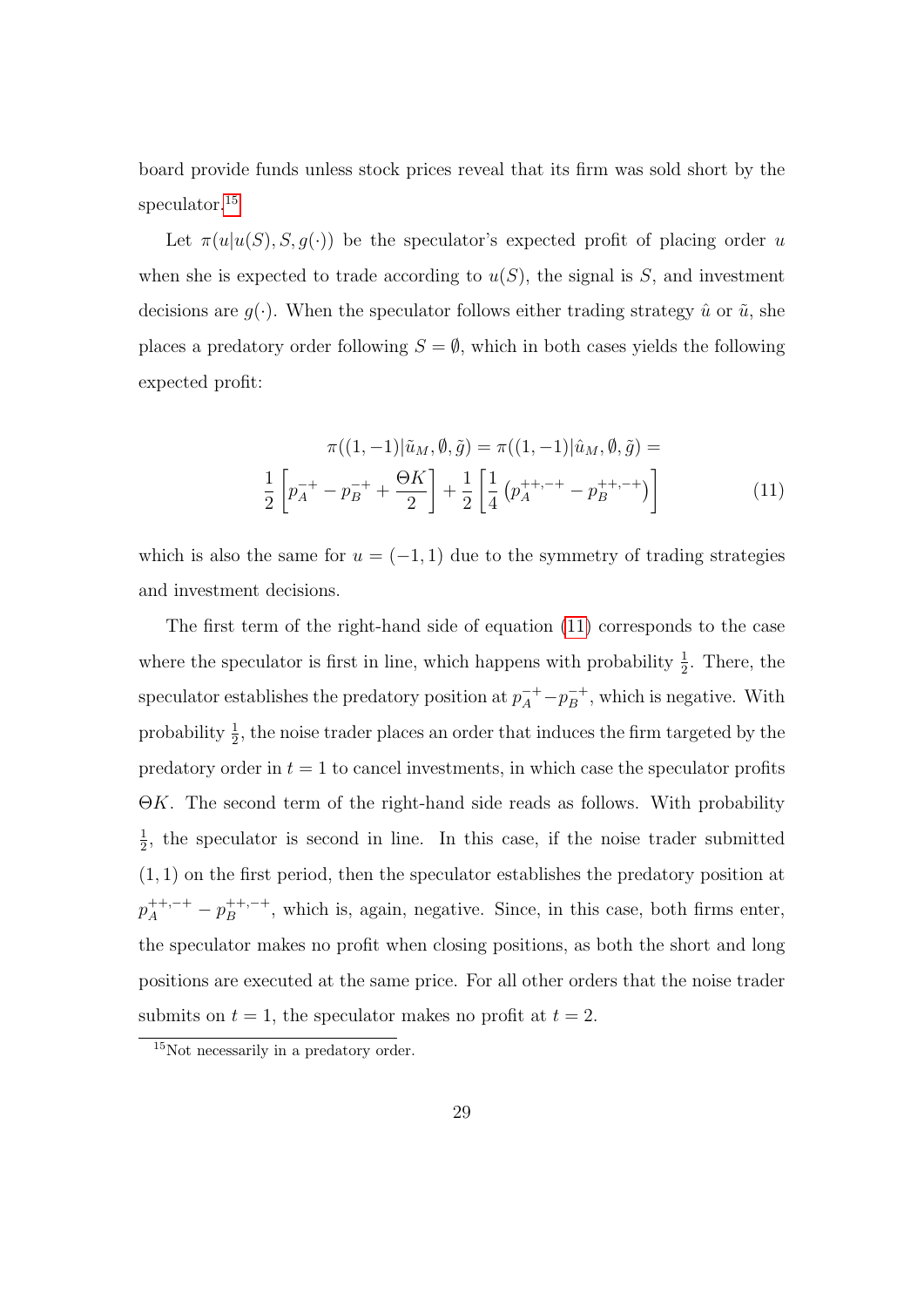One can see that the only source of profits from predatory manipulation comes from the possibility of successful predation—preventing one firm to from investing. Establishing the initial position is always costly for the speculator, as the information embedded in prices implies that the long position is opened at a higher price than the short one. This nicely illustrates the speculator's trade off. On one hand, she wants the predatory order to possibly hamper a firm's investment, which will induce price distortion in  $t = 1$ . On the other hand, if the predatory order distorts prices too much, it widens the gap between firms' stock prices to the point where the speculator can't profit from manipulation. In this case, it becomes too expensive to establish the predatory position, and the profit from successful manipulation at  $t = 2$  is not enough to yield an overall positive payoff. This leads us to our next result.

# <span id="page-30-0"></span>**Proposition 4** If boards make investment decisions following  $\tilde{g}$ , trading strategy  $\hat{u}_M$  can be part of an equilibrium only if the speculator is perfectly informed.

Proposition [4](#page-30-0) is due to the fact that predatory manipulation cannot be profitable under strategy  $\hat{u}_M$ . Whereas there is an equilibrium in which speculators play  $\hat{u}_M$  if  $\alpha = 1$ , no such equilibrium exists if  $\alpha < 1$ . The reason is as follows. Conditional on the speculator placing a predatory order, under  $\tilde{u}_M$ , the probability of firms being of different types  $(S \in \{(l, h), (h, l)\})$  is  $\frac{2}{4-\alpha}$ . However, under  $\hat{u}_M$ , this probability is  $\frac{1}{2-\alpha}$ , which is higher. This implies that, when the speculator trades according to  $\hat{u}$ , a predatory order widens the gap between stock prices excessively:  $p_A^{-+} - p_B^{-+}$  $p_B^{-+}$  and  $p_A^{++,-+} - p_B^{++,-+}$  $B_B^{++,-+}$  are negative numbers large enough to offset the profit from predation, rendering equation [\(11\)](#page-29-0) negative.

When the speculator follows  $\tilde{u}_M$  and places a predatory order, the market maker attaches a positive probability to the speculator having observed  $(h, h)$ ,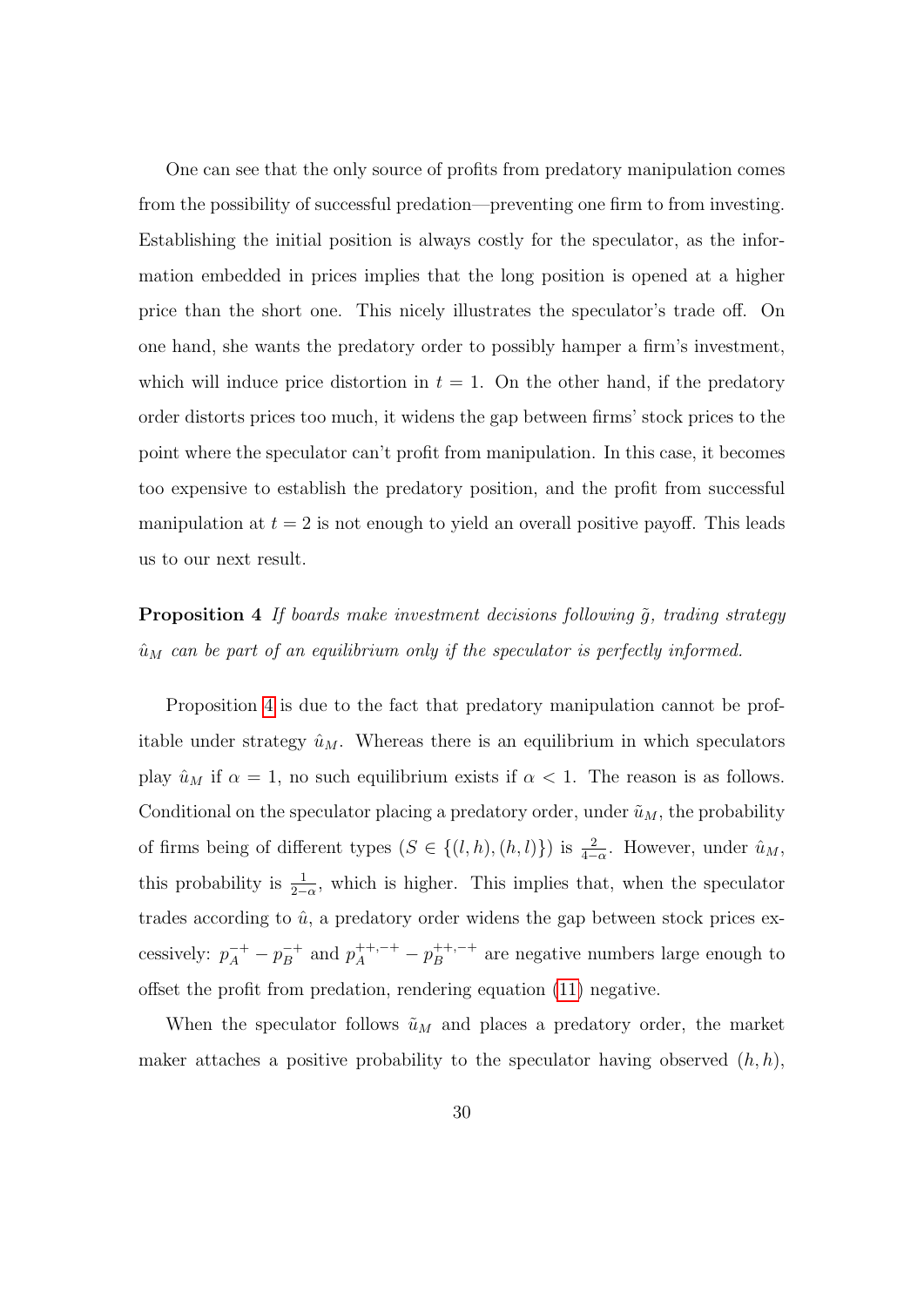which minimizes the price distortion. By lumping together multiple signals and placing a predatory order whenever  $S \neq (l, l)$  in  $\tilde{u}_M$ , the speculator conceals that she did not have observe  $S = (h, h)$ , which significantly decreases the cost of establishing the predatory position.

# <span id="page-31-0"></span>5 Concluding Remarks

We develop a theory of how product market competitive features can shape stock price manipulation possibilities in the presence of feedback effects from secondary markets. We show how uninformed speculators can exploit strategic substitution between firms by pairing a short sell and a buy trade on a pair of competitors. As prices carry informational content that is meaningful for investment decisions, this strategy keeps the firm targeted by short selling from investing, allowing the speculator to close both positions at a profit. Hence, we argue that our proposed trading strategy can be regarded as predatory stock manipulation.

We show that when the speculator is perfectly informed about firms' fundamentals, such predatory strategy increases investment efficiency, as stock price informativeness prevents managers from undertaking negative NPV investments. However, when the speculator is uninformed, this trading pattern partially undermines equity markets' capacity of providing information. As a result, ex ante firm values and investment efficiency decrease, but not below the level without equity markets. In addition, expected product market concentration in firm values increases in our proposed equilibrium.

We believe that our results constitute the first steps towards bringing together insights from the literatures on feedback effects and predation. While previous work has showed how short selling regulations face a trade off between prevent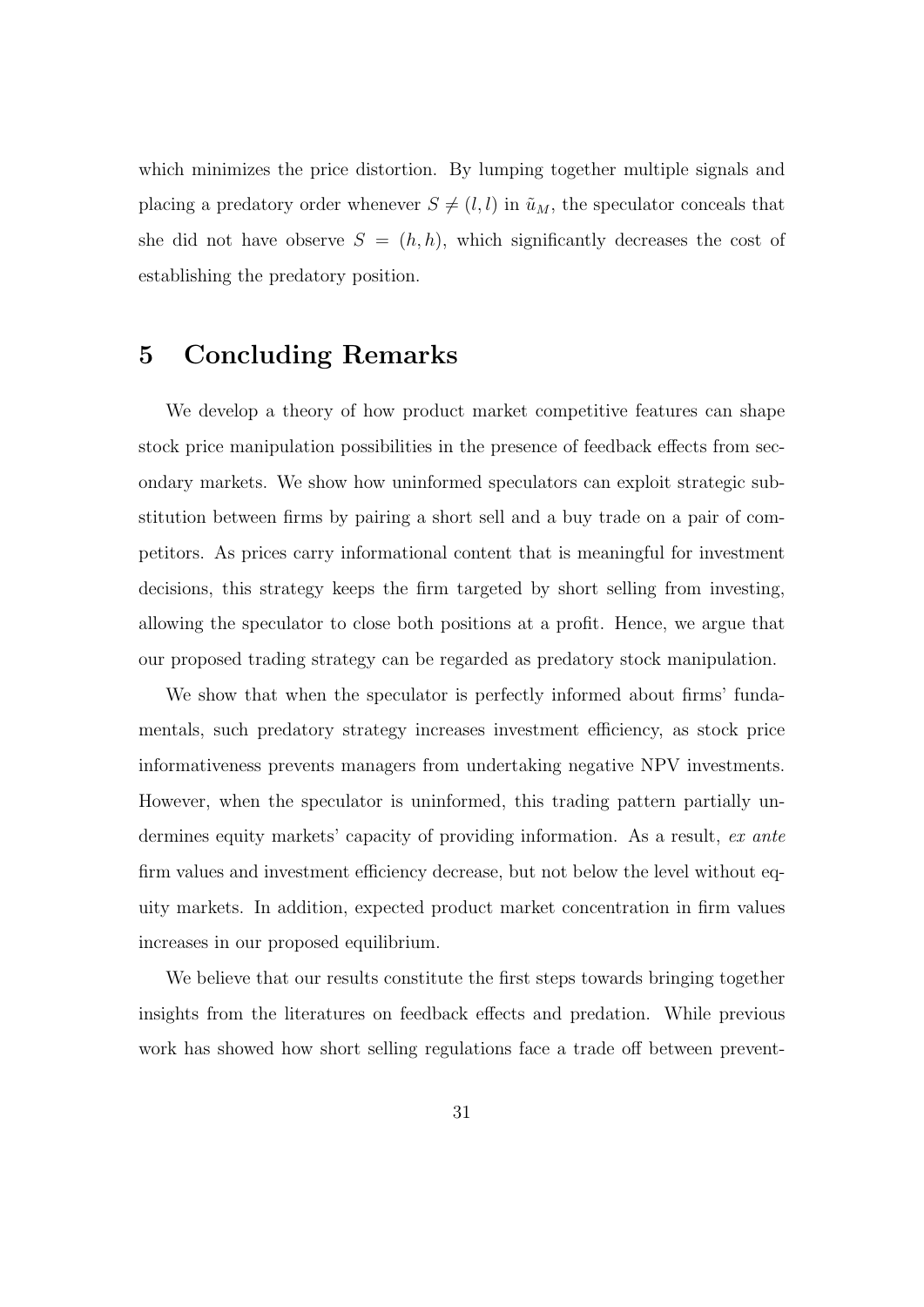ing manipulation and maintaining price informativeness, our analysis focuses on the interplay between manipulation and competitive aspects, providing the first insights towards stock trading regulation designed at product market level. In particular, our theory posits that short selling restrictions should be more prevalent on markets where gains of predation are arguably higher.

# References

- <span id="page-32-1"></span>Allen, Franklin, and Douglas Gale, 1992, Stock price manipulation, Review of Financial Studies 5, 503–529.
- <span id="page-32-7"></span>Barardehi, Yashar, Andrew Bird, Stephen Karolyi, and Thomas Ruchti, 2020, Are short selling restrictions effective?, Working Paper .
- <span id="page-32-2"></span>Barardehi, Yashar, Zhi Da, and Mitch Warachka, 2021, The information in industry-neutral self-financed trades, Working Paper .
- <span id="page-32-4"></span>Bolton, Patrick, and David Sharfstein, 1990, A theory of predation based on agency problems in financial contracting, American Economic Review 93, 93–106.
- <span id="page-32-0"></span>Bond, Phillip, Alex Edmans, and Itay Goldstein, 2012, The real effects of financial markets, Annual Review of Financial Economics 4, 339–360.
- <span id="page-32-3"></span>Brander, James, and Tracy Lewis, 1986, Oligopoly and financial structure, the limited liability effect, American Economic Review 76, 956–970.
- <span id="page-32-5"></span>Bustamante, M. Cecilia, and Andres Donangelo, 2017, Product market competition and industry returns, Review of Financial Studies 30, 4216–4266.
- <span id="page-32-6"></span>Bustamante, M. Cecilia, and Laurent Fresard, 2020, Does firm investment respond to peers' investment, Management Science 67, 4703–4724.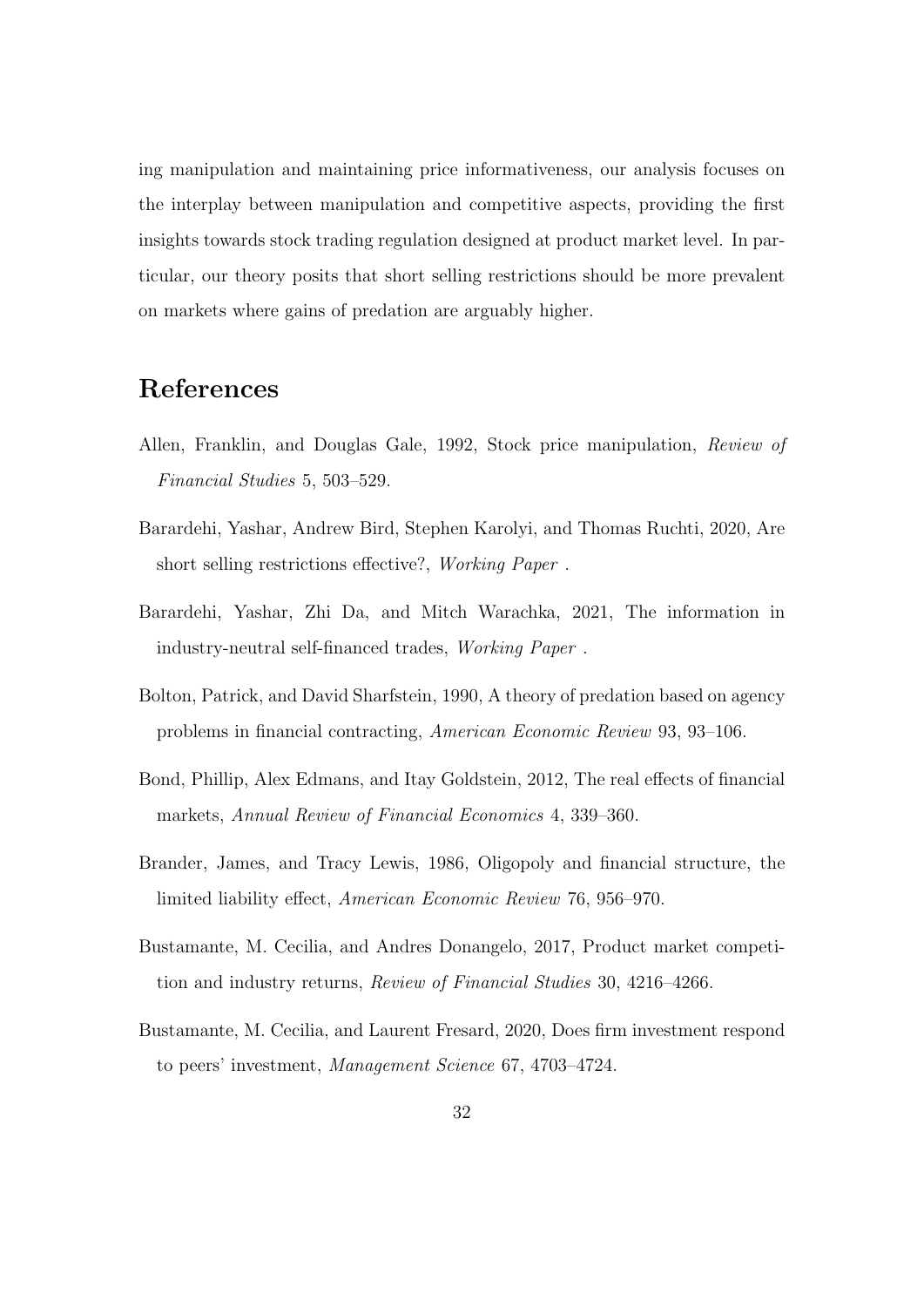- <span id="page-33-3"></span>Campello, Murilo, Rafael Matta, and Pedro Saffi, 2020, Does stock manipulation distort corporate investment? the role of short selling costs and share repurchases, Working Paper .
- <span id="page-33-5"></span>Chen, Huafeng, Shaojun Chen, Zhuo Chen, and Feng Li, 2019, Empirical investigation of an equity pairs trading strategy, Management Science 65, 1403–1428.
- <span id="page-33-6"></span>Cookson, J. Anthony, 2017, Leverage and strategic preemption: Lessons from entry plans and incumbent investments, Journal of Financial Economics 123, 292–312.
- <span id="page-33-7"></span>Cookson, J. Anthony, 2018, Anticipated entry and entry deterrence: Evidence from the american casino industry, Management Science 64, 2325–2344.
- <span id="page-33-2"></span>Dow, James, Itay Goldstein, and Alexander Guembel, 2017, Incentives for information production in markets where prices affect real investment, *Journal of* The European Economic Association 15, 877–909.
- <span id="page-33-1"></span>Dow, James, and Gary Gorton, 1997, Stock market efficiency and economic efficiency: Is there a connection?, Journal of Finance 52, 1087–1129.
- <span id="page-33-4"></span>Edmans, Alex, Itay Goldstein, and Wei Jiang, 2015, Feedback effects, asymmetric trading, and the limits to arbitrage, American Economic Review 105, 3766–3799.
- <span id="page-33-0"></span>Engelberg, Joseph E., Adam V. Reed, and Matthew C. Riggenberg, 2012, How are shorts informed? short sellers, news, and information processing, Journal of Financial Economics 105, 260–278.
- <span id="page-33-8"></span>Engelberg, Joseph E., Adam V. Reed, and Matthew C. Riggenberg, 2017, Shortselling risk, Journal of Finance 73, 755–786.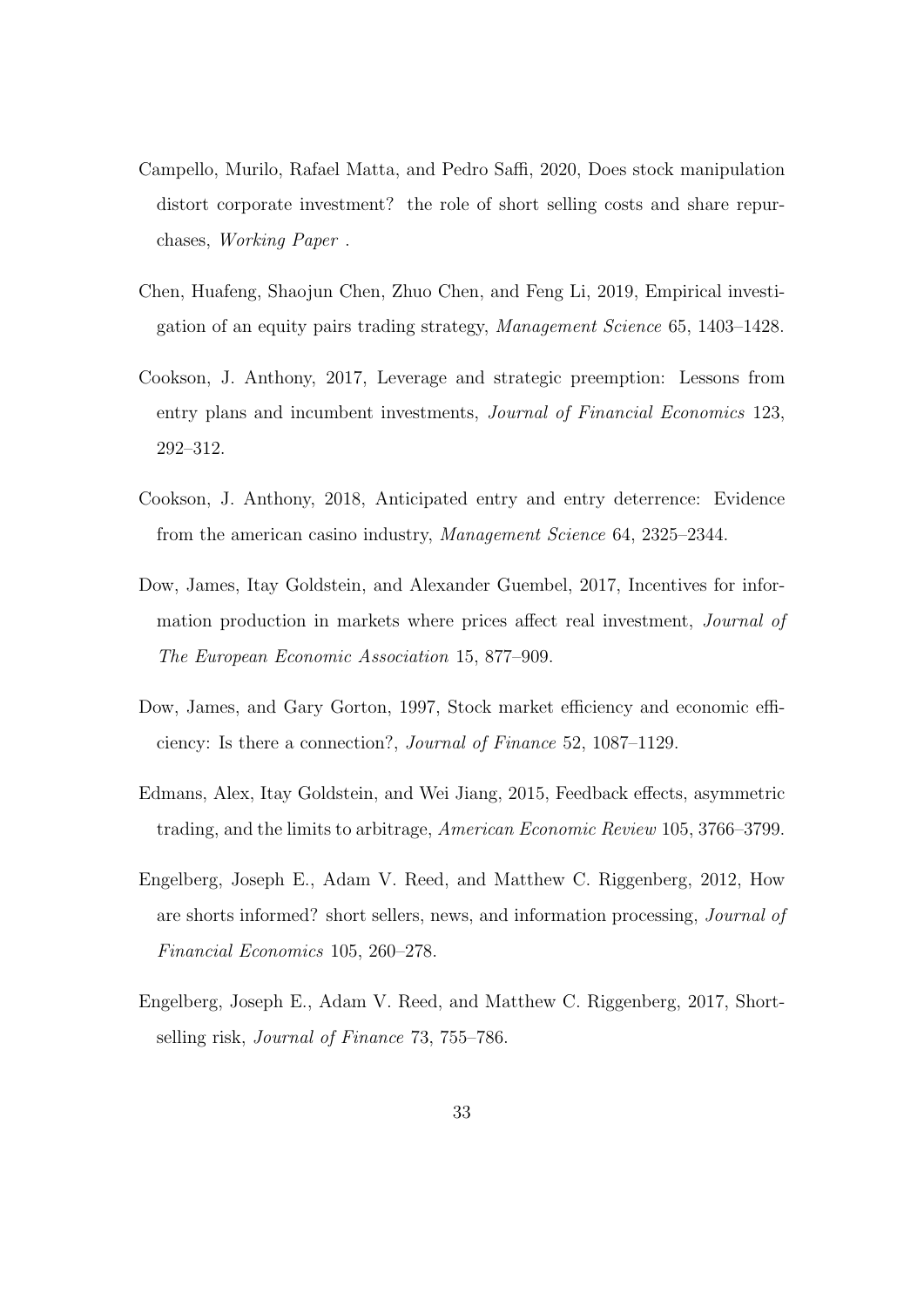- <span id="page-34-8"></span>Fang, Vivian, Allen Huang, and Jonathan Karpoff, 2016, Short selling and earnings management: A controlled experiment, Journal of Finance 71, 1251–1294.
- <span id="page-34-6"></span>Fresard, Laurent, 2010, Financial strength and product market behavior: The real effects of corporate cash holdings, Journal of Finance 65, 1097–1122.
- <span id="page-34-2"></span>Gao, Pingyang, and Pierre Jinghong Liang, 2013, Informational feedback, adverse selection, and optimal disclosure policy, Journal of Accounting Research 51, 1133–1158.
- <span id="page-34-0"></span>Goldstein, Itay, and Alexander Guembel, 2008, Manipulation and the allocational role of prices, Review of Economic Studies 75, 133–164.
- <span id="page-34-1"></span>Goldstein, Itay, Emre Ozdenoren, and Kathy Yuan, 2013, Trading frenzies and their impact on real investment, Journal of Financial Economics 109, 566–582.
- <span id="page-34-3"></span>Goldstein, Itay, and Liyan Yang, 2017, Information disclosure in financial markets, Annual Review of Financial Economics 9, 101–125.
- <span id="page-34-4"></span>Goldstein, Itay, and Liyan Yang, 2019, Good disclosure, bad disclosure, Journal of Financial Economics 131, 118–138.
- <span id="page-34-5"></span>Harris, Milton, and Artur Raviv, 1991, The theory of capital structure, Journal of Finance 46, 297–355.
- <span id="page-34-7"></span>Karpoff, Jonathan M., and Xiaoxia Lou, 2010, Short sellers and financial misconduct, Journal of Finance 65, 1879–1913.
- <span id="page-34-9"></span>Kyle, Albert, 1985, Continuous auctions and insider trading, Econometrica 53, 1315–1336.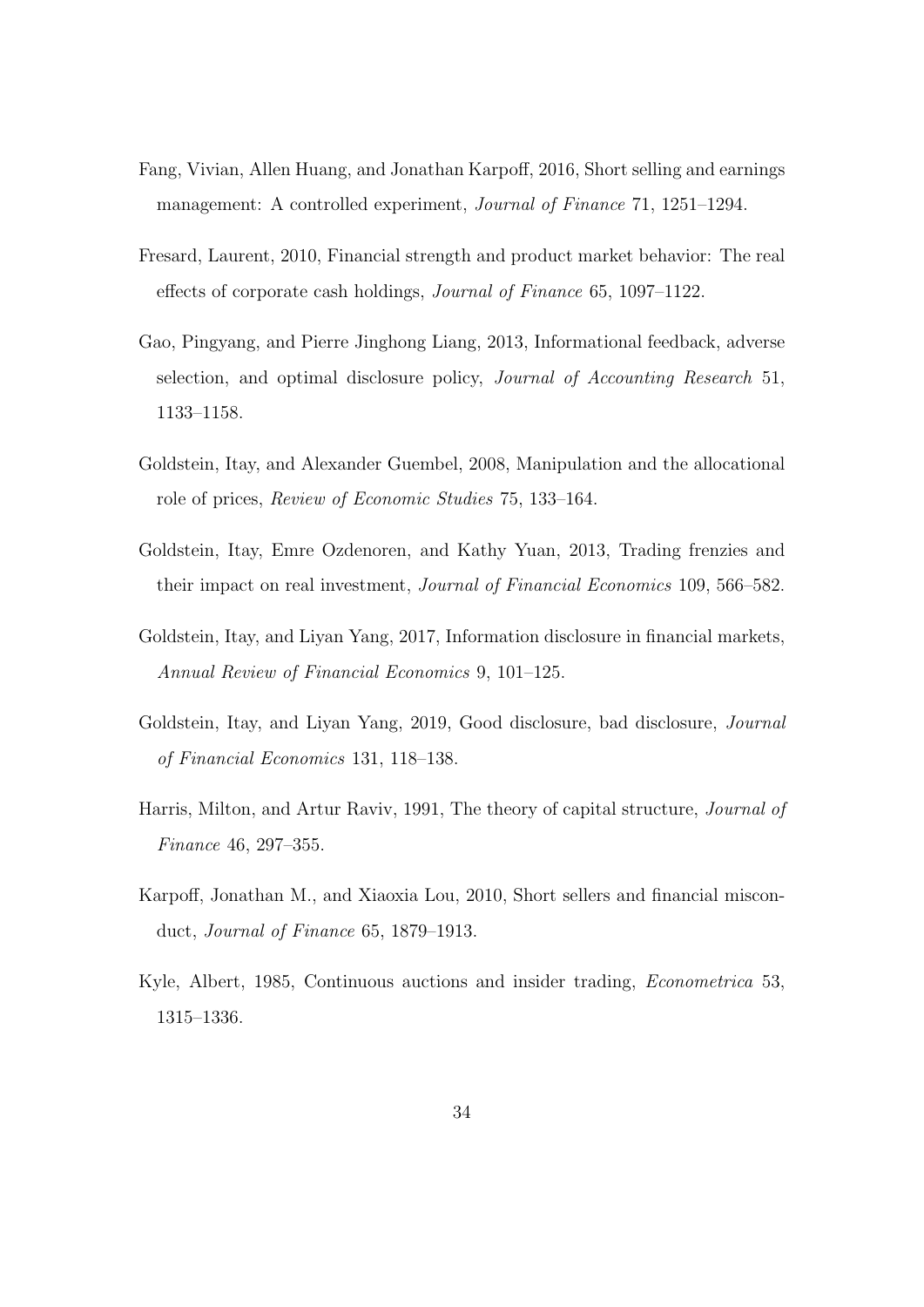- <span id="page-35-7"></span>Lin, Tse-Chun, Qi Liu, and Bo Sun, 2019, Contractual managerial incentives with stock price feedback, American Economic Review 109, 2446–2468.
- <span id="page-35-4"></span>Lyandres, Evgeny, 2006, Capital structure and interaction among firms in output markets: Theory and evidence, Journal of Business 79, 2381–2421.
- <span id="page-35-3"></span>Maksimovic, Vojislav, 1988, Capital structure in repeated oligopolies, RAND Journal of Economics 19, 389–407.
- <span id="page-35-6"></span>Matta, Rafael, Sergio H. Rocha, and Paulo Vaz, 2021, Short selling and product market competition, Working Paper .
- <span id="page-35-5"></span>Peress, Joel, 2010, Product market competition, insider trading and stock market, Journal of Finance 65, 1–43.
- <span id="page-35-1"></span>Terovitis, Spyros, and Vladimir Vladimirov, 2021, How financial markets create superstars, Working Paper .
- <span id="page-35-2"></span>Titman, Sheridan, 1984, The effect of capital structure on a firm's liquidation decision, Journal of Financial Economics 13, 137–151.
- <span id="page-35-0"></span>Yang, Liyan, and Yan Xiong, 2021, Disclosure, competition, and learning from asset prices, Journal of Economic Theory 197.

# Appendix A Proofs

### Proof of Proposition [1](#page-9-0)

On one hand, we have that  $\Pi_i(0, I_{-i}, \theta_i^{\omega}) = 0$  so that boards have an outside option that yields zero payoff regardless of their own type and rival's action. On the other hand,  $\Pi_i(K, 0, \theta_i^{\omega}) = (\Theta - c)K$  and  $\mathbb{E}_{\theta^{\omega}}(\Pi_i(K, K, \theta_i^{\omega})) =$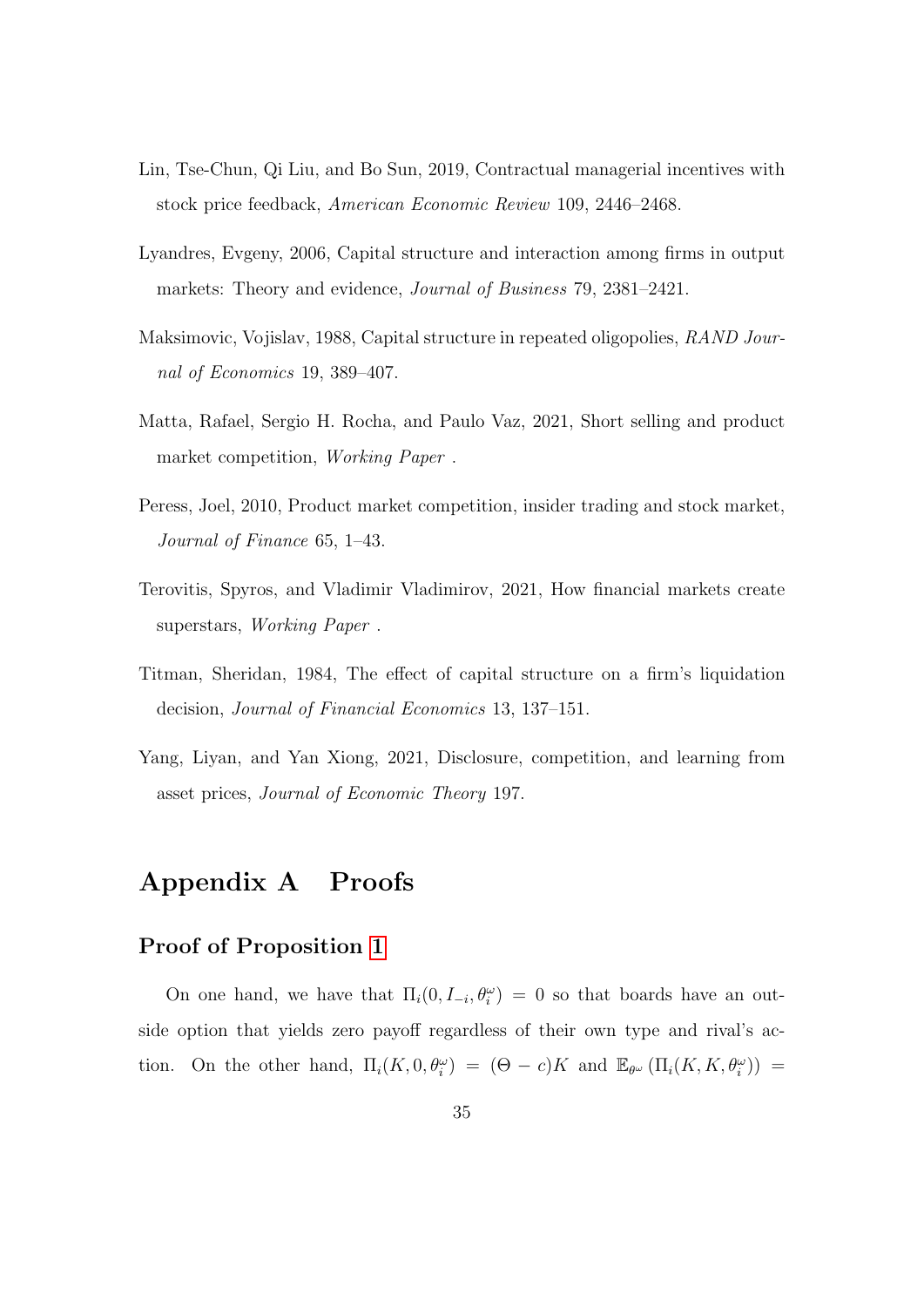$(\Theta - c - \mathbb{E}(\theta^{\omega})K) K$ . Assumption [\(3\)](#page-8-0) implies that both these payoffs are strictly positive so that providing investment funds is a strictly dominant strategy. Therefore  $I_i = K$ ,  $i \in \{A, B\}$  is the unique perfect Bayesian equilibrium of the game. □

## Proof of Propositions [2](#page-18-2) and [3](#page-24-3)

In this Section we provide the proof of our main result, Proposition [3.](#page-24-3) As previously mentioned, the framework in Section [3](#page-10-0) can be regarded as a special case of the framework in Section [4](#page-22-0) where  $\alpha = 1$ . Therefore, we provide only the proof of the more general case, that of Proposition [3.](#page-24-3) All the steps described here can be used as a mean of proving Proposition [2](#page-18-2) by picking  $\alpha = 1$ .

The first step to fully characterize an equilibrium of the game is to derive stock prices in both trading periods. First, we derive  $t = 2$  prices, which depend on expected firm types conditional on orders  $O_1$ ,  $O_2$  and boards investment decisions. These prices are

$$
p^{++,++} = p^{--,++} = (\Theta - \theta^l K)K
$$
  
\n
$$
p_A^{+-,+-} = p_A^{--,+-} = p_B^{-+,-+} = p_B^{--,-+} = \Theta K
$$
  
\n
$$
p_A^{-+,-+} = p_A^{--,-+} = p_B^{+-,+-} = p_B^{--,+-} = 0
$$
  
\n
$$
p^{+-,-+} = \left(\Theta - \left(\frac{2-\alpha}{4-\alpha}\theta^l + \frac{2}{4-\alpha}\theta^h\right)K\right)K
$$
  
\n
$$
p_A^{++,+-} = p_B^{++,-+} = \left(\Theta - \left(\frac{6-\alpha}{2(4-\alpha)}\theta^l + \frac{2-\alpha}{2(4-\alpha)}\theta^h\right)K\right)
$$
  
\n
$$
p_A^{++,++} = p_B^{++,+-} = \left(\Theta - \left(\frac{6-3\alpha}{2(4-\alpha)}\theta^l + \frac{2+\alpha}{2(4-\alpha)}\theta^h\right)K\right)
$$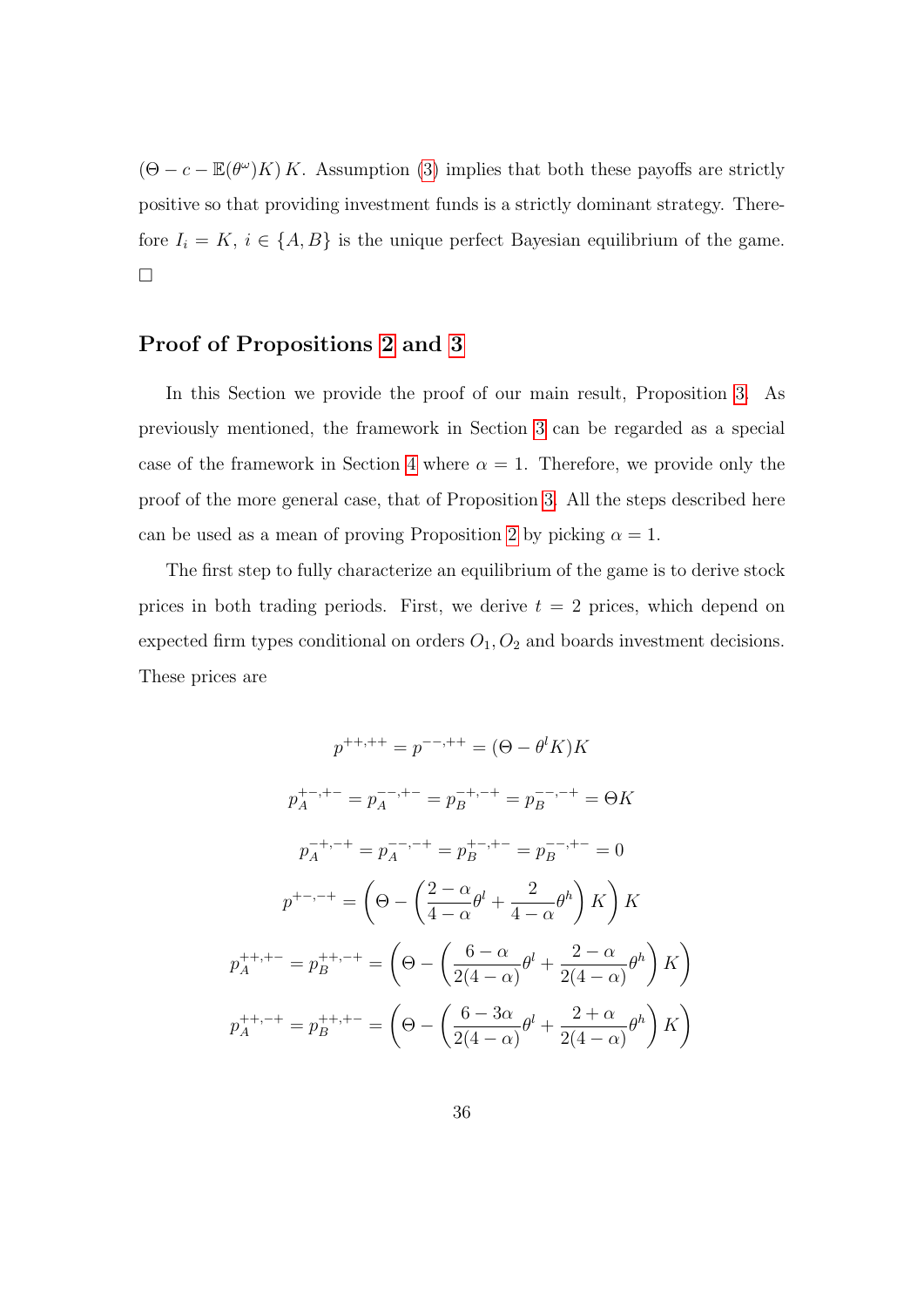$$
p^{---,-} = \left(\Theta - \frac{\theta^l + \theta^h}{2}K\right)K
$$

Note that we make use of the symmetry of strategies  $\tilde{u}_M$  and  $\tilde{g}$  to compute stock prices. Specifically, prices that follow orders in the same direction for both firms need not be indexed by firm, e.g.,  $p_A^{+,++} = p_B^{+,++} = p^{+,+,+}$ . With  $t = 2$ prices, interim stock prices are computed as described in Section [3.3.](#page-14-0) These prices are

$$
p^{++} = \left(\Theta - \left(\frac{12 + 11\alpha - 4\alpha^2}{4(1 + \alpha)(4 - \alpha)}\theta^l + \frac{4 + \alpha}{4(1 + \alpha)(4 - \alpha)}\theta^h\right)K\right)K
$$

$$
p_A^{+-} = p_B^{-+} = \left(\Theta - \left(\frac{56 - 22\alpha + 3\alpha^2}{8(4 - \alpha)(6 - \alpha)}\theta^l + \frac{40 - 10\alpha - \alpha^2}{8(4 - \alpha)(6 - \alpha)}\theta^h\right)K\right)K
$$

$$
p_A^{-+} = p_B^{+-} = \left(\frac{12 - \alpha}{4(6 - \alpha)}\Theta - \left(\frac{56 - 30\alpha + \alpha^2}{8(4 - \alpha)(6 - \alpha)}\theta^l + \frac{40 - 2\alpha + \alpha^2}{8(4 - \alpha)(6 - \alpha)}\theta^h\right)K\right)K
$$

$$
p^{--} = \left(\frac{4 + \alpha}{8}\Theta - \frac{\alpha}{4}\theta^lK\right)K
$$

Given such prices, we can compute the speculator's expected profits following any order she submits, conditional on strategies  $\tilde{u}_M$  and  $\tilde{g}$ .

Inequalities [\(9\)](#page-24-0) and [\(10\)](#page-24-1) establish sufficient conditions under which there are no profitable deviations from the proposed strategies  $\tilde{u}_M$  and  $\tilde{g}$ . Specifically, condition [\(9\)](#page-24-0) ensures that, given trading strategy  $\tilde{u}_M$  and price setting, a firm's board is better off by withholding investment funds following market orders that reveal that the speculator placed a predatory order against their firm, but not otherwise.

For ease of exposition, in the rest of this proof we omit the investment decisions and the trading strategy that the market maker expects the speculator to follow from our notation. Hence, in the following analysis,  $\pi(u|S)$  represents the speculator's expected payoff of placing order u after receiving signal  $S$  provided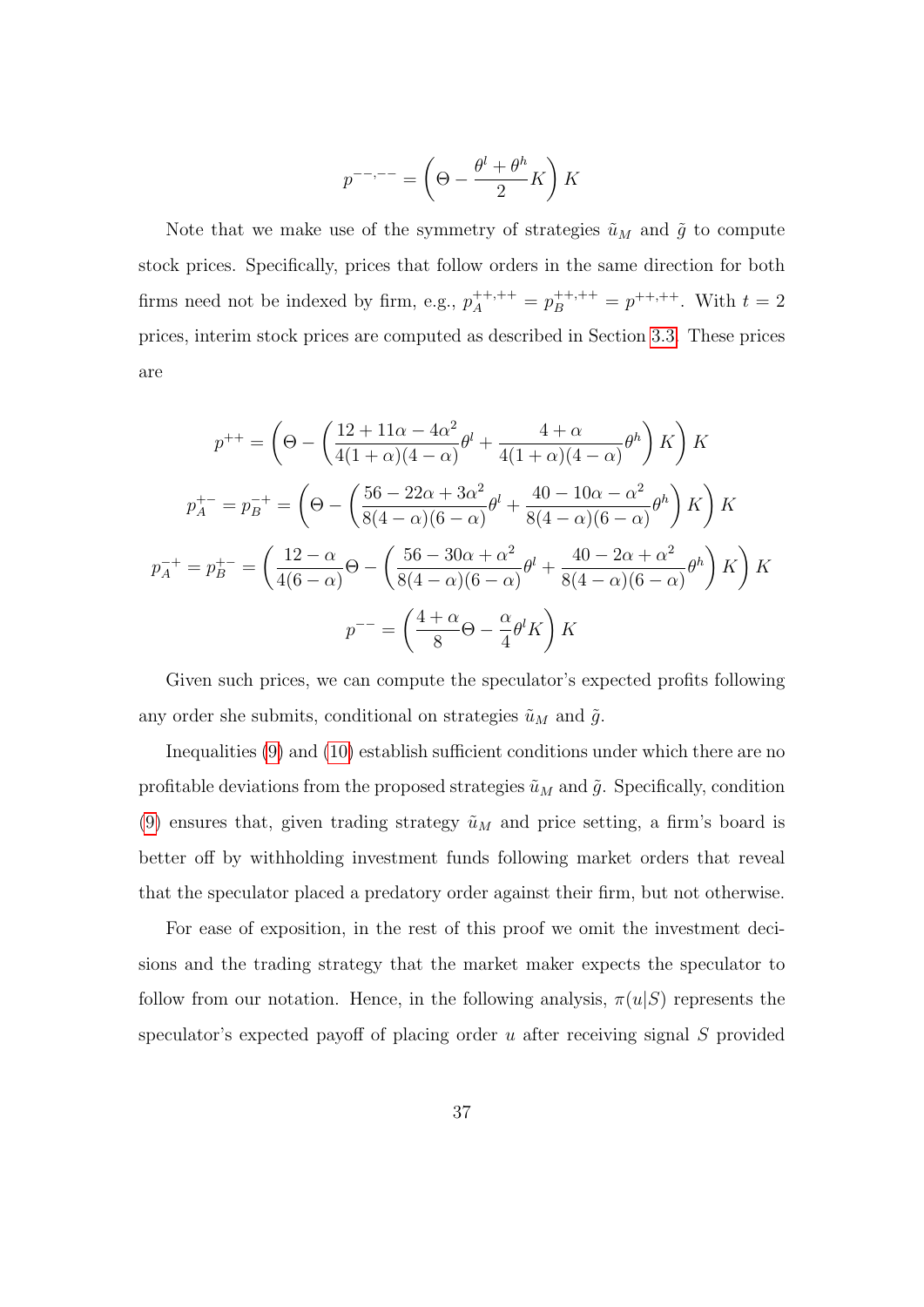that investment decisions and trading strategies are expected to be  $\tilde{g}$  and  $\tilde{u}_M$ , respectively.

Condition [\(10\)](#page-24-1) refers to the trading strategy. Specifically, it implies that, provided that firm boards are following  $\tilde{g}$  and the market maker expects the speculator to trade according to  $\tilde{u}_M$ , then  $\pi((1,1)|(l,l)) > \pi((1,-1)|\emptyset) > 0 >$  $\pi((-1,-1)|(h,h))$ . Thus, inequality [\(10\)](#page-24-1) ensures that predatory orders are profitable and also dominate other orders except following  $S = (l, l)$ .

We proceed by computing payoffs for each possible signal and arguing that under condition [\(10\)](#page-24-1), there are no profitable deviations from trading strategy  $\tilde{u}_M$ . Note that when  $S \notin \{(h, l); (l, h)\}\$ , placing a predatory order against one firm or the other yields equivalent profits, as does mixing between them.

First, suppose  $S = (l, l)$ . In this case, we have

$$
\pi((1,1)|(l,l)) = -p^{++} - \frac{p_A^{+-,++} + p_B^{+-,++}}{2} + 2(\Theta - \theta^l K)K
$$
\n(12)

<span id="page-38-0"></span>
$$
\pi((1,-1)|(l,l)) = \pi((-1,1)|(l,l)) = \frac{p_B^{+-} - p_A^{+-}}{2} + \frac{p_B^{++,+-} - p_A^{++,+-}}{8} + \frac{\Theta K}{4} \tag{13}
$$

$$
\pi((-1,-1)|(l,l)) = p^{--} - \Theta K + \frac{7\theta^l K^2}{8} + \frac{\theta^h K^2}{8}
$$
\n(14)

$$
\pi((1,0)|(l,l)) = \pi((0,1)|(l,l)) = -\frac{p^{++} + p_A^{+-}}{4} - \frac{p_A^{++,-+} + p^{+-,-+}}{16} + \frac{3\Theta K}{4} - \frac{5\theta^l K^2}{8}
$$
\n
$$
\pi((-1,0)|(l,l)) = \pi((0,-1)|(l,l)) = \frac{p^{--} + p_A^{-+}}{4} + \frac{p_A^{++,-+} + p^{+-,-+}}{16} - \frac{\Theta K}{2} + \frac{7\theta^l K^2}{16}
$$

$$
\pi((-1,0)|(l,l)) = \pi((0,-1)|(l,l)) = \frac{P - \frac{P}{4} + \frac{P}{4}}{16} + \frac{P}{16} - \frac{3}{2} + \frac{3}{16} + \frac{5}{16}
$$
\n(16)

Inequality [\(10\)](#page-24-1) implies that  $u = (1, 1)$  dominates predatory orders. It also implies that predatory orders dominate  $(1, 0)$ ;  $(0, 1)$ ;  $(-1, 0)$ ;  $(0, -1)$ ;  $(-1, -1)$ . We thus conclude that the speculator chooses (1, 1).

For the next case, suppose  $S = (l, h)$ . Here, profits are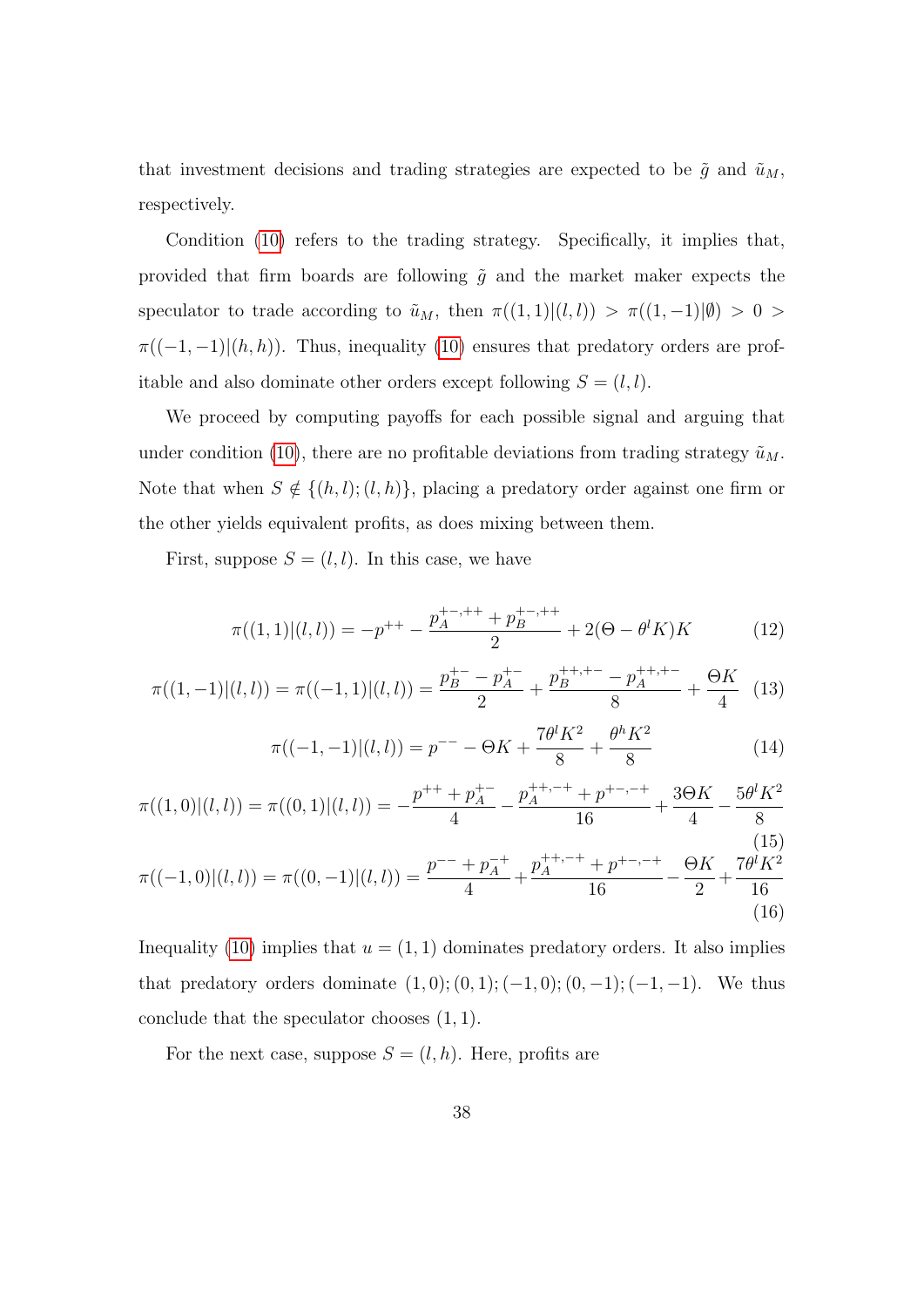$$
\pi((1,1)|(l,h)) = -p^{++} - \frac{p_A^{+-,++} + p_B^{+-,++}}{4} + \frac{3\Theta K}{2} - \frac{\theta^l K^2}{2} - \theta^h K^2 \tag{17}
$$

$$
\pi((1,-1)|(l,h)) = \frac{p_B^{+-} - p_A^{+-}}{2} + \frac{p_B^{++,+-} - p_A^{++,+-}}{8} + \frac{\Theta K}{4} + \frac{(\theta^h - \theta^l)K^2}{4} \tag{18}
$$

$$
\pi((-1,-1)|(l,h)) = p^{--} - \frac{3\Theta K}{4} + \frac{(\theta^l + 3\theta^h)K^2}{8} \tag{19}
$$

$$
\pi((1,0)|(l,h)) = -\frac{p^{++} + p_A^{+-}}{4} - \frac{p_A^{++,+}}{8} - \frac{p_A^{-+,++} + p^{-+,+-}}{16} + \frac{3\Theta K}{4} - \frac{5\theta^l K^2}{8} \tag{20}
$$

$$
\pi((0,-1)|(l,h)) = \frac{p^{--} + p_A^{-+}}{4} + \frac{p_A^{++,-+} + p^{+-,-+}}{16} - \frac{7\Theta K}{16} - \frac{3\theta^l K^2}{32} - \frac{15\theta^h K^2}{32} \tag{21}
$$

Note that here we are omitting orders  $(-1, 1)$ ,  $(-1, 0)$  and  $(0, 1)$  as they yield unambiguously lower payoffs than  $(1, -1)$ ,  $(0, -1)$  and  $(1, 0)$ , respectively. It is also unambiguous that  $\pi((1,1)|(l, h)) < 0$  and  $\pi((1, -1)|(l, h)) > \pi((1, -1))$  $|(l, l)$ ). It is also true that  $\pi((1, -1)|(l, l)) > \max{\pi((1, 0)|(l, h))}; \pi((0, -1)|(l, h))$ . Finally, condition [\(10\)](#page-24-1) implies that  $\pi((1,-1)|(l, h)) > \pi((-1,-1)|(h, h)) >$  $\pi((-1,-1)|(l,h))$ . Thus, we conclude that the speculator chooses  $(1,-1)$ . Symmetrically,  $(-1, 1)$  is the speculator's most profitable order when  $S = (h, l)$ .

Now, if the signal is  $S = (h, h)$ , then we have

$$
\pi((1,1)|(h,h)) = -p^{++} - \frac{p_A^{+-,++} + p_B^{+-,++}}{4} + \frac{3\Theta K}{2} + \frac{\theta^l K^2}{2} - \frac{3\theta^h K^2}{2} \tag{22}
$$

$$
\pi((1,0)|(h,h)) = \pi((0,1)|(h,h)) = -\frac{p^{++} + p_A^{+-}}{4} + \frac{\Theta K}{2} - \frac{3\theta^h K^2}{8} \tag{23}
$$

$$
\pi((-1,0)|(h,h)) = \pi((0,-1)|(h,h)) = \frac{p_A^{-+} + p^{--}}{2} - \frac{5\Theta K}{16} + \frac{\theta^h k^2}{4} \tag{24}
$$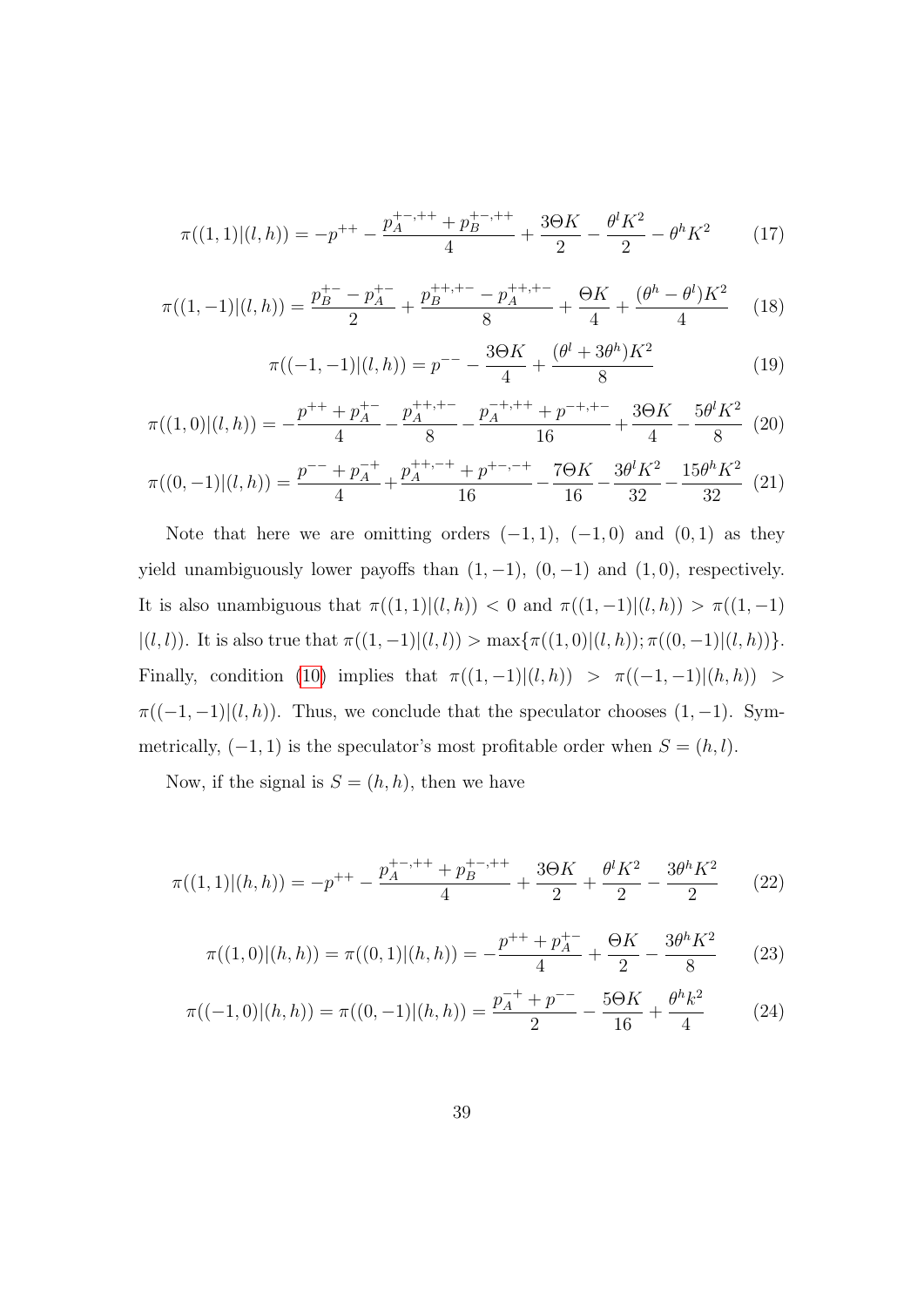$$
\pi((-1,-1)|(h,h)) = p^{-2} - \frac{3\Theta K}{4} + \frac{\theta^h K^2}{2}
$$
 (25)

Here,  $\pi((-1, 1)|(h, h)) = \pi((1, -1)|(h, h))$  are given by [\(13\)](#page-38-0). Condition [\(10\)](#page-24-1) implies that  $\pi((-1,-1)|(h,h)) < 0$ , and it also holds that  $\pi((-1,-1)|(h,h)) >$  $\pi((-1,0)|(h, h)).$  We also have that  $\pi((1,-1)|(h, h)) > \pi((1,0)|\emptyset)$  $\pi((1,0)|(h, h))$ . Finally,  $\pi((1,1)|(h, h))$  is negative. In summary, the speculator should choose any randomization between predatory orders. We thus assume that she does so with equal probabilities for the sake of symmetry.

Finally, we analyse the case of  $S = \emptyset$ . We have

$$
\pi((1,0)|\emptyset) = \pi((0,1)|\emptyset) = -\frac{p^{++} + p_A^{+-}}{4} + \frac{\Theta K}{2} - \frac{3(\theta^l + \theta^h)K^2}{16} \tag{26}
$$

$$
\pi((-1,0)|\emptyset) = \pi((0,-1)|\emptyset) = \frac{p^{--} + p_A^{-+}}{4} - \frac{5\Theta K}{16} + \frac{(\theta^l + \theta^h)K^2}{8} \tag{27}
$$

Here, we omit the other possible payoffs as they are equal to others that were described previously. Again,  $\pi((-1, 1)|\emptyset) = \pi((1, -1)|\emptyset)$  are given by [\(13\)](#page-38-0). We also have that  $\pi((1,1)|\emptyset) = \pi((1,1)|(h,l)),$  which is negative. Moreover,  $\pi((1,-1)|\emptyset) = \pi((1,-1)|(h,h)) > \pi((-1,-1)|(h,h)) > \pi((-1,-1)|\emptyset)$ . In addition, it is unambiguous that  $\pi((1,-1)|\emptyset) > \pi((1,0)|\emptyset)$ . Finally, we have that  $\pi((1,-1)|\emptyset) = \pi((1,-1)|(h,h)) > \pi((0,-1)|(h,h)) > \pi((0,-1)|\emptyset)$  and the same argument holds for  $(-1, 0)$ . We thus conclude that the speculator chooses a symmetric randomization of predatory orders when  $S = \emptyset$ .

The arguments above show how condition [\(10\)](#page-24-1) ensures that  $\tilde{u}_M$  is optimal to the speculator given  $\tilde{q}$  and price setting of the market maker. Now, we proceed to show how  $\tilde{g}$  is optimal to boards given  $\tilde{u}_M$  and price setting.

Following stock prices, boards use Bayes rule to update their beliefs about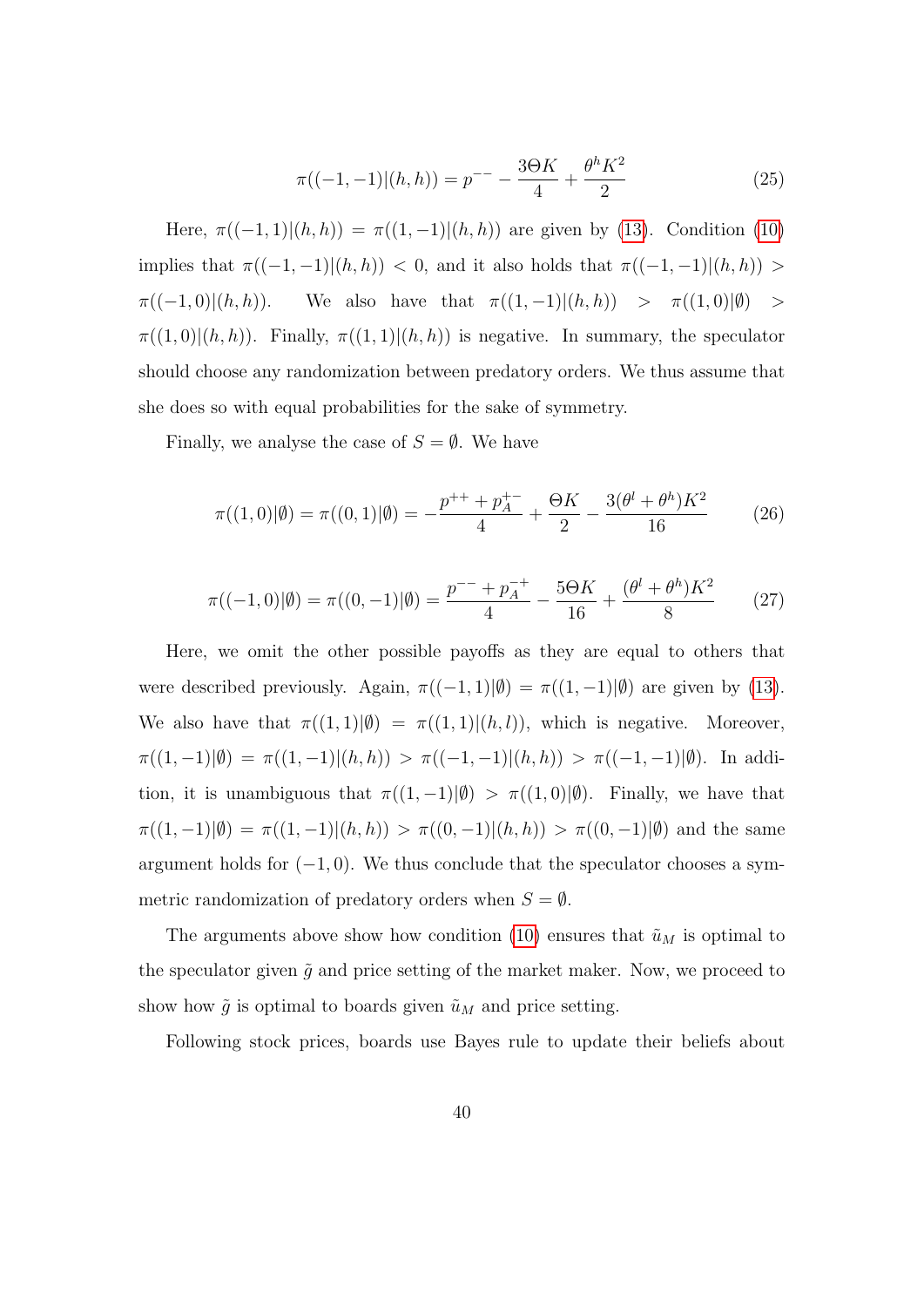their firm's type. The expected payoff of lending funds is given by the expectation of  $\Pi_i(\cdot)$  conditional on the orders observed. In our proposed equilibrium, this expectation should be negative for an board when it is revealed that it's firm was targeted by a predatory order, and positive otherwise. Thus, we must have

<span id="page-41-0"></span>
$$
\mathbb{E}_{\theta_A^{\omega}}(\Pi_A(K, K, \theta_A^{\omega})| p_A^{+,-,+}) > 0 > \mathbb{E}_{\theta_A^{\omega}}(\Pi_A(K, K, \theta_A^{\omega})| p_A^{-+,-+})
$$
(28)

Where  $p_A^{+-,-+}$  $A^{+,-+}_{A}$  can be shown to be the second worse outcome for firm A's board in terms of expectations about  $\theta_{A}^{\omega}$ . The right side of inequality [\(28\)](#page-41-0) states that firm A's board is better off by not investing when prices are either  $p_A^{-+,-+}$  $p_A^{-+, -+}, p_A^{---,-+}$ A or  $p_A^{-+,--}$  $A^{+,--}$ . By plugging expected values of  $\theta^{\omega}_A$ , one can show that conditions [\(28\)](#page-41-0) and [\(10\)](#page-24-1) are identical and pin down the stock market outcomes where investments have negative NPV.

Finally, it can be shown that condition [\(9\)](#page-24-0) implies condition [\(3\)](#page-8-0) and does not contradict [\(5\)](#page-10-1). We finish by showing that the conditions for the equilibrium can be met by means of examples. The parameter values  $\alpha = \frac{1}{2}$  $\frac{1}{2}$ ,  $\Theta = 60$ ,  $K = 2$ ,  $c =$ 388 7 ,  $\theta^l = 1$  and  $\theta^h = 3$  satisfy the requirements for an equilibrium with predatory manipulation. An equilibrium with stock markets and a perfectly informed speculator can be represented by the following parameter values:  $\alpha = 1, \Theta = \frac{15}{7}$ ,  $K=\frac{2}{35}, \theta^l=1$  and  $\theta$  $h = 3.$ 

## Proof of Corollary [1](#page-20-0)

In the baseline model of Section [2,](#page-7-0) investment efficiency is  $2(\Theta - c - \mathbb{E}(\theta^{\omega})K)K$ . Under the equilibrium described in Section [3.4,](#page-15-0) we have

<span id="page-41-1"></span>
$$
\mathbb{E}(W) = \left(\frac{13}{8}(\Theta - c) - \left(\frac{3\theta^l}{4} + \frac{\theta^h}{2}\right)K\right)K\tag{29}
$$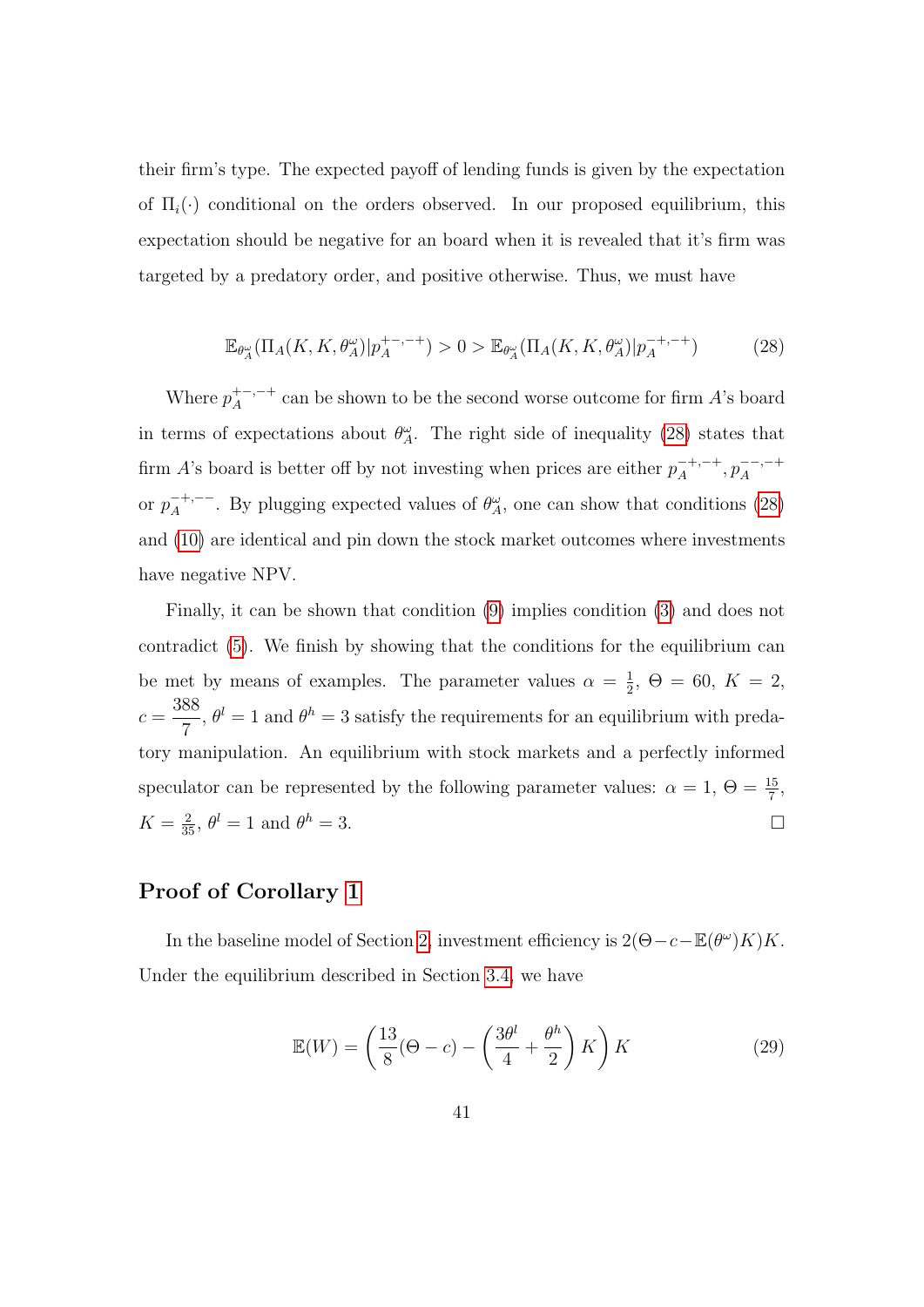This is greater than the efficiency without equity markets as long as

$$
\frac{\Theta}{K} < \frac{2\theta^l + 4\theta^h}{3}
$$

which is implied by the left-hand side of assumption  $(3)$ .  $\Box$ 

## Proof of Corollary [2](#page-21-0)

In the baseline model, firm value concentration is given by

<span id="page-42-1"></span>
$$
HHI = \frac{1}{4} + \frac{1}{2} \left( \frac{((\Theta - \theta^l K)K)^2 + ((\Theta - \theta^h K)K)^2}{((2\Theta - (\theta^l + \theta^h)K)K)^2} \right)
$$
(30)

whereas in the equilibrium with financial markets and no manipulation of Section [3.4,](#page-15-0) we have

<span id="page-42-0"></span>
$$
HHI = \frac{9}{16} + \frac{1}{4} \left( \frac{((\Theta - \theta^l K)K)^2 + ((\Theta - \theta^h K)K)^2}{((2\Theta - (\theta^l + \theta^h)K)K)^2} \right)
$$
(31)

One can show that [\(31\)](#page-42-0) is greater than [\(30\)](#page-42-1) as long as

$$
\frac{\Theta}{K} > \frac{(1-a)\theta^l + (1+a)\theta^h}{2}
$$

where  $a=\sqrt{\frac{2}{3}}$  $\frac{2}{3}$ , which is true by assumption [\(10\)](#page-24-1).

## Proof of Corollary [3](#page-24-2)

By inspecting condition [\(9\)](#page-24-0), one can see that the interval for which investment decisions  $\tilde{g}$  are optimal collapses if  $\alpha = 0$ . This stems from the fact that if firm boards know that the speculator is always uninformed, they will optimally choose to ignore the stock market and the model collapses to that in Section [2.](#page-7-0)  $\Box$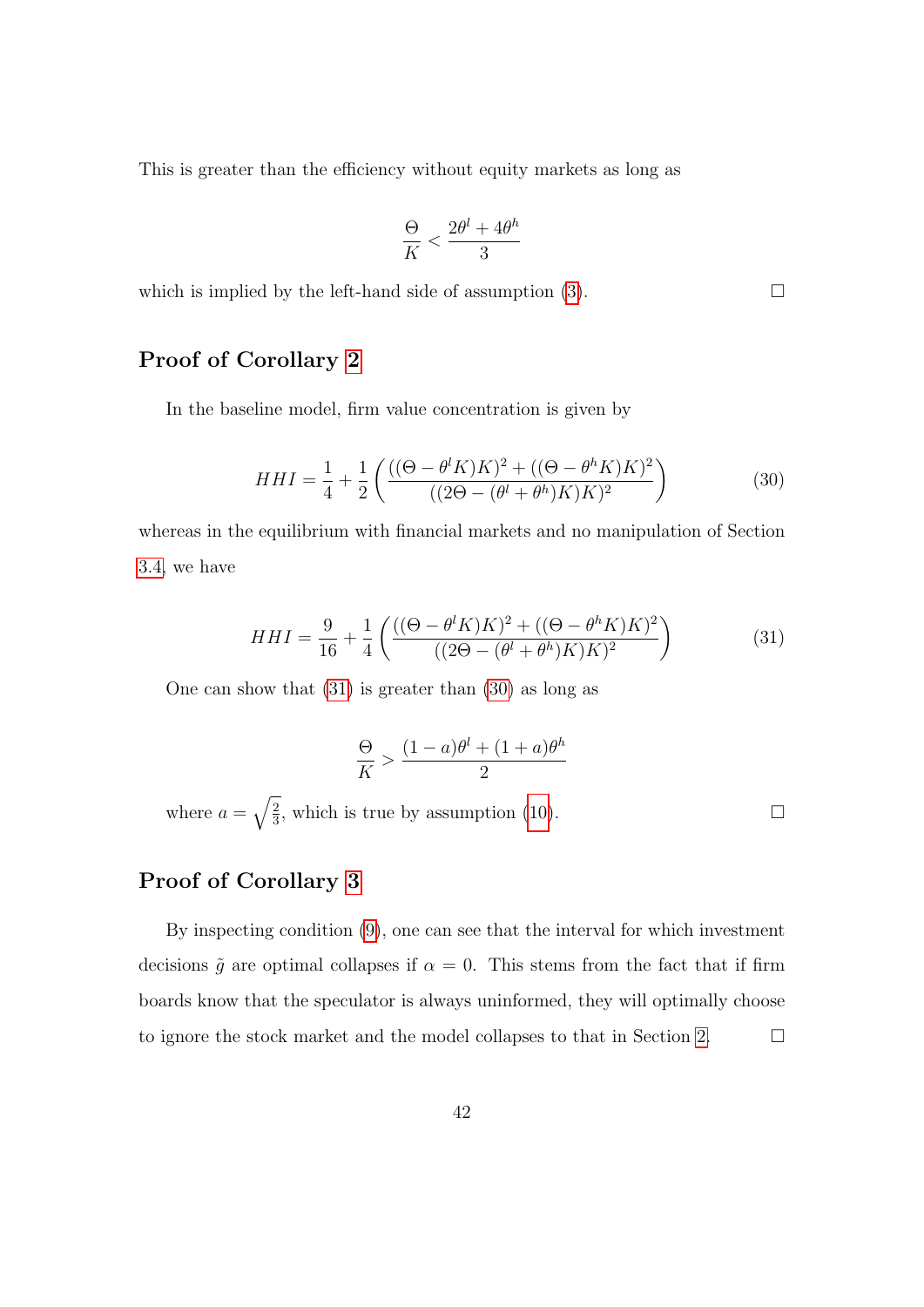# Proof of Corollary [4](#page-25-1)

In the equilibrium with predatory manipulation of Section [4.1,](#page-23-0) the investment efficiency is

<span id="page-43-0"></span>
$$
\mathbb{E}(W) = \left(\frac{12+\alpha}{8}(\Theta - c) - \left(\frac{2+\alpha}{4}\theta^l + \frac{\theta^h}{2}\right)K\right)K\tag{32}
$$

Subtracting [\(32\)](#page-43-0) from [\(29\)](#page-41-1), one gets

$$
(1 - \alpha) \left(\frac{\Theta - c}{8} - \frac{\theta^l K}{4}\right) K
$$

which, for  $\alpha < 1$ , is a positive number by assumption [\(5\)](#page-10-1). Moreover [\(32\)](#page-43-0) is greater than the investment efficiency without equity markets as long as

$$
\frac{\Theta - c}{K} < \frac{(4 - 2\alpha)\theta^l + 4\theta^h}{4 - \alpha}
$$

which is implied by assumption [\(3\)](#page-8-0) for  $\alpha > 0$ .

## Proof of Corollary [5](#page-26-0)

Conditional on any signal  $S \neq \emptyset$ , firm value concentration under the equilibrium in Section [3.4](#page-15-0) is the same as in the equilibrium in Section [4.1.](#page-23-0) Thus, it suffices to show that the expected concentration of the equilibrium with manipulation conditional on  $S = \emptyset$  is larger than the overall concentration of the equilibrium with equity markets and a perfectly informed speculator.

Following  $S = \emptyset$ , expected concentration is

$$
HHI = \frac{5}{8} + \frac{1}{2} \left( \frac{((\Theta - \theta^l K)K)^2 + ((\Theta - \theta^h K)K)^2}{((2\Theta - (\theta^l + \theta^h)K)K)^2} \right)
$$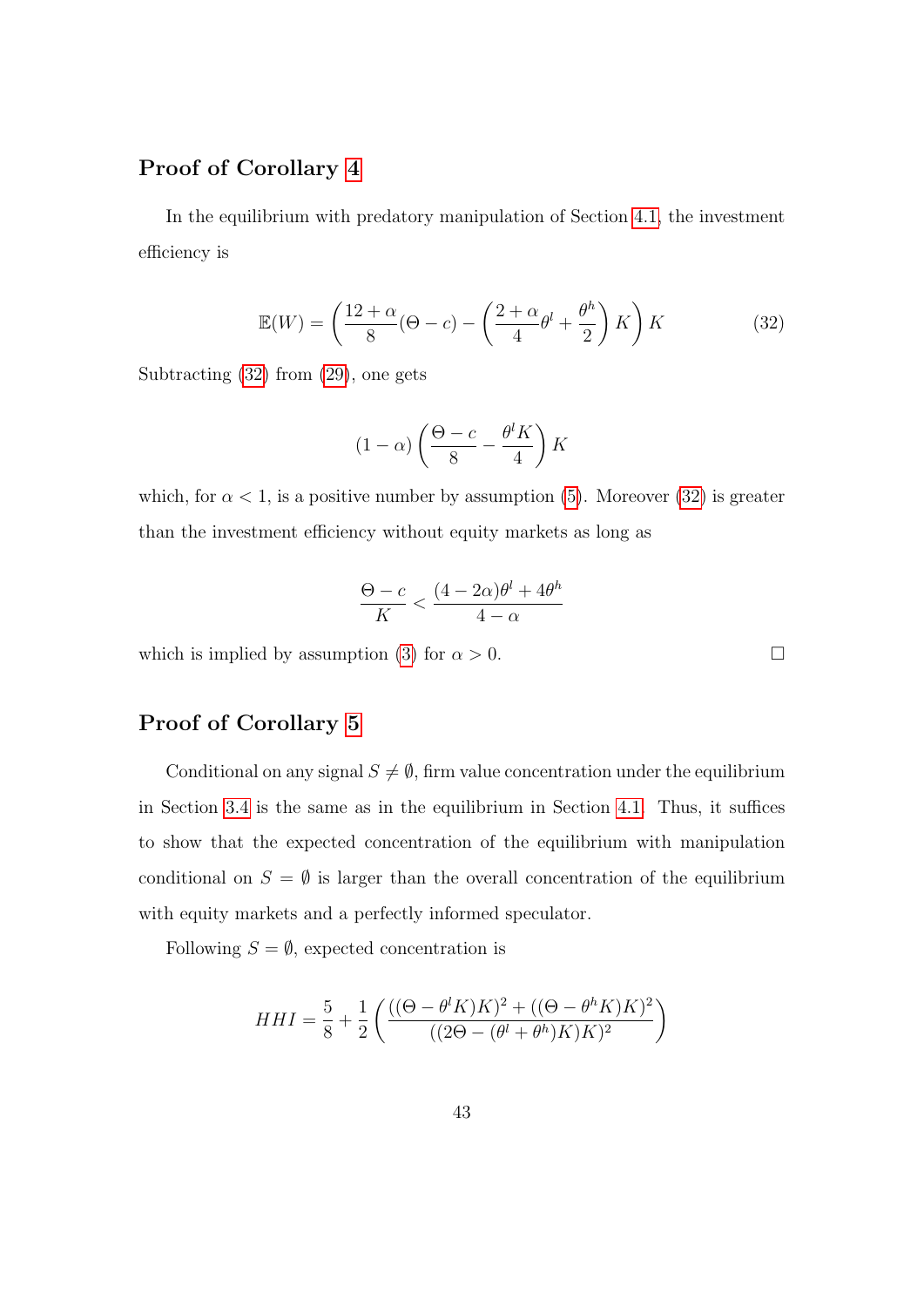which is unconditionally greater than  $(31)$ .  $\Box$ 

# Proof of Proposition [4](#page-30-0)

First, we show that trading strategy  $\hat{u}_M$  and investment decisions  $\tilde{g}$  cannot constitute an equilibrium when  $\alpha < 1$ .

Under trading strategy  $\hat{u}_M$ , investment decisions  $\tilde{g}$  are optimal if and only if

<span id="page-44-0"></span>
$$
\frac{\theta^l}{2} + \frac{\theta^h}{2} < \frac{\Theta - c}{K} \le \frac{1 - \alpha}{2 - \alpha} \theta^l + \frac{1}{2 - \alpha} \theta^h \tag{33}
$$

where the left-hand side of the inequality is already implied by assumption [\(3\)](#page-8-0). The right-hand side of inequality [\(33\)](#page-44-0) states that a firm's board should withhold investment funds when it is revealed that the firm was sold short by the speculator. This condition can still be written as in expression [\(28\)](#page-41-0). Under these strategies,  $t = 2$  stock prices are given by

$$
p^{++,++} = (\Theta - \theta^l K)K
$$
  
\n
$$
p_A^{+-,+-} = p_A^{--,+-} = p_B^{-+,-+} = p_B^{--,-+} = \Theta K
$$
  
\n
$$
p_A^{-+,-+} = p_A^{--,-+} = p_B^{+-,+-} = p_B^{--,+-} = 0
$$
  
\n
$$
p^{+-,-+} = p^{--,++} = \left(\Theta - \frac{\theta^l + \theta^h}{2}K\right)K
$$
  
\n
$$
p_A^{++,+-} = p_B^{++,-+} = \left(\Theta - \left(\frac{3-\alpha}{2(2-\alpha)}\theta^l + \frac{1-\alpha}{2(2-\alpha)}\theta^h\right)K\right)
$$
  
\n
$$
p_A^{++,-+} = p_B^{++,+-} = \left(\Theta - \left(\frac{3-2\alpha}{2(2-\alpha)}\theta^l + \frac{1}{2(2-\alpha)}\theta^h\right)K\right)
$$
  
\n
$$
p^{--,--} = \left(\frac{\Theta}{2} - \frac{\theta^h}{4}K\right)K
$$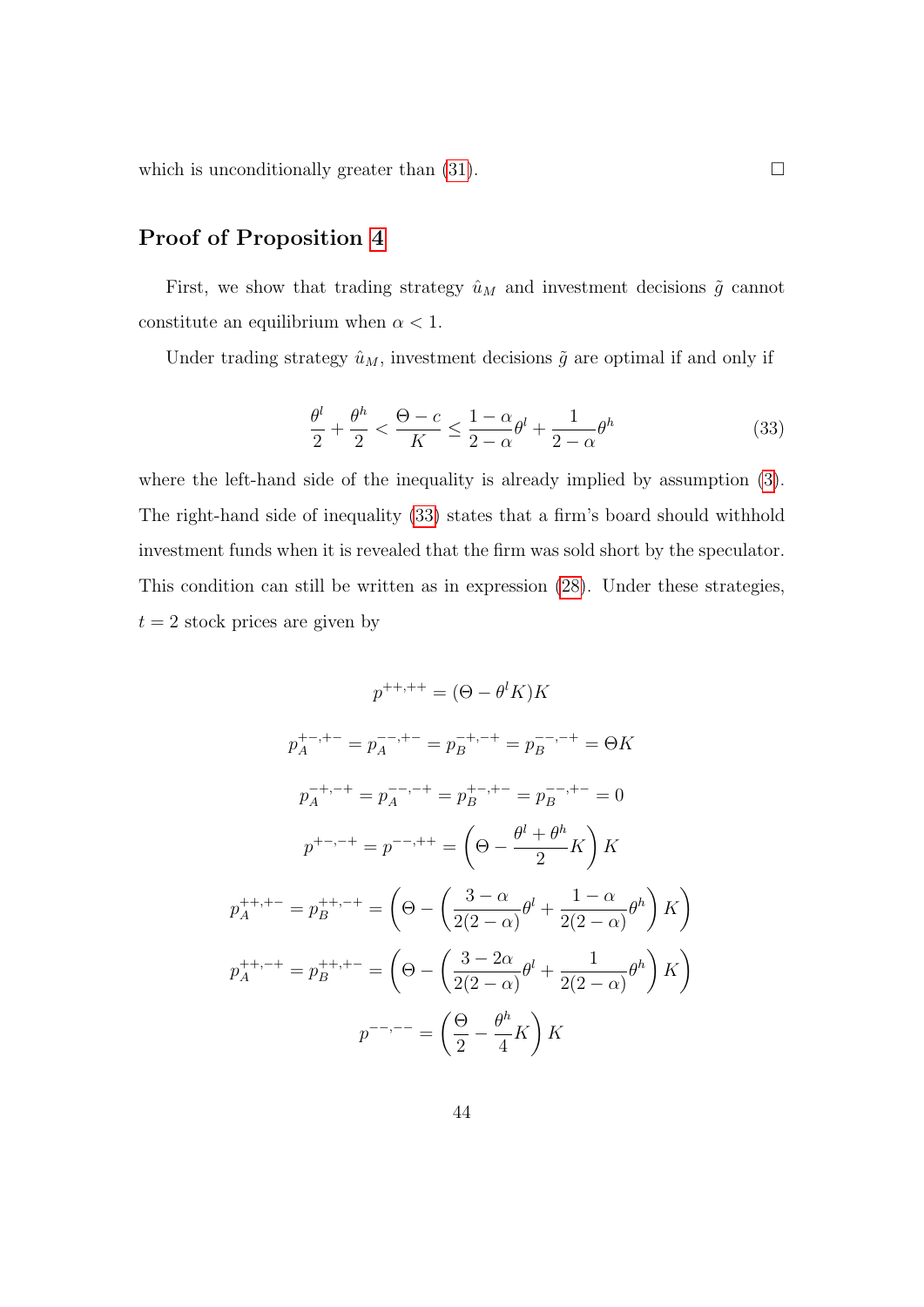Again, we use the symmetry of  $\hat{u}_M$  to compute stock prices. Using  $t = 2$  prices, we compute interim prices as described in Section [3.3,](#page-14-0) to get

$$
p^{++} = \left(\Theta - \left(\frac{3}{4}\theta^l + \frac{\theta^h}{4}\right)K\right)K
$$

$$
p_A^{+-} = p_B^{-+} = \left(\Theta - \left(\frac{7 - 5\alpha + \alpha^2}{4(3 - \alpha)(2 - \alpha)}\theta^l + \frac{5 - 5\alpha + \alpha^2}{4(3 - \alpha)(2 - \alpha)}\theta^h\right)K\right)K
$$

$$
p_A^{-+} = p_B^{+-} = \left(\frac{\Theta}{2} - \left(\frac{7 - 6\alpha + \alpha^2}{4(3 - \alpha)(2 - \alpha)}\theta^l + \frac{5 - 4\alpha + \alpha^2}{4(3 - \alpha)(2 - \alpha)}\theta^h\right)K\right)K
$$

$$
p^{--} = \left(\frac{2 + 3\alpha}{4(1 + \alpha)}\Theta - \left(\frac{\alpha}{4(1 + \alpha)}\theta^l + \frac{3\alpha}{8(1 + \alpha)}\theta^h\right)K\right)K
$$

For ease of exposition, we omit the trading strategy and investment decisions from our payoff notation again. In the following analysis,  $\pi(u|S)$  represents the speculator's expected payoff of placing order  $u$  after receiving signal  $S$  provided that investment decisions and trading strategies are expected to be  $\tilde{g}$  and  $\hat{u}_M$ , respectively.

By plugging the above prices in expression [\(11\)](#page-29-0), we get

<span id="page-45-0"></span>
$$
\pi((1,-1)|\emptyset) = -\frac{\alpha(5-\alpha)(\theta^h - \theta^l)K^2}{16(3-\alpha)(2-\alpha)}
$$
\n(34)

which is negative for any  $\alpha \in (0,1]$ . Hence, the speculator cannot profit from predatory manipulation by trading according to  $\hat{u}_M$ .

Next, we show that  $\hat{u}_M$  and  $\tilde{g}$  can constitute an equilibrium of the model with financial markets and a perfectly informed speculator and, hence, without predatory manipulation. Thus, for the following analysis, we assume that  $\alpha = 1$ . For consistency of notation, we refer to  $\hat{u}_M$  in the case where  $\alpha = 1$  as  $\hat{u}$  to explicitly convey that it does not involve manipulative orders.

Suppose that, in addition to condition [\(33\)](#page-44-0), the following expression also holds,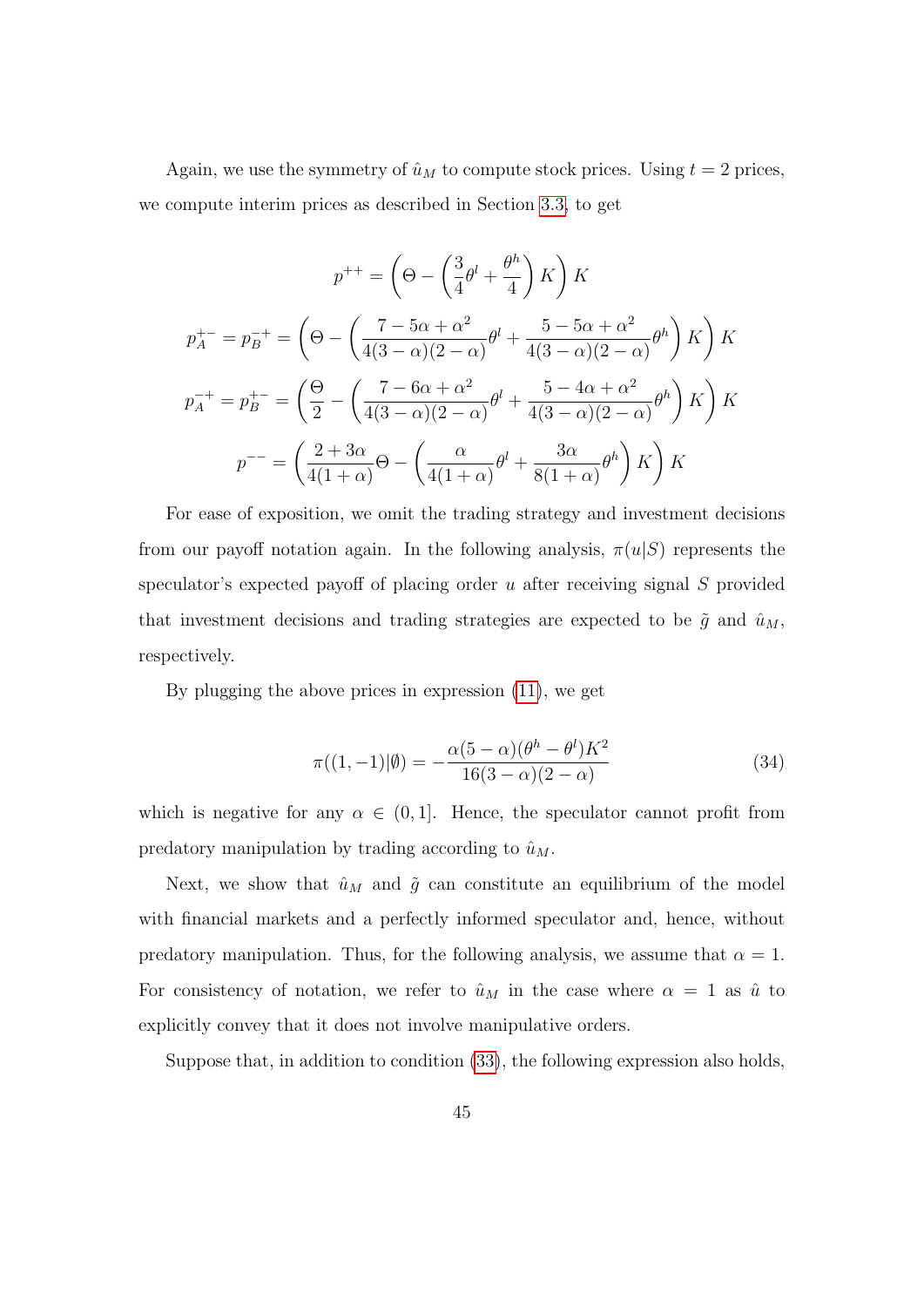ensuring the optimality of trading strategy  $\hat{u}$ .

<span id="page-46-0"></span>
$$
\max\left\{\frac{7\theta^l - 4\theta^h}{8}, \frac{10\theta^l - 7\theta^h}{2}\right\} < \frac{\Theta}{K} \le \frac{11\theta^h - 2\theta^l}{6} \tag{35}
$$

As in the proof of Propositions [2](#page-18-2) and [3,](#page-24-3) we proceed by computing expected payoffs of placing each possible order following any possible signal and arguing that, provided that conditions [\(33\)](#page-44-0) and [\(35\)](#page-46-0) hold and firms' boards follow  $\tilde{g}$ , there are no profitable deviations from trading strategy  $\hat{u}$ . Since the assumption that  $\alpha = 1$  simplifies the expressions considerably, we report final payoffs.

First, suppose  $S = (l, l)$ . In this case, we have  $\pi((1, -1)|(l, l))$  given by equation [\(34\)](#page-45-0), and

$$
\pi((1,1)|(l,l)) = \frac{(\theta^h - \theta^l)K^2}{2}
$$

$$
\pi((1,0)|(l,l)) = \pi((0,1)|(l,l)) = \frac{3(\theta^h - \theta^l)K^2}{16}
$$

$$
\pi((-1,0)|(l,l)) = \pi((0,-1)|(l,l)) = -\frac{\Theta K}{16} + \frac{5\theta^l K}{16} - \frac{7\theta^h K^2}{32}
$$

$$
\pi((-1,-1)|(l,l)) = -\frac{\Theta K}{4} + \frac{3\theta^l K^2}{4} - \frac{3\theta^h K^2}{8}
$$

Clearly,  $\pi((1,1)|(l, l)) > \pi((1,0)|(l, l)) > 0$ . In addition, the left-hand side of condition [\(35\)](#page-46-0) implies both that  $\pi((1,1)|(l,l)) > \pi((-1,-1)|(l,l))$  and  $\pi((-1,0)|(l,l)) < 0$ . Since the predatory order yields a negative payoff, we conclude that the speculator buys both stocks.

Next, if  $S = (l, h)$ , profits are

$$
\pi((1,1)|(l,h)) = -\frac{(\theta^h - \theta^l)K^2}{2}
$$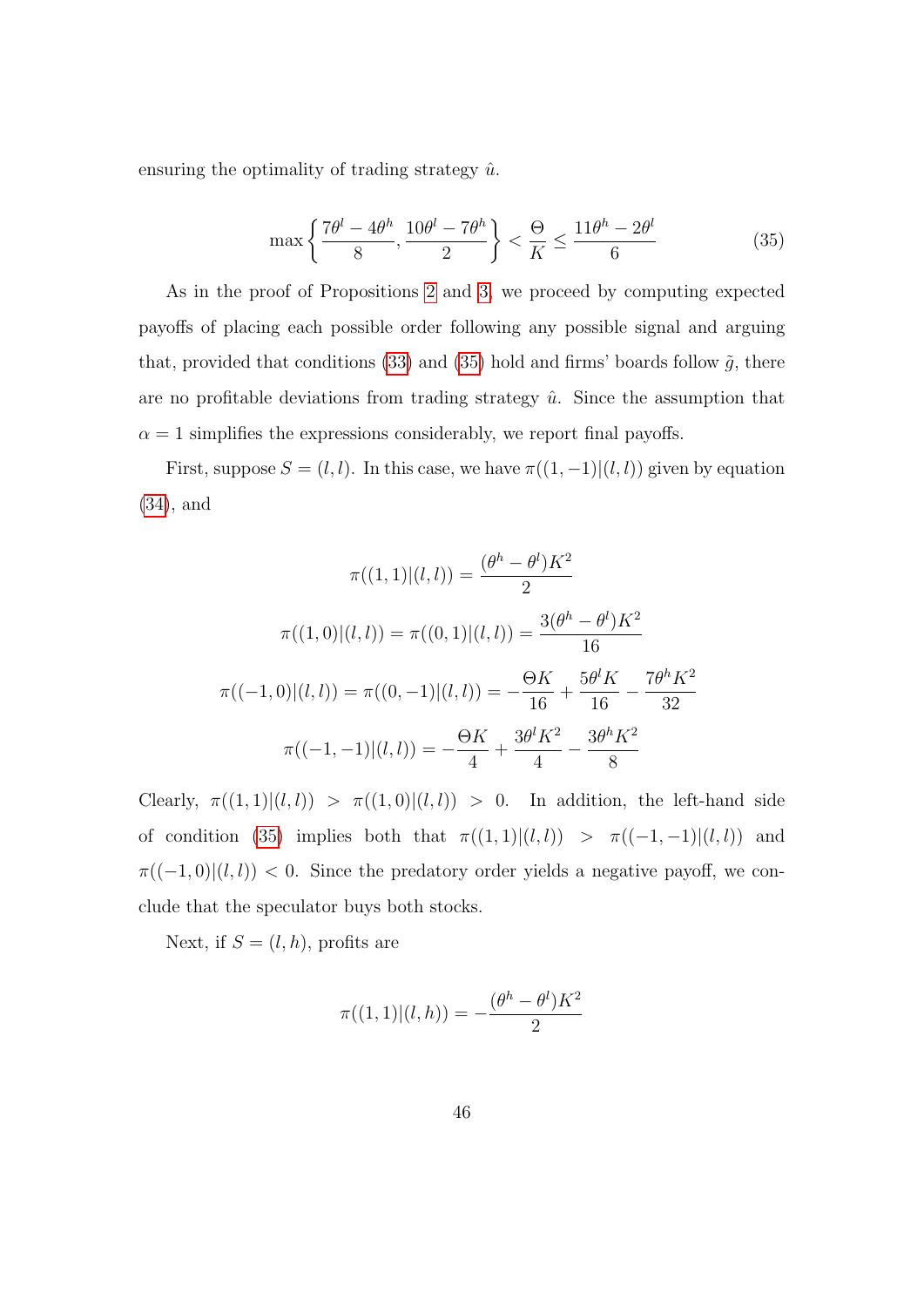<span id="page-47-0"></span>
$$
\pi((1,-1)|(l,h)) = \frac{5(\theta^h - \theta^l)K^2}{8}
$$

$$
\pi((1,0)|(l,h)) = \frac{3(\theta^h - \theta^l)K^2}{16}
$$

$$
\pi((0,-1)|(l,h)) = -\frac{\Theta K}{16} - \frac{3\theta^l K^2}{16} + \frac{9\theta^h K^2}{32}
$$
(36)
$$
\pi((-1,-1)|(l,h)) = -\Theta K + \frac{\theta^l K^2}{4} + \frac{\theta^h K^2}{8}
$$

We omit orders  $(0, 1)$  and  $(-1, 0)$  as they yield lower payoffs than  $(0, -1)$ and (1,0), respectively. We have that  $\pi((1,-1)|(l,h)) > \pi((1,0)|(l,h)) > 0 >$  $\pi((1,1)|(l, h))$ . Also, the left-hand side of condition [\(35\)](#page-46-0) ensures that the predatory order dominates both  $(0, -1)$  and  $(-1, -1)$ . Hence, the speculator chooses  $(1, -1)$ , and the symmetric argument applies for  $S = (h, l)$ , where she chooses  $(-1, 1)$ .

Finally, if  $S = (h, h)$ , profits are

$$
\pi((1,1)|(h,h)) = -\frac{3(\theta^h - \theta^l)K^2}{2}
$$

$$
\pi((-1,-1)|(h,h)) = -\frac{\Theta K}{4} - \frac{\theta^l K^2}{4} + \frac{5\theta^h K^2}{8}
$$

Here, both  $\pi((1,1)|(h,h))$  and  $\pi((1,-1)|(h,h))$  are negative, with the latter showed by expression [\(34\)](#page-45-0).  $\pi((0,-1)|(h,h))$  is given by [\(36\)](#page-47-0) and it's strictly larger than  $\pi((1,0)|(h,h))$ . Finally, the right-hand side of condition [\(35\)](#page-46-0) implies that  $\pi((-1,-1)|(h,h)) > \pi((0,-1)|(h,h)),$  and so the speculator short sells both stocks, which concludes the proof.  $□$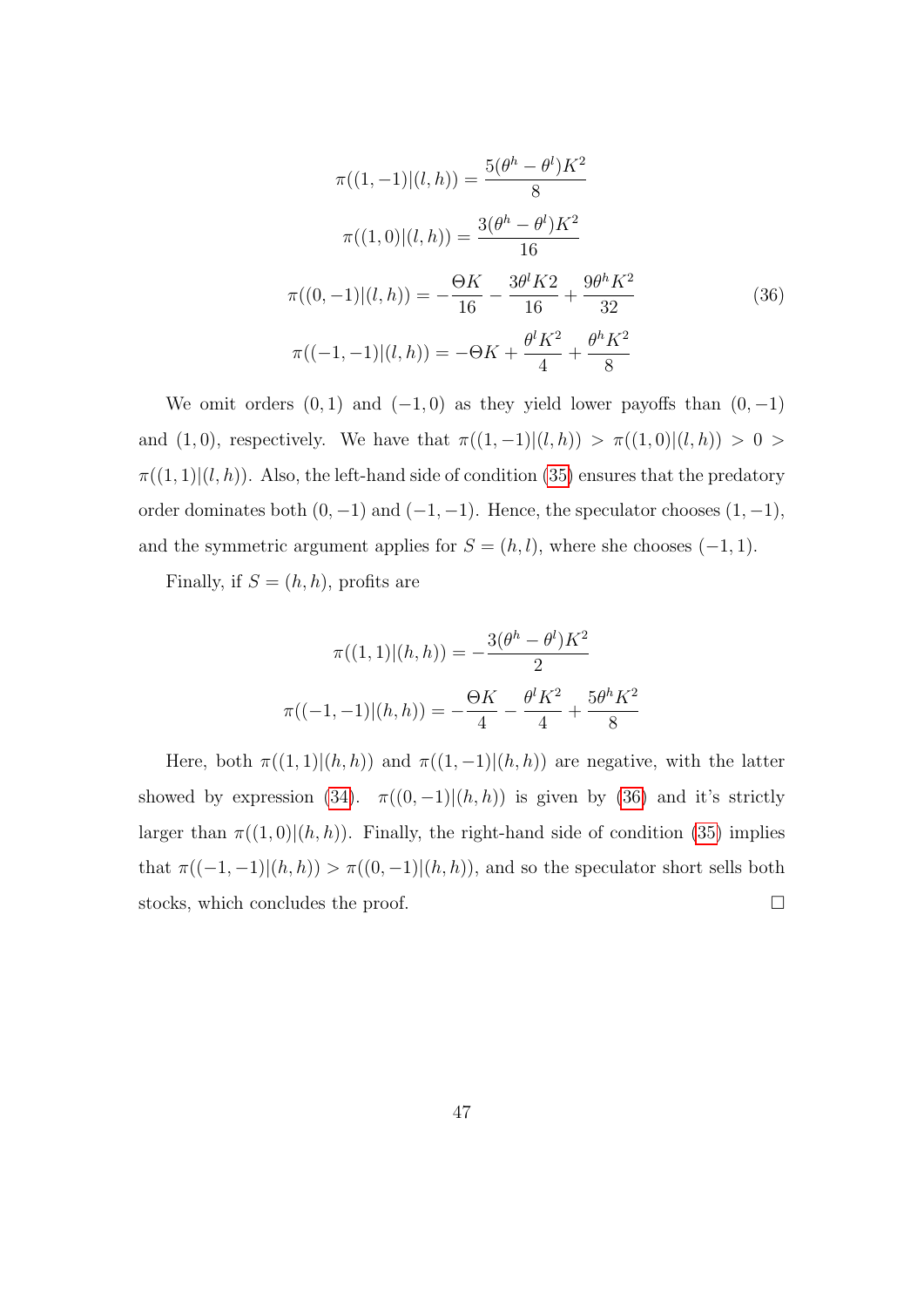# <span id="page-48-0"></span>Appendix B Alternative structure

In this section, we consider an alternative version of our baseline model to show that one can motivate the feedback channel from equity markets to investment decisions in different ways. In particular, we follow [Goldstein et al.](#page-34-1) [\(2013\)](#page-34-1) more closely and assume that firms are financially constrained and, hence, need to raise external funds to invest.

As our model in Section [2.1,](#page-7-1) firms are run by managers who allocate investment funds, and possible firm types are the same. One unit of investment by firm  $i$ generates a cash flow of  $\Theta - \theta_i^{\omega} I_{-i}$ . However, we assume that firms are short on internal funds, and need to raise external finance for the investment's initial outlay. Each firm can borrow  $I_i \in [0, K]$  from a capital provider by pledging a given fraction  $\beta \in (0,1)$  of the investment's cash flow.<sup>[16](#page-0-0)</sup> Therefore, firm values are now given by

<span id="page-48-2"></span>
$$
V_i(I_i, I_{-i}, \theta_i^{\omega}) = (1 - \beta) \left(\Theta - \theta_i^{\omega} I_{-i}\right) I_i \tag{37}
$$

which is the remainder of the investment's cash flow after paying back the capital provider.

We assume that the investment always generates a positive cash flow, which implies that

<span id="page-48-1"></span>
$$
\theta^h < \frac{\Theta}{K} \tag{38}
$$

In addition, we assume that the each manager maximizes their firm's value. Hence, condition [\(38\)](#page-48-1) implies that managers always invest when funds are available, re-

<sup>&</sup>lt;sup>16</sup>We assume that  $\beta$  is the same for both firms to preserve the symmetry of our proposed equilibrium.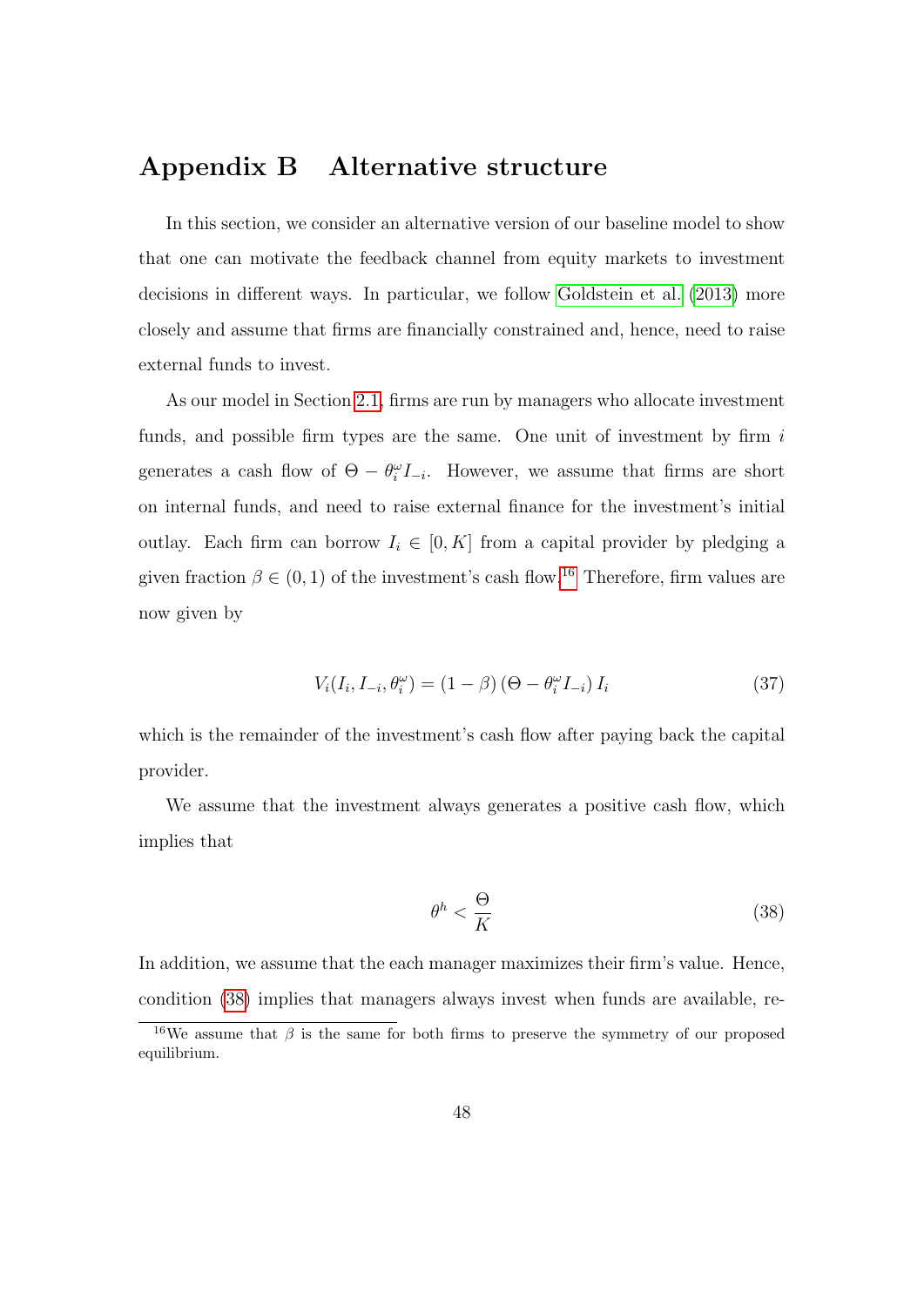gardless of firms' types.

In this formulation, capital providers are analogous to firms' boards in Section [2.1.](#page-7-1) For simplicity, we assume that capital providers incur an unitary cost of raising one unit of capital and, therefore, their payoffs are given by

$$
\Pi_i(I_i, I_{-i}, \theta_i^{\omega}) = \beta(\Theta - \theta_i^{\omega} I_{-i})I_i - I_i
$$
\n(39)

which is the proportion they capture from the investment cash flow net of the initial outlay. As in [Goldstein et al.](#page-34-1) [\(2013\)](#page-34-1), we assume that capital providers are uninformed of firm types. Therefore, condition [\(3\)](#page-8-0) now reads

<span id="page-49-0"></span>
$$
\mathbb{E}(\theta^{\omega}) \le \frac{\beta \Theta - 1}{\beta K} < \theta^h \tag{40}
$$

which states that a capital provider should provide funds under prior expectations about its firm type, but not when its firm is weak and the competitor invests.

In order to measure investment efficiency, we need to consider the value of the cash flow generated by investments net of the initial outlays—investments' overall NPV. Since now the value of cash flows are split between firms and capital providers, our investment efficiency measure now aggregates payoffs across these agents as follows:[17](#page-0-0)

$$
W(I_A, I_B, \theta_A^{\omega}, \theta_B^{\omega}) = \Pi_A + \Pi_B + V_A + V_B = \sum_{i \in \{A, B\}} (\Theta - \theta_i^{\omega} I_{-i}) - I_i \tag{41}
$$

Therefore, assumption [\(5\)](#page-10-1) now reads

<span id="page-49-1"></span>
$$
2\theta^l < \frac{\Theta - 1}{K} \le \theta^l + \theta^h \tag{42}
$$

<sup>&</sup>lt;sup>17</sup>Using a measure of investment efficiency based only on capital providers' payoffs has no qualitative implications to our main results.